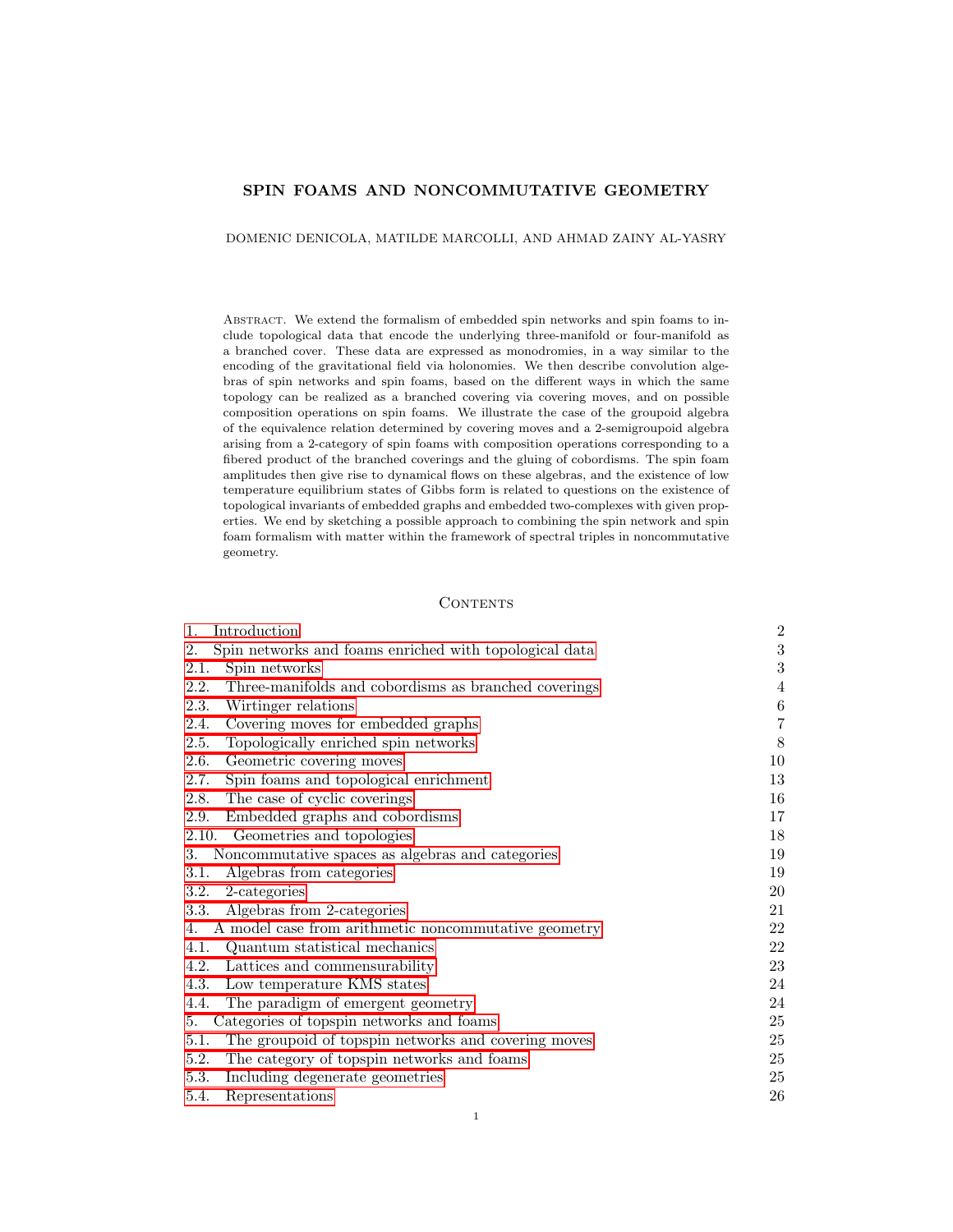| Dynamics on algebras of topspin networks and foams<br>5.5.         | 26 |
|--------------------------------------------------------------------|----|
| Equilibrium states<br>5.6.                                         | 29 |
| A 2-category of spin foams and fibered products<br>6.              | 30 |
| $KK$ -classes, correspondences, and $D$ -brane models<br>6.1.      | 30 |
| A 2-category of low dimensional geometries<br>6.2.                 | 31 |
| A 2-category of topspin networks and topspin foams<br>6.3.         | 32 |
| The case of bicategories: loop states and spin networks<br>6.4.    | 34 |
| Convolution algebras of topspin networks and topspin foams<br>6.5. | 35 |
| Topspin foams and dynamics<br>7.                                   | 36 |
| Dynamics from quantized area operators<br>7.1.                     | 37 |
| More general time evolutions from spin foam amplitudes<br>7.2.     | 40 |
| Multiplicities in the spectrum and type II geometry<br>7.3.        | 42 |
| Spin foams with matter: almost-commutative geometries<br>8.        | 43 |
| The noncommutative geometry approach to the Standard Model<br>8.1. | 43 |
| 8.2.<br>Spectral triples and loop quantum gravity                  | 46 |
| Spectral correspondences<br>8.3.                                   | 46 |
| Future work<br>8.4.                                                | 47 |
| Acknowledgments                                                    | 47 |
| References                                                         | 48 |
|                                                                    |    |

2 DOMENIC DENICOLA, MATILDE MARCOLLI, AND AHMAD ZAINY AL-YASRY

# 1. INTRODUCTION

<span id="page-1-0"></span>In this paper we extend the usual formalism of spin networks and spin foams, widely used in the context of loop quantum gravity, to encode the additional information on the topology of the ambient smooth three- or four-manifold, in the form of branched covering data. In this way, the usual data of holonomies of connections, which provide a discretization of the gravitational field in LQG models, is combined here with additional data of monodromies, which encode in a similar way the smooth topology.

The lack of uniqueness in the description of three-manifolds and four-manifolds as branched coverings determines an equivalence relation on the set of our topologically enriched spin networks and foams, which is induced by the covering moves between branch loci and monodromy representations. One can associate to this equivalence relation a groupoid algebra. We also consider other algebras of functions on the space of all possible spin networks and foams with topological data, and in particular a 2-semigroupoid algebra coming from a 2 category which encodes both the usual compositions of spin foams as cobordisms between spin networks and a fibered product operation that parallels the KK-theory product used in D-brane models.

The algebras obtained in this way are associative noncommutative algebras, which can be thought of as noncommutative spaces parameterizing the collection of all topologically enriched spin foams and networks with the operations of composition, fibered product, or covering moves. The lack of covering-move invariance of the spin foam amplitudes, and of other operators such as the quantized area operator on spin networks, generates a dynamical flow on these algebras, which in turn can be used to construct equilibrium states. The extremal low temperature states can be seen as a way to dynamically select certain spin foam geometries out of the parameterizing space. This approach builds on an analogy with the algebras of Q-lattices up to commensurability arising in arithmetic noncommutative geometry.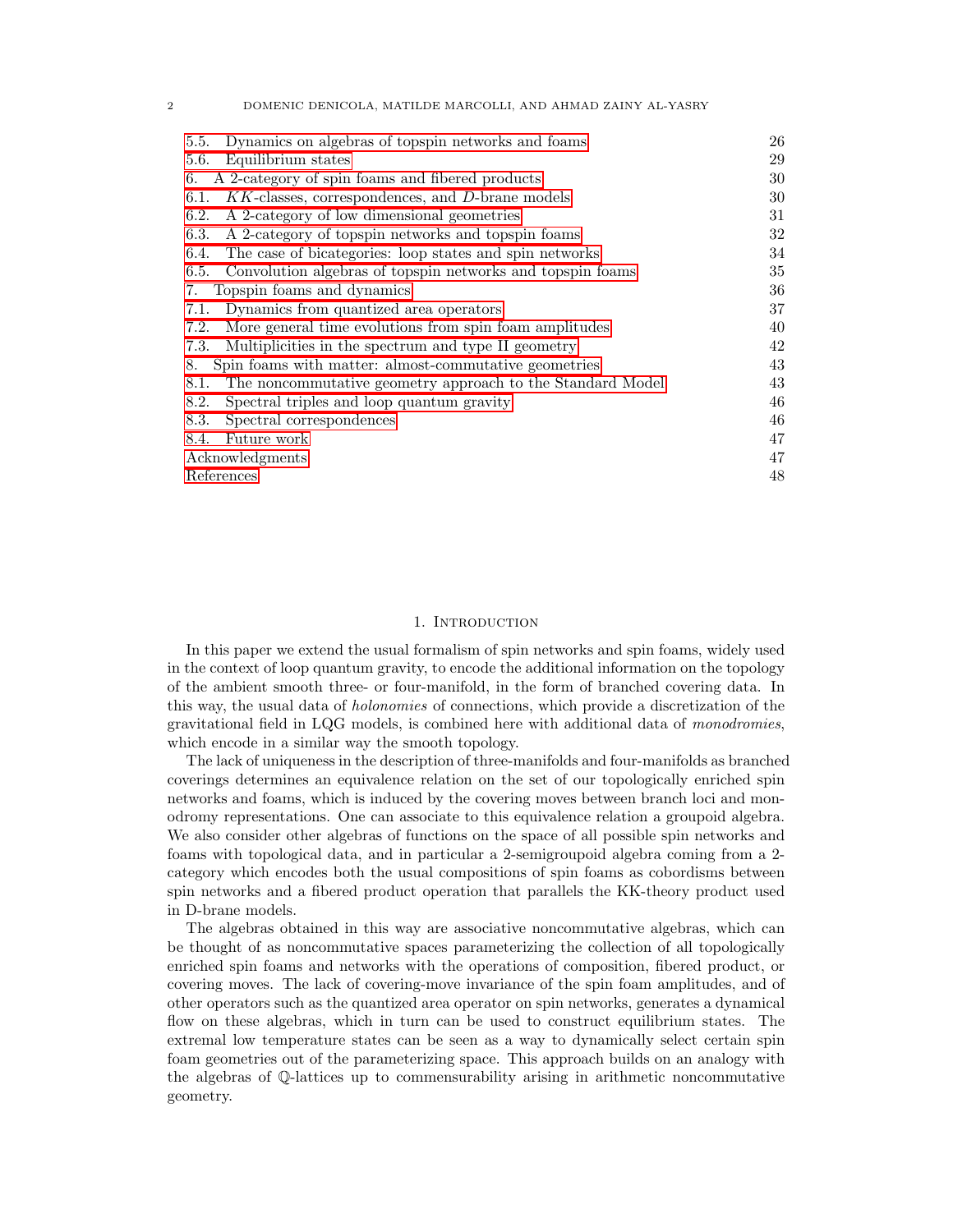#### 2. Spin networks and foams enriched with topological data

<span id="page-2-0"></span>The formalism of spin foams and spin networks was initially considered, in relation to quantum gravity, in the work of  $[1, 2]$  $[1, 2]$ . It was then developed, in the context of loop quantum gravity (see [\[3,](#page-47-3) [4\]](#page-47-4)) to provide a background-independent framework in loop quantum gravity. In the case of spin networks, the gravitational field on a three-dimensional manifold  $M$  is encoded by a graph  $\Gamma$  embedded in  $M$ , with representation-theoretic data attached to the edges and vertices giving the holonomies of the gravitational connection. Similarly, spin foams represent the evolution of the gravitational field along a cobordism W between threemanifolds  $M$  and  $M'$ ; they are given by the geometric realization of a simplicial two-complex  $\Sigma$  embedded in W, with similar representation-theoretic data attached to the faces and edges.

In this way, spin networks give the quantum states of three-dimensional geometries, while the spin foams give cobordisms between spin networks and are used to define partition functions and transition amplitudes as "sums over histories" [\[3,](#page-47-3) [4\]](#page-47-4). The background independence then arises from the fact that, in this setting, one does not have to fix a background metric on  $M$  or on  $W$ , and represent the gravitational field as perturbations of this fixed metric. One does, however, fix the background topology of  $M$  or on  $W$ .

In this section we describe a way to extend the formalism of spin networks (respectively spin foams) to include "topological data" as additional labeling on a graph embedded in the three-sphere  $S^3$  (respectively, a two-complex embedded in  $S^3 \times [0, 1]$ ). These additional labels encode the topology of a three-manifold  $M$  (respectively four-manifold  $W$  with boundary). This is achieved by representing three-manifolds and four-manifolds as branched coverings, respectively of the three-sphere or the four-sphere, branched along an embedded graph or an embedded two-complex. This means that we need only consider graphs embedded in the three-sphere  $S^3$  and two-complexes embedded in  $S^3 \times [0,1]$ ; from these we obtain both the topological information needed to construct  $M$  or  $W$ , as well as the metric information—all from the labeling attached to faces, edges, and vertices of these simplicial data.

In essence, while the metric information is encoded in the spin network and spin foam formalism by holonomies, the topological information will be encoded similarly by monodromies.

<span id="page-2-1"></span>2.1. Spin networks. A spin network is the mathematical representation of the quantum state of the gravitational field on a compact smooth three-dimensional manifold  $M$ , thought of as a three-dimensional hypersurface in a four-dimensional spacetime. In other words, spin networks should be thought of as "quantum three-geometries." In this way, spin networks form a basis for the kinematical state space of loop quantum gravity.

Mathematically, spin networks are directed embedded graphs with edges labeled by representations of a compact Lie group, and vertices labeled by intertwiners of the adjacent edge representations. We recall the definition of spin networks given in [\[3\]](#page-47-3).

<span id="page-2-2"></span>Definition 2.1. A spin network over a compact Lie group G and embedded in a threemanifold M is a triple  $(\Gamma, \rho, \iota)$  consisting of:

- (1) an oriented graph (one-complex)  $\Gamma \subset M$ ;
- (2) a labeling  $\rho$  of each edge e of  $\Gamma$  by a representation  $\rho_e$  of  $G$ ;
- (3) a labeling  $\iota$  of each vertex  $\iota$  of  $\Gamma$  by an intertwiner

 $\iota_v : \rho_{e_1} \otimes \cdots \otimes \rho_{e_n} \to \rho_{e'_1} \otimes \cdots \otimes \rho_{e'_m},$ 

where  $e_1, \ldots, e_n$  are the edges incoming to v and  $e'_1, \ldots, e'_m$  are the edges outgoing from v.

Notice that, in the loop quantum gravity literature, often one imposes the additional condition that the representations  $\rho_e$  are irreducible. Here we take the less restrictive variant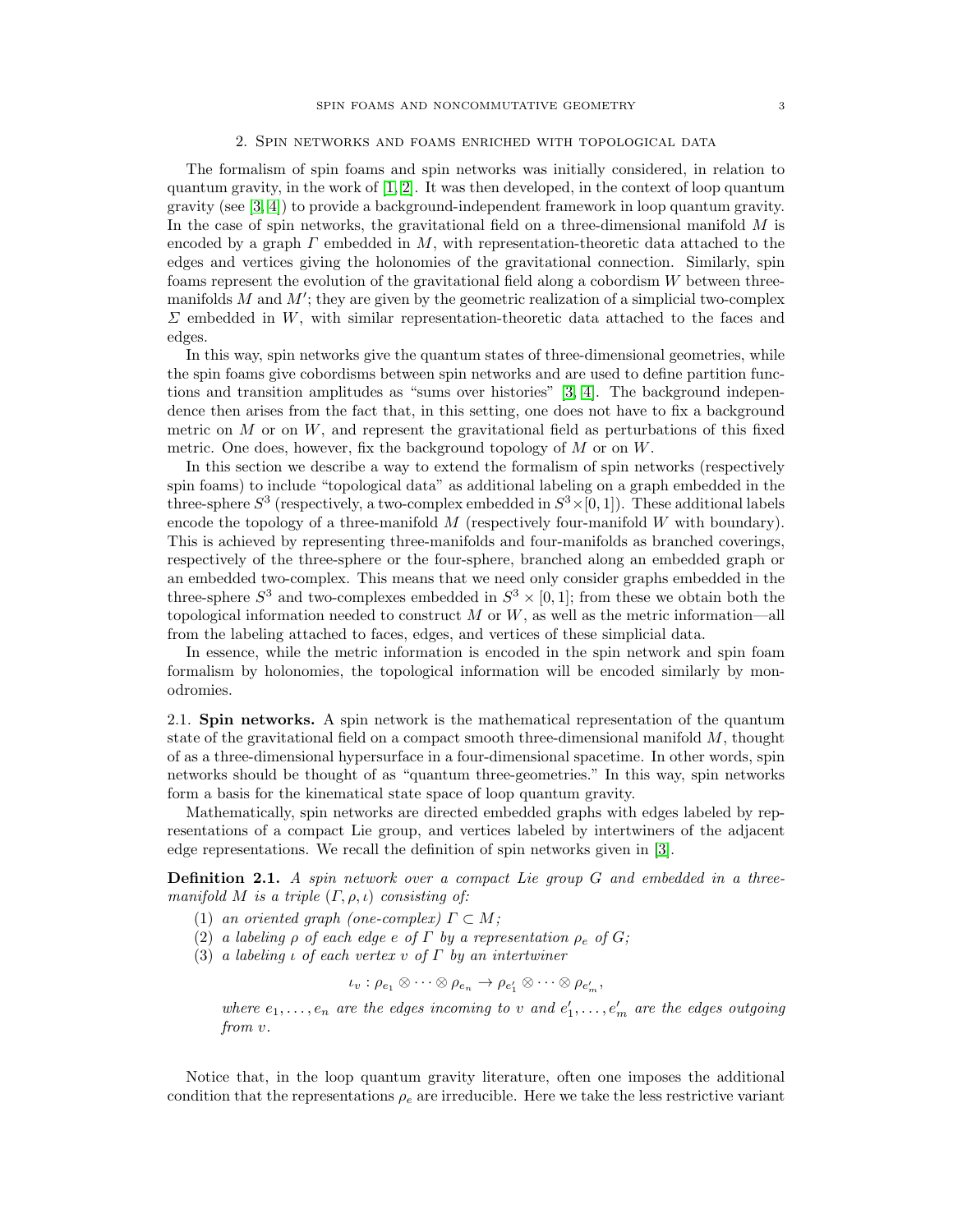

FIGURE 1. A sample spin network, labeled with representations of  $SU(2)$ 

used in the physics literature, and we do not require irreducibility. Another point where there are different variants in the loop quantum gravity literature is whether the graphs  $\Gamma$ should be regarded as combinatorial objects or as spatial graphs embedded in a specified three-manifold. We adopt here the convention of regarding graphs as embedded. This will be crucial in order to introduce the additional monodromy data that determine the underlying three-manifold topology, as we discuss at length in the following sections.

We can intuitively connect this to a picture of a quantum three-geometry as follows [\[4\]](#page-47-4). We think of such a geometry as a set of "grains of space," some of which are adjacent to others. Then, each vertex of the spin network corresponds to a grain of space, while each edge corresponds to the surfaces separating two adjacent grains. The quantum state is then characterized by the quantum numbers given in our collections  $\rho$  and  $\iota$ : in fact, the label  $\iota_v$  determines the quantum number of a grain's volume, while the label  $\rho_e$  determines the quantum number of the area of a separating surface. The area operator and its role in our results is is discussed further in section [7.1.](#page-36-0)

The Hilbert space of quantum states associated to spin networks is spanned by the *ambient isotopy classes* of embedded graphs  $\Gamma \subset M$ , with labels of edges and vertices as above; see [\[4\]](#page-47-4) for more details. In fact, for embedded graphs, as well as for knots and links, being related by ambient isotopy is the same as being related by an orientation-preserving piecewise-linear homeomorphic change of coordinates in the ambient  $S^3$ , so that is the natural equivalence relation one wants to impose in the quantum gravity setting.

As in the case of knots and links, ambient isotopy is also equivalent to all planar projections being related by a generalization of Reidemeister moves: see for instance Theorem 2.1 of [\[5\]](#page-47-5), or Theorems 1.3 and 1.7 of [\[6\]](#page-47-6). These Reidemeister moves for graphs are listed in fig. [2,](#page-4-0) and discussed further in section [2.3.](#page-5-0)

<span id="page-3-0"></span>2.2. Three-manifolds and cobordisms as branched coverings. It is a well-known topological fact  $[7]$  that every compact oriented three-manifold M can be described as a branched covering of  $S^3$ . By a *branched covering*, we mean a submersion  $p : M \to S^3$  such that the restriction  $p_1: M \setminus p^{-1}(\Gamma) \to S^3 \setminus \Gamma$  to the complement of an embedded graph  $\Gamma \subseteq S^3$  is an ordinary covering of some degree n. We call  $\Gamma$  the branch locus, and we say that p is an order-n covering of M, branched along  $\Gamma$ . The result is formulated in the piecewise-linear (PL) category, but in dimension three this is equivalent to working in the smooth category, so we will simply talk about smooth three-manifolds.

Furthermore, since the branched covering map  $p$  is completely determined (up to PL homeomorphism) by  $p_{\parallel}$ , it in fact suffices to specify  $\Gamma$  along with a representation  $\sigma$ :  $\pi_1(S^3 \setminus \Gamma) \to S_n$  of the fundamental group of the complement of the branch locus in the group of permutations on n elements. The intuition is that  $\Gamma$  describes where p fails to be an ordinary covering, and the representation  $\sigma$  completely determines how to stitch together the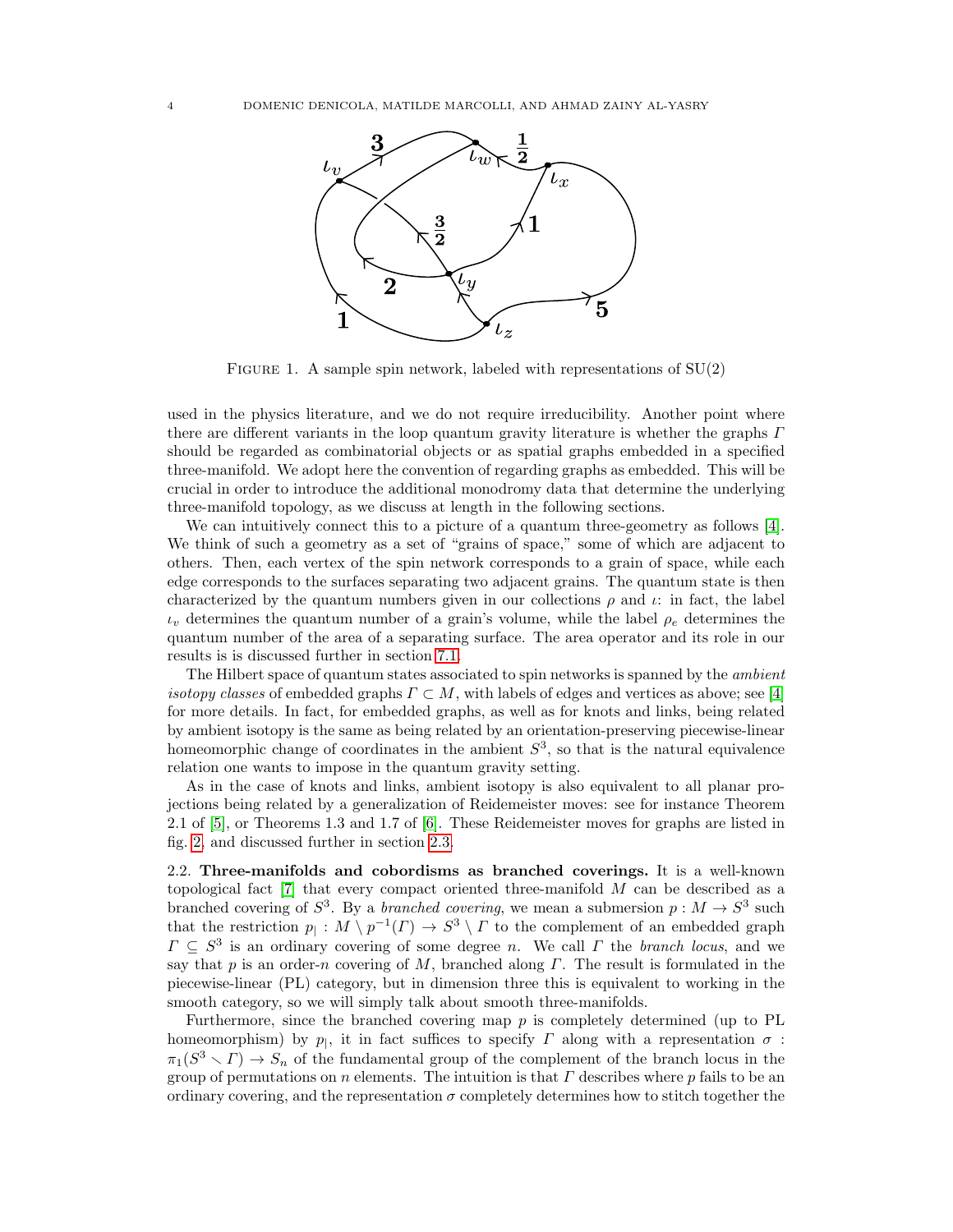<span id="page-4-0"></span>

FIGURE 2. Reidemeister moves for embedded graphs

different branches of the covering over the branch locus [\[7,](#page-47-7) [8\]](#page-47-8). The use of the fundamental group of the complement implies that the embedding of  $\Gamma$  in  $S^3$  is important: that is, it is not only the structure of  $\Gamma$  as an abstract combinatorial graph that matters.

sphere is not bijective: in general for a given manifold there will be multiple pairs  $(\Gamma, \sigma)$ branching loci and fundamental group representations to give rise to the same three-manifold Notably, the correspondence between three-manifolds and branched coverings of the threethat realize it as a branched covering. The conditions for two pairs  $(\Gamma, \sigma)$  and  $(\Gamma', \sigma')$  of (up to PL homeomorphism) are discussed further in section [2.4.](#page-6-0)

As an example of this lack of uniqueness phenomenon, the Poincaré homology sphere  $M$ can be viewed as a fivefold covering of  $S^3$  branched along the trefoil  $K_{2,3}$ , or as a threefold covering branched along the  $(2, 5)$  torus knot  $K_{2,5}$ , among others [\[9\]](#page-47-9).

There is a refinement of the branched covering description of three-manifolds, the Hilden– Montesinos theorem [\[10,](#page-47-10) [11\]](#page-47-11), which shows that one can in fact always realize three-manifolds as threefold branched coverings of  $S<sup>3</sup>$ , branched along a knot. Although this result is much stronger, for our quantum gravity applications it is preferable to work with the weaker statement given above, with branch loci that are embedded graphs and arbitrary order of covering. We comment further in section [6.4](#page-33-0) on the case of coverings branched along knots or links.

Another topological result we will be using substantially in the following is the analogous branched covering description for four-manifolds, according to which all compact PL fourmanifolds can be realized as branched coverings of the four-sphere  $S<sup>4</sup>$ , branched along an embedded simplicial two-complex. In this case also one has a stronger result [\[12\]](#page-47-12), according to which one can always realize the PL four-manifolds as fourfold coverings of  $S<sup>4</sup>$  branched along an embedded surface. However, as in the case of three-manifolds, we work with the more general and weaker statement that allows for coverings of arbitrary order, along an embedded two-complex as the branch locus. Using the fact that in dimension four there is again no substantial difference between the PL and the smooth category, in the following we work directly with smooth four-manifolds.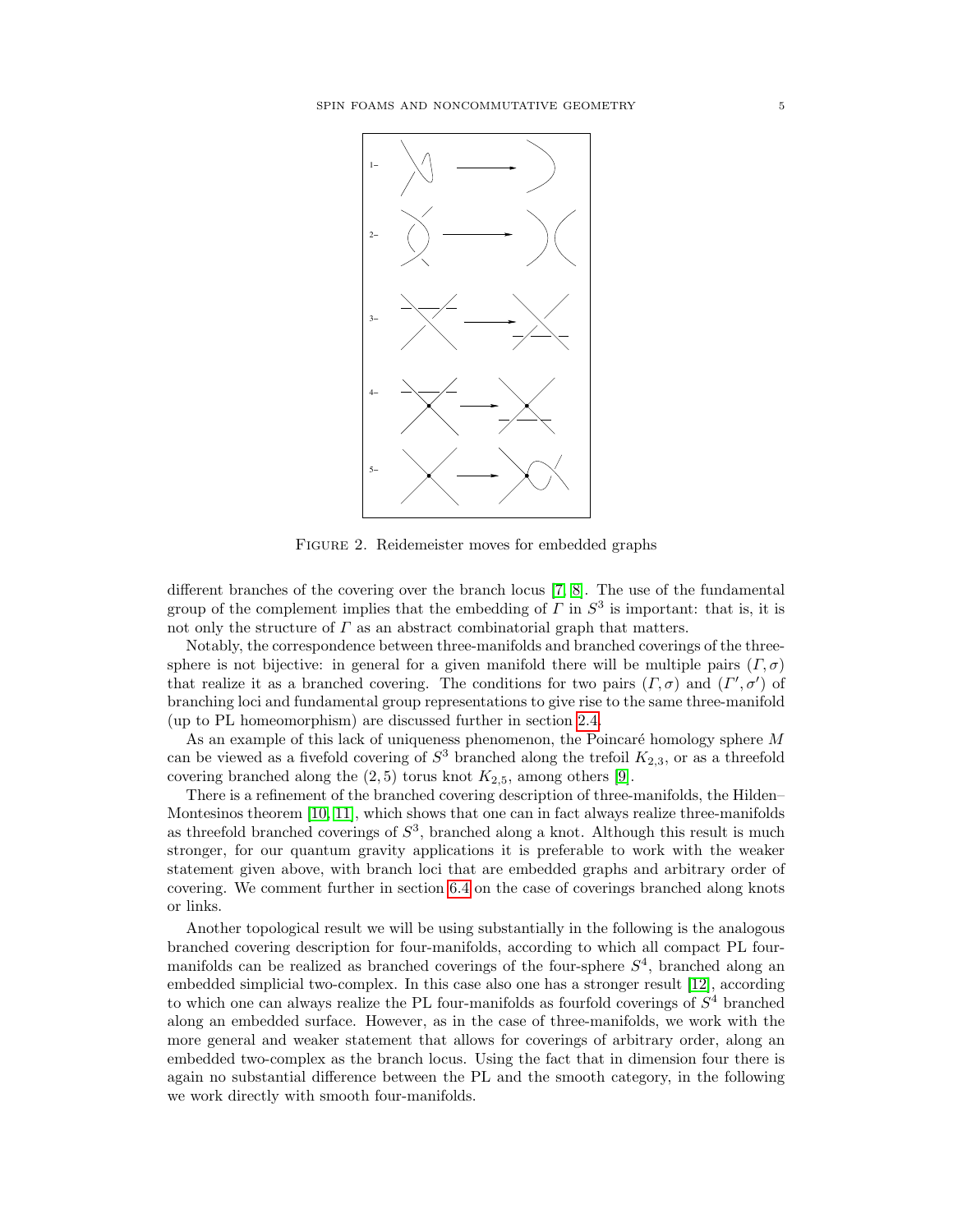In the setting of loop quantum gravity, where one views spin networks as elements of an algebra of functions of the connection, the product of spin networks is well behaved in the piecewise analytic rather than in the smooth setting, due to the way in which edges of different graphs can intersect. A formulation can be given also in PL setting, as in [\[13,](#page-47-13) [14\]](#page-47-14). The setting we consider here will then be very closely related to the PL version of [\[14\]](#page-47-14).

We also recall here the notion of *branched cover cobordism* between three-manifolds realized as branched coverings of  $S^3$ . We use the same terminology as in [\[15\]](#page-47-15).

First consider three-manifolds  $M_0$  and  $M_1$ , each realized as a branched covering  $p_i$ :  $M_i \to S^3$  branched along embedded graphs  $\Gamma_i \subset S^3$ . Then a branched cover cobordism is a smooth four-manifold W with boundary  $\partial W = M_0 \cup \overline{M}_1$  and with a branched covering map  $q: W \to S^3 \times [0,1]$ , branched along an embedded two-complex  $\Sigma \subset S^3 \times [0,1]$ , with the property that  $\partial \Sigma = \Gamma_0 \cup \overline{\Gamma}_1$  and the restrictions of the covering map q to  $S^3 \times \{0\}$  and  $S^3 \times \{1\}$  agree with the covering maps  $p_0$  and  $p_1$ , respectively.

For the purpose of the 2-category construction we present later in the paper, we also consider cobordisms W that are realized in two different ways as branched cover cobordisms between three-manifolds, as described in [\[15\]](#page-47-15). This version will be used as a form of geometric correspondences providing the 2-morphisms of our 2-category.

To illustrate this latter concept, let  $M_0$  and  $M_1$  be two closed smooth three-manifolds, each realized in two ways as a branched covering of  $S<sup>3</sup>$  via respective branchings over embedded graphs  $\Gamma_i$  and  $\Gamma'_i$  for  $i \in \{0,1\}$ . We represent this with the notation

$$
\Gamma_i \subset S^3 \stackrel{p_i}{\leftarrow} M_i \stackrel{p_i'}{\rightarrow} S^3 \supset \Gamma_i'.
$$

A branched cover cobordism W between  $M_0$  and  $M_1$  is a smooth four-dimensional manifold with boundary  $\partial W = M_0 \cup \bar{M}_1$ , which is realized in two ways as a branched cover cobordism of  $S^3 \times [0, 1]$  branched along two-complexes  $\sum$  and  $\sum'$  embedded in  $S^3 \times [0, 1]$ , with respective boundaries  $\partial \Sigma = \Sigma \cap (S^3 \times \{0,1\}) = \Gamma_0 \cup \overline{\Gamma}_1$  and  $\partial \Sigma' = \Gamma'_0 \cup \overline{\Gamma}'_1$ . We represent this with a similar notation,

$$
\Sigma \subset S^3 \times [0,1] \stackrel{q}{\leftarrow} W \stackrel{q'}{\rightarrow} S^3 \times [0,1] \supset \Sigma'.
$$

The covering maps q and q' have the property that their restrictions to  $S^3 \times \{0\}$  agree with the maps  $p_0$  and  $p'_0$ , respectively, while their restrictions to  $S^3 \times \{1\}$  agree with the maps  $p_1$  and  $p'_1$ .

<span id="page-5-0"></span>2.3. Wirtinger relations. As we mentioned in the previous section, a branched covering  $p: M \to S^3$ , branched along an embedded graph  $\Gamma$ , is completely determined by a group representation  $\sigma : \pi_1(S^3 \setminus \Gamma) \to S_n$ . Here we pause to note that the fundamental group  $\pi_1(S^3 \setminus \Gamma)$  of the complement of an embedded graph in the three-sphere has an explicit presentation, which is very similar to the usual Wirtinger presentation for the fundamental group of knot complements.

The advantage of describing the representation  $\sigma$  in terms of an explicit presentation is that it will allow us to encode the data of the branched covering  $p: M \to S^3$  completely in terms of labels attached to edges of a planar projection of the graph, with relations at vertices and crossings in the planar diagram. Furthermore, if two embedded graphs  $\Gamma$  and  $\Gamma'$  in  $S^3$  are ambient-isotopic, then any given planar diagrams  $D(\Gamma)$  and  $D(\Gamma')$  differ by a finite sequence of moves that generalize to graphs the usual Reidemeister moves for knots and links, as shown in fig. [2.](#page-4-0) (For more details, see Theorem 2.1 of [\[5\]](#page-47-5) and Theorem 1.7 of [\[6\]](#page-47-6).)

For the rest of this discussion, we use the following terminology. An *undercrossing* in a planar diagram is the line that passes underneath at a crossing, while an overcrossing is the line that passes above the other. Thus an arc of a planar diagram  $D(\Gamma)$  is either an edge of the graph  $\Gamma$ , if the edge does not appear as an undercrossing in the diagram, or a half edge of  $\Gamma$ , when the corresponding edge is an undercrossing. Thus, an edge of  $\Gamma$  always corresponds to a number  $N + 1$  of arcs in  $D(\Gamma)$ , where N is the number of undercrossings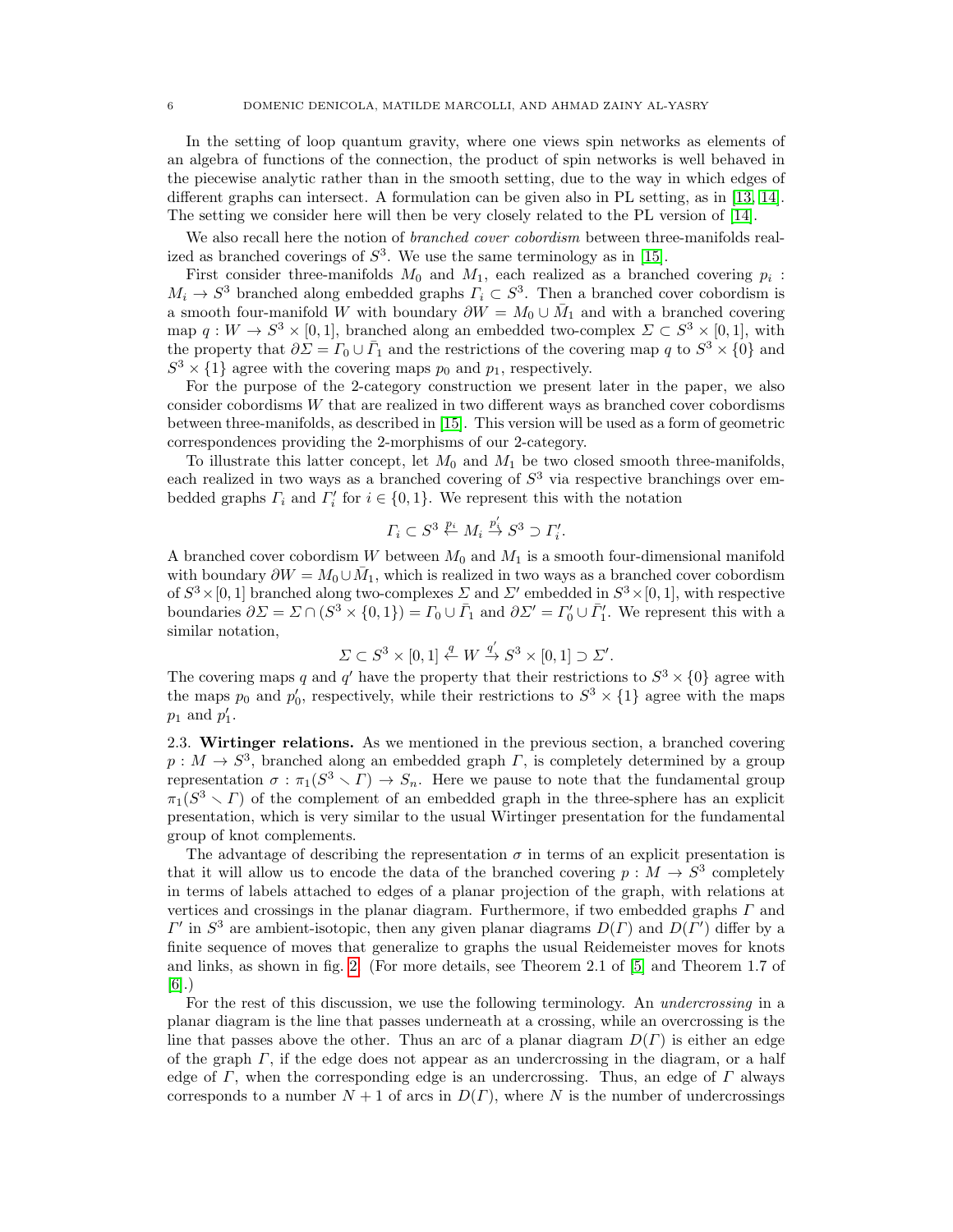that edge exhibits in the planar diagram  $D(\Gamma)$ . The following result is well known, but we recall it here for convenience.

**Lemma 2.2.** Let  $(\Gamma, \sigma)$  be a pair of an embedded graph  $\Gamma \subset S^3$  and a representation  $\sigma$ :  $\pi_1(S^3 \setminus \Gamma) \to S_n$ . Let  $D(\Gamma)$  be a choice of a planar diagram for  $\Gamma$ . Then the representation σ is determined by a set of permutations  $σ_i \in S_n$  assigned to the arcs of  $D(\Gamma)$ , which satisfy the Wirtinger relations at crossings:

<span id="page-6-1"></span>
$$
\sigma_j = \sigma_k \sigma_i \sigma_k^{-1},
$$

<span id="page-6-2"></span>
$$
\sigma_j = \sigma_k^{-1} \sigma_i \sigma_k.
$$

Here  $\sigma_k$  is the permutation assigned to the arc of the overcrossing edge, while  $\sigma_i$  and  $\sigma_j$  are the permutations assigned to the two arcs of the undercrossing edge, with eq. [\(2.1\)](#page-6-1) holding for negatively-oriented crossings and eq. [\(2.2\)](#page-6-2) holding for positively-oriented crossings. The permutations also satisfy an additional relation at vertices, namely

<span id="page-6-3"></span>(2.3) 
$$
\prod_i \sigma_i \prod_j \sigma_j^{-1} = 1,
$$

where  $\sigma_i$  are the permutations associated to the incoming arcs at the given vertex and  $\sigma_j$  are the permutations of the outgoing arcs at the same vertex.

The statement is an immediate consequence of the Wirtinger presentation of the group  $\pi_1(S^3 \setminus \Gamma)$ , in terms of monodromies along loops around the edges, compatible with the graph orientation [\[16\]](#page-47-16). In fact, the group  $\pi_1(S^3 \setminus \Gamma)$  has a presentation with generators  $\gamma_i$ for each strand of a planar diagram  $D(\Gamma)$ , modulo relations of the form eqs. [\(2.1\)](#page-6-1) to [\(2.3\)](#page-6-3), so that the above defines a group homomorphism  $\sigma : \pi_1(S^3 \setminus \Gamma) \to S_n$ , with  $\sigma(\gamma_i) = \sigma_i$ .

Notably, a similar presentation can be given for the fundamental groups  $\pi_1(S^{k+2} \setminus \mathbb{Z}^k)$ of the complement of a k-dimensional cycle embedded in the  $(k + 2)$ -dimensional sphere, in terms of diagrams  $D(\Sigma^k)$  associated to projections on an  $(k+1)$ -dimensional Euclidean space [\[17\]](#page-47-17).

<span id="page-6-0"></span>2.4. Covering moves for embedded graphs. As promised above, we now describe the conditions necessary for two labeled branch loci  $(\Gamma, \sigma)$  and  $(\Gamma', \sigma')$  to represent the same manifold (up to PL homeomorphism, or equivalently, up to diffeomorphism). The result is proved and discussed in greater detail in [\[18\]](#page-47-18). We recall it here, since we will use it in what follows to construct our class of spin networks with topological data.

A covering move is a non-isotopic modification of a labeled branch locus  $(\Gamma, \sigma)$  representing a branched covering  $p: M \to S^3$  that results in a new labeled branch locus  $(\Gamma', \sigma')$ giving a different branched covering description  $p': M \to S^3$  of the same manifold M.

Up to stabilization, one can always assume that the two coverings have the same degree. In fact, if two labeled branch loci are of different degrees, then we can easily modify them to be of the same degree by adding trivial links to the appropriate branch locus, labeled by a transposition. Adding a sheet to the covering and an unlinked circle to the branch locus, labeled by a transposition exchanging the extra sheet with one of the others, then gives rise to a new manifold that is homeomorphic to a connected sum of the previous one with the base. The base being  $S^3$ , the resulting manifold is still homeomorphic to the original branched covering. Thus, we can pass to coverings of equal order by stabilization.

With this in mind, we see that to show that two arbitrary-degree labeled branch loci describe the same manifold, it suffices to have a complete and explicit description of all possible covering moves. This is done in [\[18\]](#page-47-18) in terms of the planar diagrams of the previous section, i.e. by describing a pair  $(\Gamma, \sigma)$  by its planar diagram  $D(\Gamma)$  and a set of permutations  $\{\sigma_i\}$  assigned to the arcs of the diagram and satisfying the Wirtinger relations eqs. [\(2.1\)](#page-6-1) to [\(2.3\)](#page-6-3). All the moves are local, in the sense that they only depend on the intersection of the planar diagram with a ball, and can be performed without affecting the rest of the diagram outside of this cell. Then, as shown in [\[18\]](#page-47-18), the following four covering moves suffice, in the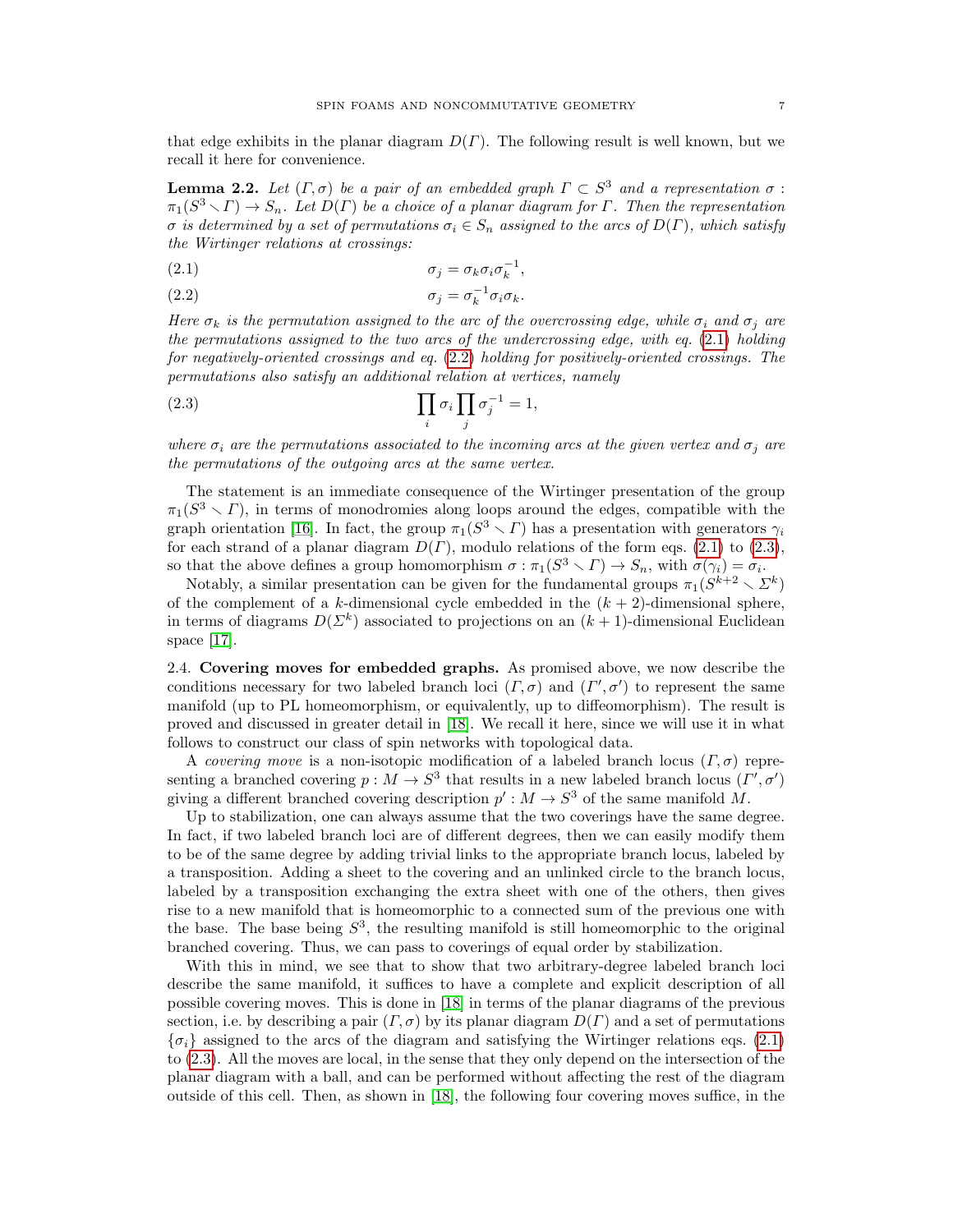sense that any two diagrams giving rise to the same three-manifold can be related by a finite sequence of these moves (after stabilization).

<span id="page-7-1"></span>

<span id="page-7-2"></span>FIGURE 3. Topological covering moves

The covering moves of are of two types: the first two moves, those of fig. [3a,](#page-7-1) involve a change in edges attached to vertices. In the move  $V_1$ , an edge decorated by a permutation  $\sigma \in S_n$  is replaces by two parallel edges decorated by permutations  $\sigma_1$  and  $\sigma_2$  such that  $\sigma = \sigma_1 \sigma_2$ . This alters the valence of the vertices adjacent to the given edge, but the Wirtinger relations at these vertices are clearly preserved. The move  $V_2$  removes a valence-four vertex with two incoming edges labeled by permutations  $\sigma_1$  and  $\sigma_2$  and two outgoing edges with the same labels, replacing it with only two disjoint edges with labels  $\sigma_1$  and  $\sigma_2$ . This changes the number of vertices by one and the number of edges by two while preserving the Wirtinger relations.

The two other moves, reproduced in fig. [3b,](#page-7-2) affect crossings in the planar diagram of the embedded graph, without altering the number of edges and vertices. In the move  $C_1$ , one considers a crossing where the two undercrossing strands are decorated by permutations  $\sigma_{(i,i)}$  and  $\sigma_{(i,k)}$  that exchange two elements, while the overcrossing is decorated by a similar permutation  $\sigma_{(j,k)}$ . The move replaces the crossing by a twist, and the Wirtinger relations eqs. [\(2.1\)](#page-6-1) and [\(2.2\)](#page-6-2) continue to hold since before the move we have  $\sigma_{(i,j)} = \sigma_{(j,k)}^{-1} \sigma_{(i,k)} \sigma_{(j,k)}$ , while after the move we have  $\sigma_{(j,k)} = \sigma_{(i,j)} \sigma_{(i,k)} \sigma_{(i,j)}^{-1}$  and  $\sigma_{(i,j)} = \sigma_{(i,k)}^{-1} \sigma_{(j,k)} \sigma_{(i,k)}$ . The move  $C_2$  applies to the case of a crossing where the strands are labeled by permutations that exchange two elements and the two strands of the undercrossing carry the same label  $\sigma_{(ij)}$ , with the overcrossing strand labeled by  $\sigma_{(kl)}$ . In this case one can change the sign of the crossing. The Wirtinger relation before the move is  $\sigma_{(i,j)} = \sigma_{(k,l)}^{-1} \sigma_{(i,j)} \sigma_{(k,l)}$ , while after the move it is  $\sigma_{(k\,l)} = \sigma_{(i\,j)}\sigma_{(k\,l)}\sigma_{(i\,j)}^{-1}$ , and these are clearly equivalent.

<span id="page-7-0"></span>2.5. Topologically enriched spin networks. We are now ready to define topologically enriched spin networks, or topspin networks:

<span id="page-7-3"></span>**Definition 2.3.** A topspin network over a compact Lie group G is a tuple  $(\Gamma, \rho, \iota, \sigma)$  of data consisting of

- (1) a spin network  $(\Gamma, \rho, \iota)$  in the sense of definition [2.1,](#page-2-2) with  $\Gamma \subset S^3$ ;
- (2) a representation  $\sigma : \pi_1(S^3 \setminus \Gamma) \to S_n$ .

The key insight here is that the branch locus  $(\Gamma, \sigma)$  corresponds, as explained above, to a unique manifold M. Thus, encapsulated in our topspin network is not only the geometric data given by the labelings  $\rho$  and  $\iota$ , but also the topological data given by the representation σ. This is in stark contrast to the usual picture of (embedded) spin networks, wherein Γ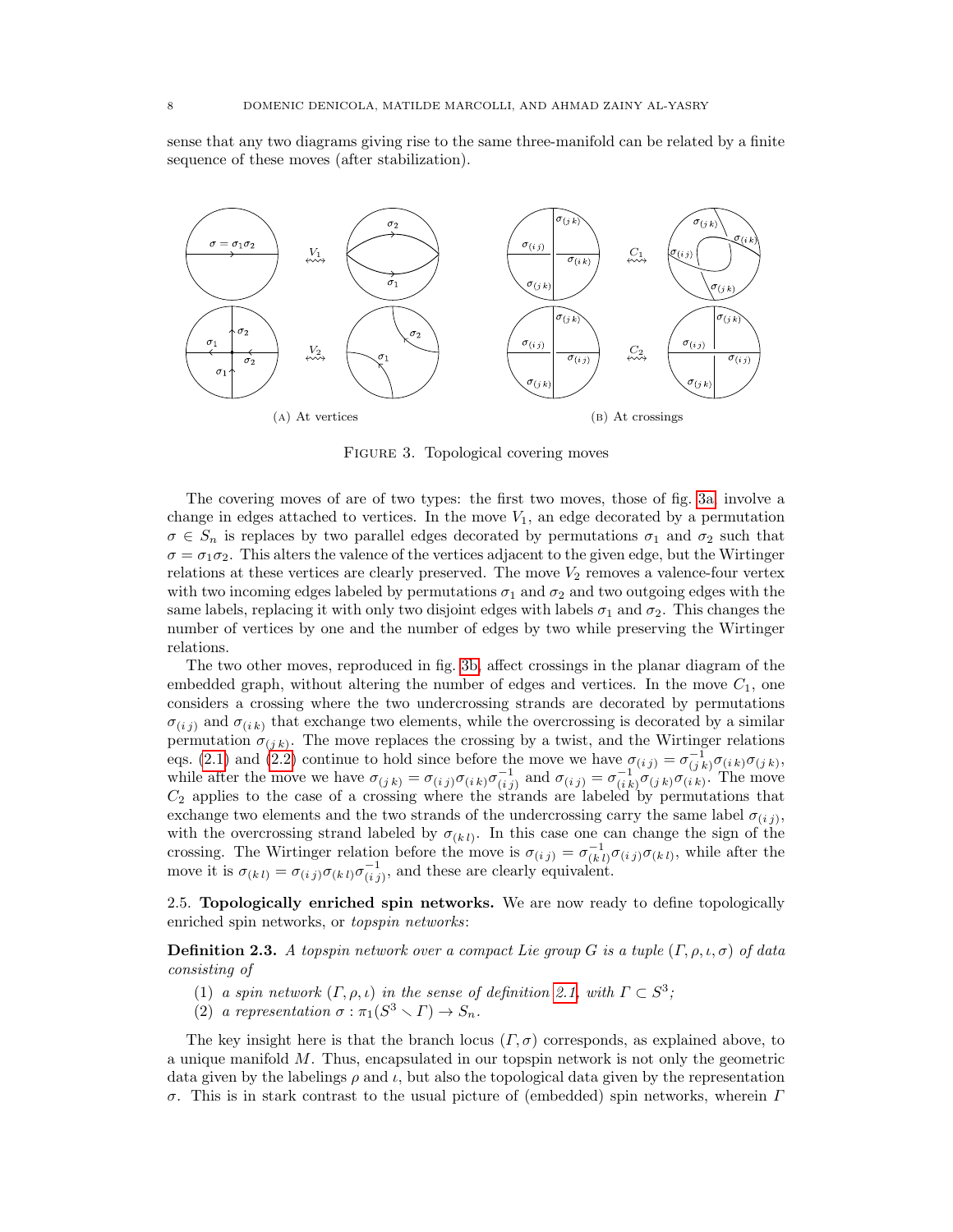is a graph embedded into a specific manifold  $M$  with fixed topology, and thus only gives geometrical data on the gravitational field.

The data of a topspin network can equivalently be described in terms of planar projections  $D(\Gamma)$  of the embedded graph  $\Gamma \subset S^3$ , decorated with labels  $\rho_i$  and  $\sigma_i$  on the strands of the diagram, where the  $\rho_i$  are the representations of G associated to the corresponding edges of the graph  $\Gamma$  and  $\sigma_i \in S_n$  are permutations satisfying the Wirtinger relations eqs. [\(2.1\)](#page-6-1) to [\(2.3\)](#page-6-3). The vertices of the diagram  $D(\Gamma)$  are decorated with the intertwiners  $\iota_n$ .

It is customary in the setting of loop quantum gravity to take graphs  $\Gamma$  that arise from triangulations of three-manifolds and form directed systems associated to families of nested graphs, such as barycentric subdivisions of a triangulation. One often describes quantum operators in terms of direct limits over such families [\[4\]](#page-47-4).

In the setting of topspin networks described here, one can start from a graph  $\Gamma$  which is, for instance, a triangulation of the three-sphere  $S^3$ , which contains as a subgraph  $\Gamma' \subset \Gamma$ the branch locus of a branched covering describing a three-manifold  $M$ . By pullback, one obtains from it a triangulation of the three-manifold  $M$ . Viewed as a topspin network, the diagrams  $D(\Gamma)$  will carry nontrivial topological labels  $\sigma_i$  on the strands belonging to the subdiagram  $D(\Gamma')$  while the strands in the rest of the diagram are decorated with  $\sigma_i = 1$ ; all the strands can carry nontrivial  $\rho_i$ . In the case of a barycentric subdivision, the new edges belonging to the same edge before subdivision maintain the same labels  $\sigma_i$ , while the new edges in the barycentric subdivision that do not come from edges of the previous graph carry trivial topological labels. Thus, all the arguments usually carried out in terms of direct limits and nested subgraphs can be adapted to the case of topspin networks without change. Working with data of graphs  $\Gamma$  containing the branch locus  $\Gamma'$  as a subgraph is also very natural in terms of the fibered product composition we describe in section [6,](#page-29-0) based on the construction of [\[15\]](#page-47-15).

Also in loop quantum gravity, one considers a Hilbert space generated by the spin networks [\[4\]](#page-47-4), where the embedded graphs are taken up to ambient isotopy, or equivalently up to a PL change of coordinates in the ambient  $S<sup>3</sup>$ . (We deal here only with spin networks embedded in  $S<sup>3</sup>$ , since as explained above this is sufficiently general after we add the topological data σ.) This can be extended to a Hilbert space H of topspin networks by requiring that two topspin networks are orthogonal if they are not describing the same three-manifold, that is, if they are not related (after stabilization) by covering moves, and by defining the inner product  $\langle \psi, \psi' \rangle$  of topspin networks that are equivalent under covering moves to be the usual inner product of the underlying spin networks obtained by forgetting the presence of the additional topological data  $\sigma$ ,  $\sigma'$ .

<span id="page-8-0"></span>It is natural to ask whether, given a 3-manifold M and a spin network  $\Psi = (\Gamma, \rho, \iota)$  in M, there exists always a (non-unique) topspin network  $\Psi' = (\Gamma', \rho', \iota', \sigma')$  in  $S^3$  from which both M and  $\Gamma$  can be recovered. One way to achieve this is to choose a realization of M as a branched covering of  $S^3$ , branched along a locus  $\Gamma''$  and consider then the image graph  $p(\Gamma)$  under the projection  $p: M \to S^3$ . This will intersect  $\Gamma''$  along a (possibly empty) subgraph. For simplicity let us consider the case where they do not intersect and where  $\Gamma$ is contained inside a fundamental domain of the action of the group of deck transformations of the covering  $p : M \setminus p^{-1}(\Gamma'') \to S^3 \setminus \Gamma''$ . One considers then the topspin network  $\Psi' = (\Gamma', \rho', \iota', \sigma')$  where  $\Gamma' = p(\Gamma) \cup \Gamma''$ , with the topological labels on  $\Gamma''$  that determine the branched cover  $p: M \to S^3$  and trivial on  $p(\Gamma)$ , and with the labels  $(\rho', \iota')$  on  $p(\Gamma)$ that agree with the corresponding labels  $(\rho, \iota)$  on  $\Gamma$ , extended trivially to  $\Gamma''$ . Notice, however, that the preimage under the projection  $p$  of  $\Gamma'$  contains a number of copies of graphs isomorphic to  $\Gamma$  equal to the order of the covering. Thus, one recovers the original spin network  $\Psi$  but with a multiplicity factor and with an additional component  $p^{-1}(I'')$ , which, however, carries no information in M and can be discarded.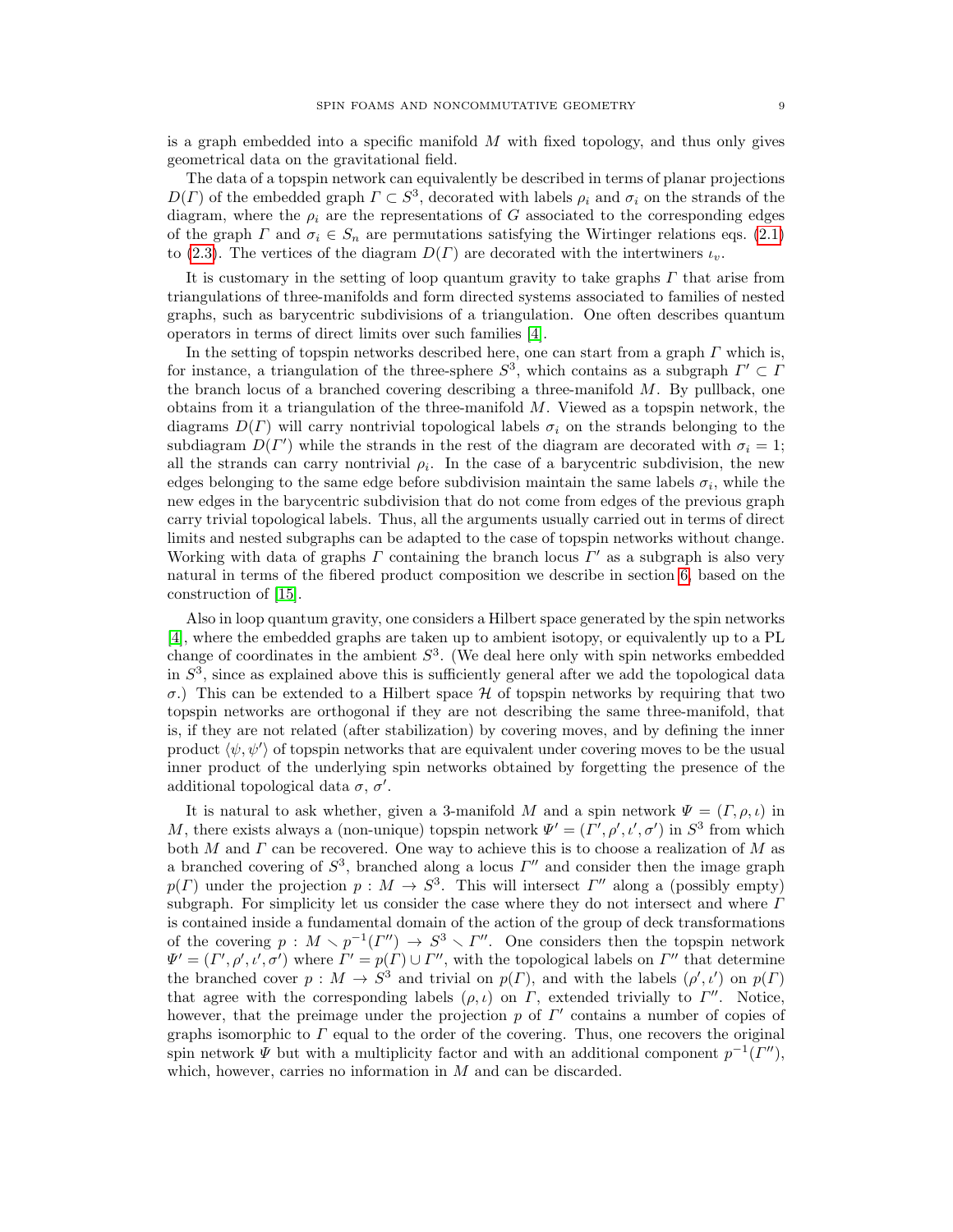2.6. Geometric covering moves. The addition of topological data  $\sigma$  to spin networks, on top of the preexisting geometric labelings  $\rho$  and  $\iota$ , necessitates that we ensure these two types of data are compatible. The essential issue is the previously-discussed fact that a given three-manifold  $M$  can have multiple descriptions as a labeled branch locus, say as both  $(\Gamma, \sigma)$  and  $(\Gamma', \sigma')$ . If  $(\Gamma, \rho, \iota, \sigma)$  is a topspin network representing a certain geometric configuration over  $M$ , then we would like to be able to say when another topspin network  $(\Gamma', \rho', \iota', \sigma')$ , also corresponding to the manifold M via the data  $(\Gamma', \sigma')$ , represents the same geometric configuration. That is, what are the conditions relating  $\rho'$  and  $\iota'$  to  $\rho$  and  $\iota$ that ensure geometric equivalence?

Since  $(\Gamma, \sigma)$  and  $(\Gamma', \sigma')$  represent the same manifold, they can be related by the covering moves of section [2.4.](#page-6-0) These covering moves can be interpreted as answering the question "if one makes a local change to the graph, how must the topological labeling change?" In this section, our task is to answer a very similar question, namely, "if one makes a local change to the graph, how must the geometric labeling change?" Phrased this way, it is easy to see that we simply need to give an account of what happens to the geometric labelings under the same covering moves as before.

The first thing to note is that, since in definition [2.3](#page-7-3) we do not demand that the edgelabels are given by *irreducible* representations, there is a certain type of trivial equivalence between different geometric labelings that emerges. To see this, consider the following two very simple spin networks:

$$
\rho \Bigg|_{t_v = id}
$$
\n
$$
\rho \Bigg|_{t_w = id}
$$
\n
$$
\varphi \Bigg|_{t_w = id}
$$
\n
$$
\varphi \Bigg|_{t_w : \rho \oplus \rho' \to \rho}
$$
\n
$$
\varphi \Bigg|_{t_w : \rho \oplus \rho' \to \rho}
$$

Now, if we demand that  $\iota'_w \circ \iota'_v = \iota_w \circ \iota_v = id$ , then these networks are essentially the same. The addition of  $\rho'$  to the middle edge, and the compensating changes to the intertwiners, added no geometric meaning: passing through the two vertices in sequence still gives the same result. In the same way, if we have two topologically-equivalent topspin networks related by their covering moves, we could always obtain geometric equivalence by falling back on the demand that the composition of the relevant intertwiners is the same. For example, consider the move  $V_1$ , which, with geometric labels associated to it, is as follows:

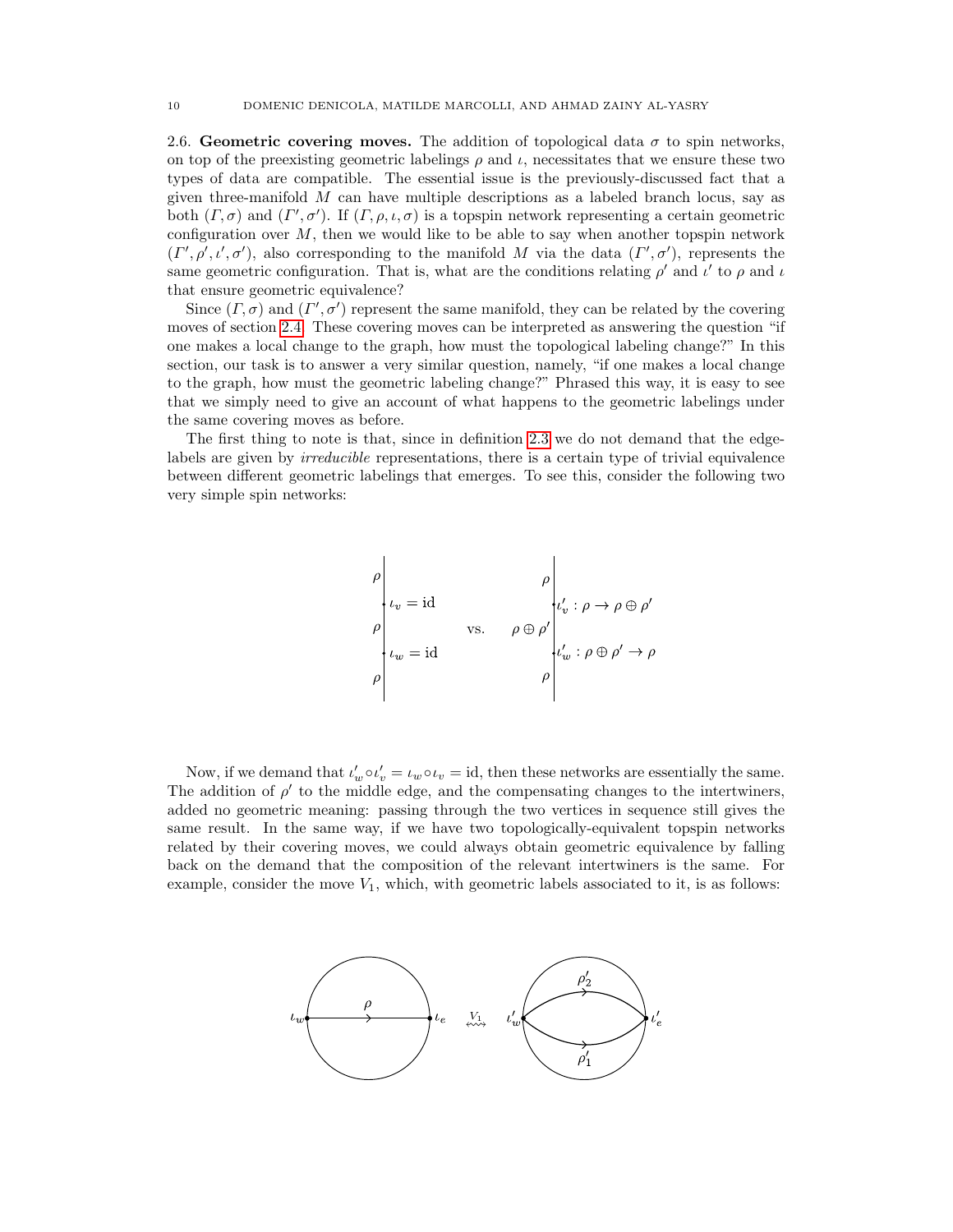The simplest condition we could impose on  $\rho'$  and  $\iota'$  is only that the following diagram commutes:



where we denote by  $\xi_w$  and  $\xi_e$ , respectively, the tensor product of the representations associated to all the edges outside of the cell that connect to the vertices  $w$  and  $e$ .

This, however, is not very enlightening. We can gain more insight into the geometric structure under covering moves by discarding this trivial equivalence from our consideration. This can be done either by working only with irreducible representations, or equivalently by requiring that the vertex intertwiners stay the same under covering moves.

With this in mind, consider again the move  $V_1$  depicted above. If we demand that the intertwiners stay the same on each side, i.e. that  $\iota'_w = \iota_w$  and  $\iota'_e = \iota_e$ , then we obtain the requirement that  $\rho = \rho'_1 \otimes \rho'_2$  if the inputs and outputs of each diagram's intertwiners are to match. In other words, we can present the geometric covering move as follows:



The move  $V_1$  thus allows us to split a tensor-product edge label into two edges labeled by the factors.

In the same way, we can analyze the move  $V_2$ , which is given with as-yet-unrelated geometric labels as follows:



By demanding equality of the intertwiners, we see that since  $\iota_w$  expects  $\rho_w$  as input, we must have that  $\rho'_{sw}$ , the input to  $\iota'_{w}$ , is equal to  $\rho_{w}$ . In the same way, considering the output of  $\iota_s$  versus  $\iota'_s$ , we obtain  $\rho'_{sw} = \rho_s$ . Similar arguments for the other two intertwiners and their counterparts give us  $\rho'_{en} = \rho_e = \rho_n$ . Finally, under equality of primed and unprimed intertwiners, requiring that the composition of intertwiners along the possible paths is the same, i.e. that  $\iota_w' \circ \iota_s' = \iota_w \circ \iota \circ \iota_s$  and  $\iota'_n \circ \iota'_e = \iota_n \circ \iota \circ \iota_e$ , gives us the requirement that  $\iota = id$ . The resulting geometric covering move is then given by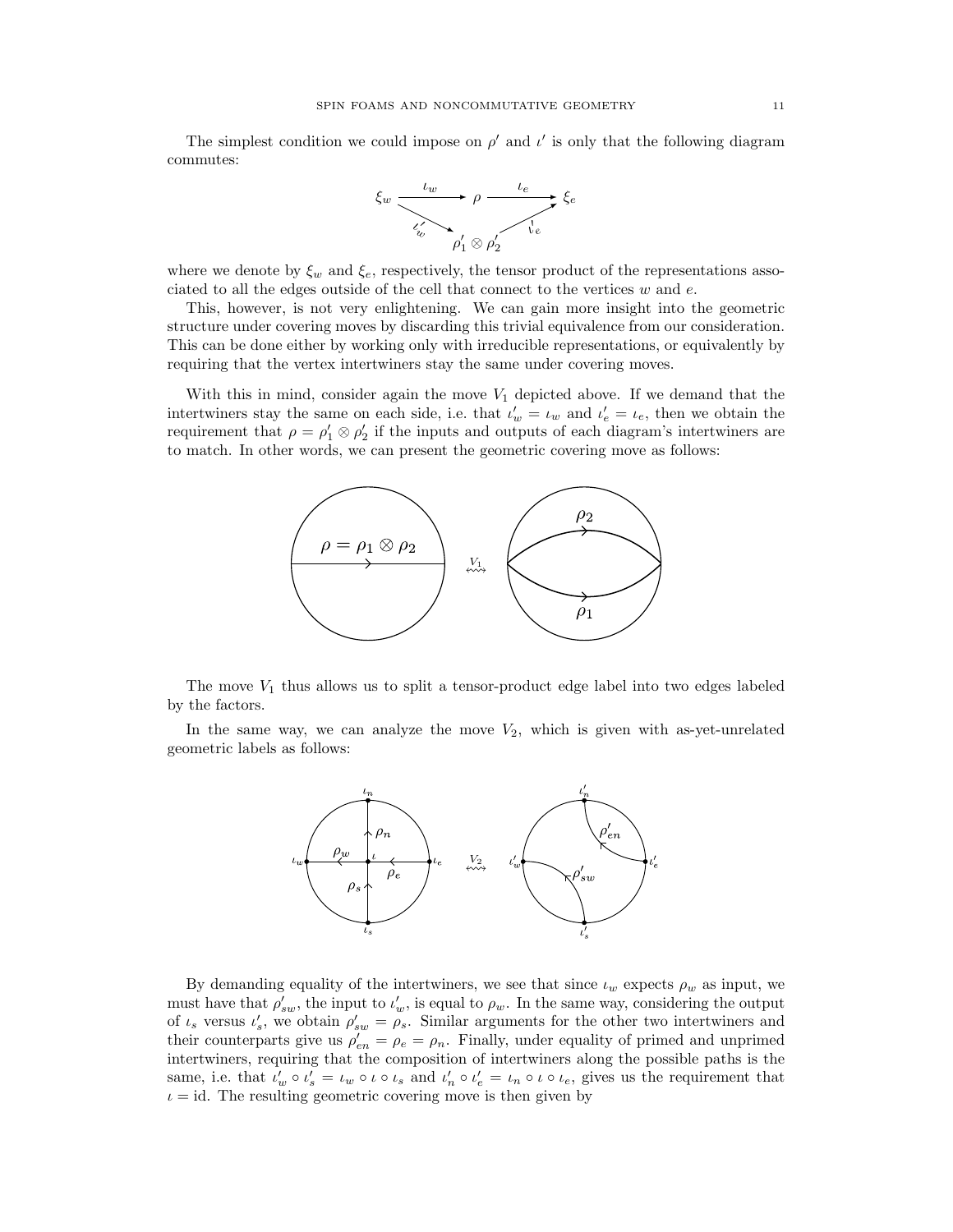

Thus the move  $V_2$  simply says that we can remove an identity intertwiner.

The covering moves that change relations at crossings are simpler to analyze. For topological labels, these moves are interesting since we associate a topological label to each strand. In contrast, geometric labels are associated to each edge: thus if a given edge has two strands, both strands must have the same geometric labels in any given diagram. In this way, the covering moves that modify crossings will have a much less interesting effect on the geometric labels than they do on the topological ones.

More concretely, let us consider move  $C_1$ , as usual letting the geometric labels on each side be entirely general for now:



Using similar reasoning to the above cases, it is clear that under equality of primed and unprimed intertwiners, such a move will only be permissible if  $\rho_{we} = \rho_{se} = \rho'_{se} = \rho'_{wn}$ . The geometric covering move is thus given by



In this way,  $C_1$  tells us that if two edges labeled by the same representation cross, we can "redirect" them by sending each along the other's former path.

The final move,  $C_2$ , actually has no geometric content: it only changes the sign of the crossing, and as discussed above, only the topological labels are allowed to depend on such features. There are thus no relations between or restrictions on the edge labels. For completeness, this is shown diagrammatically as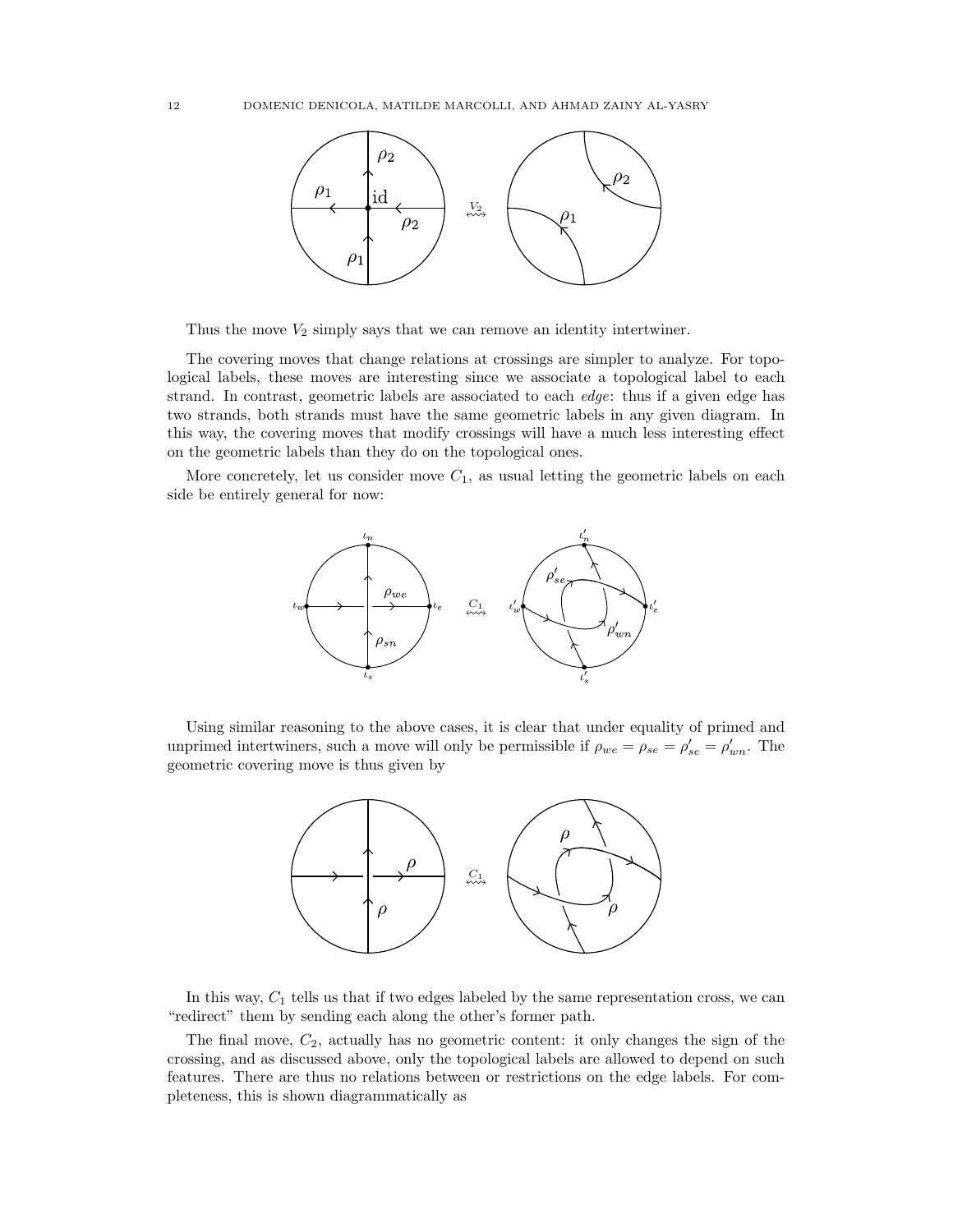

With these in hand, we now have a complete catalogue of the ways in which two different labeled graphs can represent the same topspin network. That is, equivalence holds if  $(\Gamma, \rho, \iota, \sigma)$  can be converted into  $(\Gamma', \rho', \iota, \sigma')$  by a finite sequence of covering moves, such that the relations between the topological labels before and after each move are as described in section [2.4,](#page-6-0) and those between the geometric labels are as described in this section. Further "trivial" modifications, in the sense discussed in the opening to this section, can be made to the geometric data as well—but these are not terribly interesting, being on the same level as e.g. adding a valence-two vertex with identity intertwiner somewhere in the graph.



Figure 4. Geometric covering moves

<span id="page-12-0"></span>2.7. Spin foams and topological enrichment. Spin foams are the natural extensions of spin networks constructed by "going up a dimension"; that is, we have a finite collection of polygons attached to each other along their edges, with faces labeled by representations and edges labeled by intertwining operators. The construction is such that taking a "slice" of the spin foam at a given "time" will then produce a spin network. With this in mind, it is intuitively clear how spin foams encode the *dynamics* of loop quantum gravity, while spin networks give the kinematics.

In the following, by a two-complex we mean a simplicial complex with two-dimensional faces, one-dimensional edges, and zero-dimensional vertices, endowed with the usual boundary operator  $\partial$ , which assigns to a face the formal sum of its boundary edges with positive or negative sign according to whether the induced orientation from the face agrees or not with the orientation of the corresponding edge. An embedded two-complex is a PL embedding of the geometric realization of the two-complex in a PL four-manifold. For a face  $f$  in such a two-complex, we let  $\partial(f)$  denote the boundary of the face, in the sense described above. We also denote an edge's negative by  $\bar{e}$ , instead of by  $-e$ .

Spin foams are then defined by the following data, where we again follow [\[3\]](#page-47-3).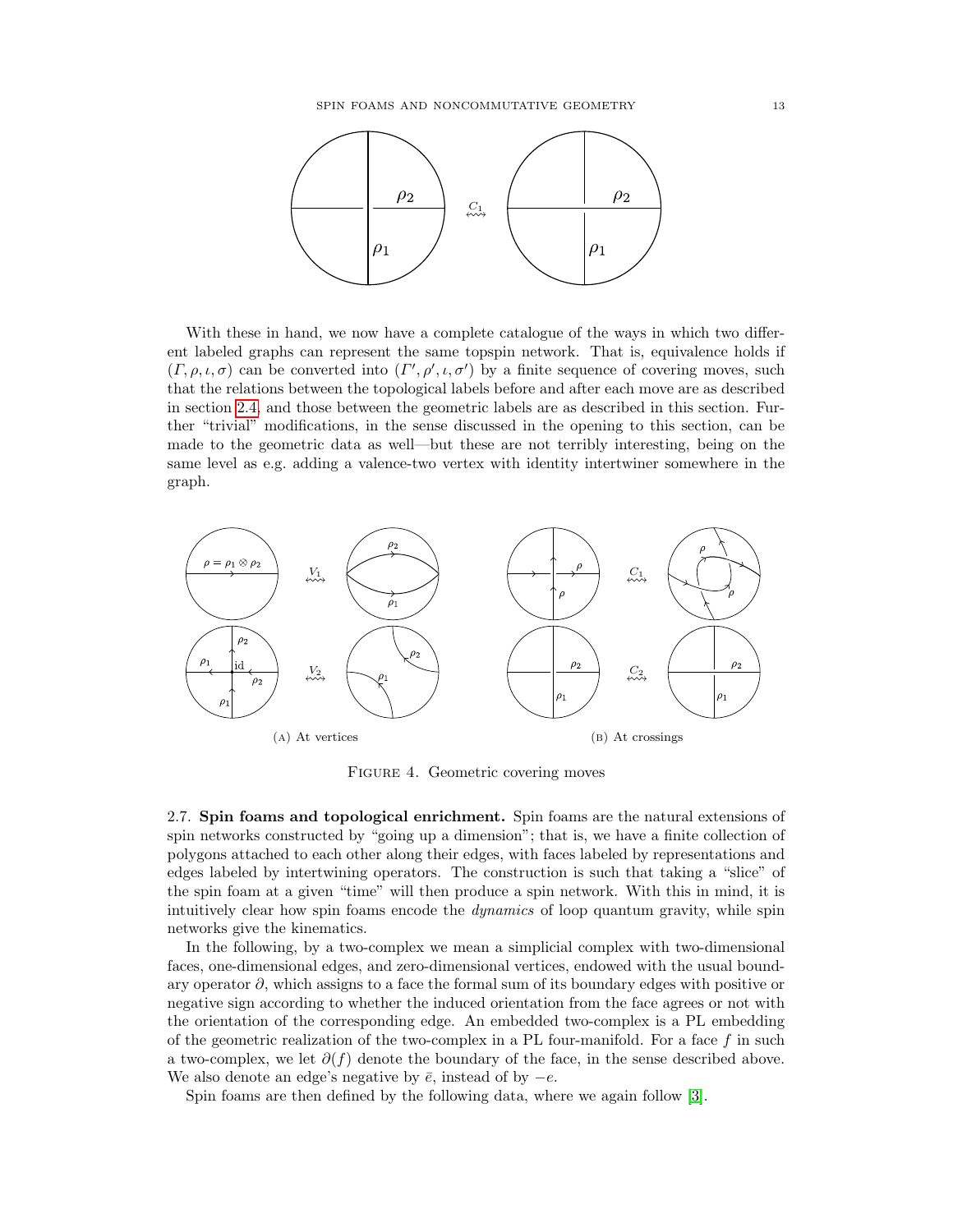<span id="page-13-0"></span>**Definition 2.4.** Suppose that  $\psi = (\Gamma, \rho, \iota)$  and  $\psi' = (\Gamma', \rho', \iota')$  are spin networks over G, with the graphs  $\Gamma$  and  $\Gamma'$  embedded in three-manifolds M and M', respectively. A spin foam  $\Psi: \psi \to \psi'$  embedded in a cobordism W with  $\partial W = M \cup \overline{M}'$  is then a triple  $\Psi = (\Sigma, \tilde{\rho}, \tilde{\iota})$ consisting of:

- (1) an oriented two-complex  $\Sigma \subseteq W$ , such that  $\Gamma \cup \overline{\Gamma}'$  borders  $\Sigma$ : that is,  $\partial \Sigma = \Gamma \cup \overline{\Gamma}'$ , and there exist cylinder neighborhoods  $M_{\epsilon} = M \times [0, \epsilon)$  and  $\overline{M}_{\epsilon}' = \overline{M}' \times (-\epsilon, 0]$  in W such that  $\Sigma \cap M_{\epsilon} = \Gamma \times [0, \epsilon)$  and  $\Sigma \cap \bar{M}'_{\epsilon} = \bar{\Gamma}' \times (-\epsilon, 0];$
- (2) a labeling  $\tilde{\rho}$  of each face f of  $\Sigma$  by a representation  $\tilde{\rho}_f$  of  $G$ ;
- (3) a labeling  $\tilde{\iota}$  of each edge e of  $\Sigma$  that does not lie in  $\Gamma$  or  $\Gamma'$  by an intertwiner

$$
\tilde{\iota}_e: \bigotimes_{f:e \in \partial(f)} \tilde{\rho}_f \to \bigotimes_{f': \bar{e} \in \partial(f')} \tilde{\rho}_{f'}
$$

with the additional consistency conditions

- (1) for any edge e in Γ, letting  $f_e$  be the face in  $\Sigma \cap M_e$  bordered by e, we must have that  $\tilde{\rho}_{f_e} = (\rho_e)^*$  if  $e \in \partial(f_e)$ , or  $\tilde{\rho}_{f_e} = \rho_e$  if  $\bar{e} \in \partial(f_e)$ ;
- (2) for any vertex v of Γ, letting  $e_v$  be the edge in  $\Sigma \cap M_{\epsilon}$  adjacent to v, we must have that  $\tilde{\iota}_{e_v} = \iota_v$  after appropriate dualizations to account for the different orientations of faces and edges as above;
- (3) dual conditions must hold for edges and vertices from  $\Gamma'$  and faces and edges in  $\Sigma \cap M'_{\epsilon}$ , i.e. we would have  $\tilde{\rho}_{f_e} = \rho_e$  if  $e \in \partial(f_e)$  and  $\tilde{\rho}_{f_e} = (\rho_e)^*$  if  $\bar{e} \in \partial(f_e)$ , and likewise for vertices.

Thus, spin foams are cobordisms between spin networks, with compatible labeling of the edges, vertices, and faces. They represent quantized four-dimensional geometries inside a fixed smooth four-manifold W.

Notice that, in the context of spin foams, there are some variants regarding what notion of cobordisms between embedded graphs one considers. A more detailed discussion of cobordisms of embedded graphs is given in section [2.9](#page-16-0) below.

When working with topspin networks, one can correspondingly modify the notion of spin foams to provide cobordisms compatible with the topological data, in such a way that one no longer has to specify the four-manifold W with  $\partial W = M \cup \bar{M}'$  in advance: one can work with two-complexes  $\Sigma$  embedded in the trivial cobordism  $S^3 \times [0,1]$  and the topology of W is encoded as part of the data of a *topspin foam*, just as the three-manifolds  $M$  and  $M'$  are encoded in their respective topspin networks.

In the following we say that a three-manifold M corresponds to  $(\Gamma, \sigma)$  if it is the branched cover of  $S^3$  determined by the representation  $\sigma : \pi_1(S^3 \setminus \Gamma) \to S_n$ , and similarly for a fourmanifold W corresponding to data  $(\Sigma, \tilde{\sigma})$ .

<span id="page-13-1"></span>**Definition 2.5.** Suppose that  $\psi = (\Gamma, \rho, \iota, \sigma)$  and  $\psi' = (\Gamma', \rho', \iota', \sigma')$  are topspin networks over G, with topological labels in the same permutation group  $S_n$  and with  $\Gamma, \Gamma' \subset S^3$ . A topspin foam  $\Psi : \psi \to \psi'$  over G is a tuple  $\Psi = (\Sigma, \tilde{\rho}, \tilde{\iota}, \tilde{\sigma})$  of data consisting of

- (1) a spin foam  $(\Sigma, \tilde{\rho}, \tilde{\iota})$  between  $\psi$  and  $\psi'$  in the sense of definition [2.4,](#page-13-0) with  $\Sigma \subset$  $S^3 \times [0,1]$ ;
- (2) a representation  $\tilde{\sigma}$ :  $\pi_1((S^3 \times [0,1]) \setminus \Sigma) \to S_n$ , such that the manifold W corresponding to the labeled branch locus  $(\Sigma, \tilde{\sigma})$  is a branched cover cobordism between M and  $M'$ , where the three-manifolds  $M$  and  $M'$  are those corresponding to the labeled branch loci  $(\Gamma, \sigma)$  and  $(\Gamma', \sigma')$  respectively.

We recall briefly the analog of the Wirtinger relations for a two-complex  $\Sigma$  embedded in  $S^4$  (or in  $S^3 \times [0,1]$  as in our case below), which are slight variants on the ones given in [\[17\]](#page-47-17). One considers a diagram  $D(\Sigma)$  obtained from a general projection of the embedded two-complex  $\Sigma \subset S^4$  (which one can assume is in fact embedded in  $\mathbb{R}^4 = S^4 \setminus \{ \infty \}$ ) onto a three-dimensional linear subspace  $L \subset \mathbb{R}^4$ . The complement of the projection of  $\Sigma$  in threedimensional space L is a union of connected components  $L_0 \cup \cdots \cup L_N$ . One chooses then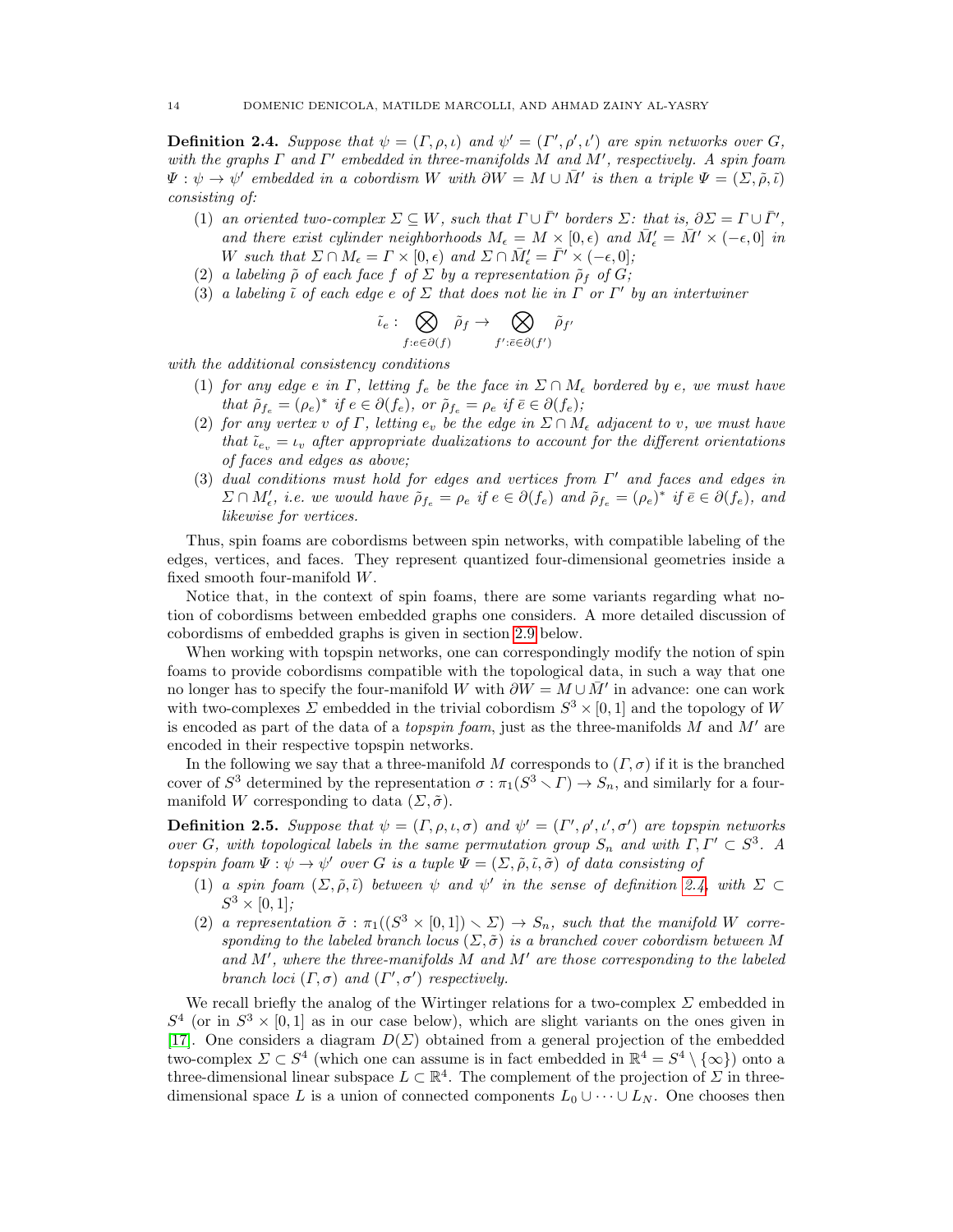a point  $x_k$  in each component  $L_k$  and two points p and q in the two components of  $\mathbb{R}^4 \setminus L$ . Denote by  $f_i$  the strands of two-dimensional faces in the planar diagram  $D(\Sigma)$ . Each face of  $\Sigma$  corresponds to one or more strands  $f_i$  in  $D(\Sigma)$  according to the number of undercrossings the projection of the face acquires in the diagram. For each strand  $f_{\alpha}$  one considers a closed curve  $\gamma_i = \ell_{px_i} \cup \ell_{x_i} \cup \ell_{qx_{i+1}} \cup \ell_{x_{i+1}p}$ , where  $\ell_{xy}$  denotes a smooth embedded arc in  $\mathbb{R}^4$ with endpoints x and y, and  $x_i$  and  $x_{i+1}$  denote the chosen points in the two components of  $L \setminus D(\Sigma)$  with the face  $f_i$  in their common boundary. We assume that the arcs do not intersect the segments connecting points of  $\Sigma$  to their projection on L. The curves  $\gamma_i$  generate  $\pi_1(\mathbb{R}^4 \setminus \Sigma)$ . To give then the analog of the Wirtinger relations, one considers overcrossings and undercrossings of faces in the planar diagram  $D(\Sigma)$  as well as edges that lie at the intersection of faces. Each crossing gives a relation analogous to the relations for crossings in the case of embedded graphs, namely the generators of the fundamental group associated to the four spatial regions of  $L \setminus D(\Sigma)$  surrounding the crossing satisfy

(2.4) 
$$
\gamma_j = \gamma_k \gamma_i \gamma_k^{-1} \quad \text{or} \quad \gamma_j = \gamma_k^{-1} \gamma_i \gamma_k,
$$

depending on the relative orientations, while at a common edge we have

$$
(2.5) \qquad \prod \gamma_i^{\pm 1} = 1,
$$

where the product is over all the regions of  $L \setminus D(\Sigma)$  surrounding the edge and bounded by the faces adjacent to the edge, and the  $\pm 1$  power depends on the relative orientation of the boundaries of the faces and the edge. It then follows that a representation  $\tilde{\sigma}$ :  $\pi_1((S^3 \times [0,1]) \setminus \Sigma) \to S_n$  is determined by assigning permutations  $\tilde{\sigma}_i$  to the strands in a diagram  $D(\Sigma)$  corresponding to the faces of  $\Sigma$ , with relations as above at the crossings and at edges in the common boundary of different faces. In fact, each permutation  $\tilde{\sigma}_f$  represents the monodromy around the curve  $\gamma_i$  linking the strands  $f_i$  in the diagram.

The specification of a topspin network, according to definition [2.5,](#page-13-1) can then be rephrased in terms of such three-dimensional diagrams in the following way:

**Lemma 2.6.** A topspin foam  $\Psi = (\Sigma, \tilde{\rho}, \tilde{\iota}, \tilde{\sigma})$  over G can be specified by a diagram  $D(\Sigma)$ obtained from a three-dimensional projection as above, decorated by

- (1) assigning to each one-dimensional strand  $e_i$  of  $D(\Sigma)$  the same intertwiner  $\tilde{\iota}_e$  assigned to the edge e;
- (2) assigning to each two-dimensional strand  $f_{\alpha}$  of  $D(\Sigma)$  the same representation  $\tilde{\rho}_f$  of G assigned to the face f;
- (3) assigning to each two-dimensional strand  $f_{\alpha}$  of  $D(\Sigma)$  a topological label  $\tilde{\sigma}_{\alpha} \in S_n$ such that taken in total such assignments satisfy the Wirtinger relations

(2.6) 
$$
\tilde{\sigma}_{\alpha} = \tilde{\sigma}_{\beta} \tilde{\sigma}_{\alpha'} \tilde{\sigma}_{\beta}^{-1},
$$

(2.7) 
$$
\tilde{\sigma}_{\alpha'} = \tilde{\sigma}_{\beta}^{-1} \tilde{\sigma}_{\alpha} \tilde{\sigma}_{\beta},
$$

where  $\tilde{\sigma}_{\beta}$  is the permutation assigned to the arc of the overcrossing face and  $\tilde{\sigma}_{\alpha}$  and  $\tilde{\sigma}_{\alpha'}$  are those assigned to the two arcs of the undercrossing face (with the appropriate equation depending on the orientation of the crossing), along with the additional relation at edges in the boundary of different faces

(2.8) 
$$
\prod_{\alpha: e \in \partial(f_{\alpha})} \tilde{\sigma}_{\alpha} \prod_{\alpha': \bar{e} \in \partial(f_{\alpha'})} \tilde{\sigma}_{\alpha'}^{-1} = 1.
$$

The permutations  $\tilde{\sigma}_{\alpha}$  have the property that, for any strand  $e_i$  in the diagram  $D(\Gamma)$ , letting  $f_{\alpha_i}$  be the face in  $D(\Sigma)$  bordered by  $e_i$ , then  $\tilde{\sigma}_{\alpha_i} = (\sigma_i)^*$  if  $e_i \in \partial(f_\alpha)$ , or  $\tilde{\sigma}_{\alpha_i} = \sigma_i$  if  $\bar{e}_i \in \partial(f_\alpha)$ , where  $\sigma_i$  are the permutations that label the strands of the diagram  $D(\Gamma)$  of the topspin network  $\psi$ . Similarly, for strands  $e'_i$  of  $D(\Gamma')$ , one has  $\tilde{\sigma}_{\alpha_i} = \sigma'_i$  if  $e'_i \in \partial(f_\alpha)$ , or  $\tilde{\sigma}_{\alpha_i} = (\sigma'_i)^*$  if  $\bar{e}'_i \in \partial(f_\alpha)$ .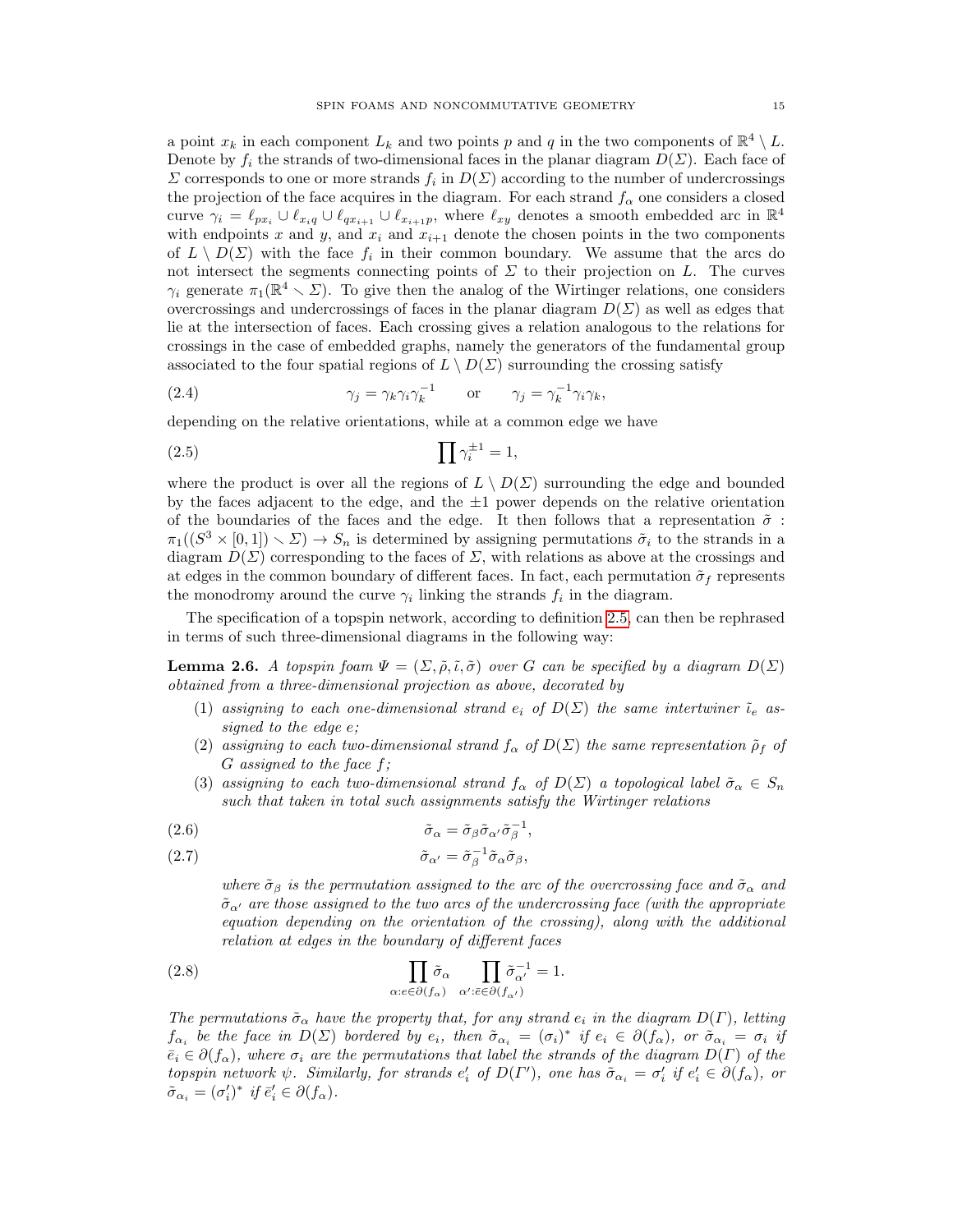*Proof.* We can consider  $\Sigma \subset S^3 \times [0,1]$  as embedded in  $S^4$ , with the four-sphere obtained by cupping  $\Sigma \subset S^3 \times [0,1]$  with two 3-balls  $D^3$  glued along the two boundary components  $S^3 \times \{0\}$  and  $S^3 \times \{1\}$ . By removing the point at infinity, we can then think of  $\Sigma$  as embedded in  $\mathbb{R}^4$  and obtain diagrams  $D(\Sigma)$  by projections on generic three-dimensional linear subspaces in  $\mathbb{R}^4$ , where one marks by overcrossings and undercrossings the strands of  $\Gamma$  that intersect in the projection, as in the case of embedded knots and graphs.

We can then use the presentation of the fundamental group of the complement  $\pi_1(S^4\diagdown \Sigma)$ given in terms of generators and Wirtinger relations as above. This shows that the data  $\tilde{\sigma}_{\alpha}$  define a representation  $\tilde{\sigma} : \pi_1(S^4 \setminus \Sigma) \to S_n$ , hence an n-fold branched covering of  $S^4$ branched along  $\Sigma$ . The compatibility with  $\tilde{\sigma}_{\alpha}$  and the  $\sigma_i$  and  $\sigma'_i$  show that the restriction of this branched covering to  $S^3 \times [0,1]$  determines a branched cover cobordism between the covering  $M$  and  $M'$  of the three-sphere, respectively determined by the representations  $\sigma : \pi_1(S^3 \setminus \Gamma) \to S_n$  and  $\sigma' : \pi_1(S^3 \setminus \Gamma') \to S_n$ . We use here the fact that, near the boundary, the embedded two-complex  $\Sigma$  is a product  $\Gamma \times [0, \epsilon)$  or  $(-\epsilon, 0] \times \Gamma'$ . — П

<span id="page-15-0"></span>2.8. The case of cyclic coverings. A cyclic branched covering  $M$  of  $S^3$ , branched along  $\Gamma \subset S^3$ , is a branched covering such that the corresponding representation  $\sigma$  maps surjectively

(2.9) 
$$
\sigma : \pi_1(S^3 \smallsetminus \Gamma) \to \mathbb{Z}/n\mathbb{Z}.
$$

Topspin networks whose topological data define cyclic branched coverings are simpler than the general case discussed above, in the sense that the topological data are directly associated to the graph  $\Gamma$  itself, not to the planar projections  $D(\Gamma)$ .

**Proposition 2.7.** Let  $\psi = (\Gamma, \rho, \iota, \sigma)$  be a topspin network such that the branched cover M of  $S^3$  determined by  $(\Gamma, \sigma)$  is cyclic. Then the data  $\psi = (\Gamma, \rho, \iota, \sigma)$  are equivalent to a spin networks  $(\Gamma, \rho, \iota)$  together with group elements  $\sigma_e \in \mathbb{Z}/n\mathbb{Z}$  associated to the edges of  $\Gamma$ satisfying the relation

<span id="page-15-1"></span>(2.10) 
$$
\prod_{s(e_i)=v} \sigma_{e_i} \prod_{t(e_j)=v} \sigma_{e_j}^{-1} = 1.
$$

*Proof.* In terms of the Wirtinger presentation of  $\pi_1(S^3 \setminus \Gamma)$  associated to the choice of a planar diagram  $D(\Gamma)$  of the graph  $\Gamma$ , we see that, because the range of the representation  $\sigma$  is the abelian group  $\mathbb{Z}/n\mathbb{Z}$ , the Wirtinger relations at crossings eqs. [\(2.1\)](#page-6-1) and [\(2.2\)](#page-6-2) simply give  $\sigma_i = \sigma_j$ , which means that the group elements assigned to all the strands in the planar diagram  $D(\Gamma)$  belonging to the same edge of  $\Gamma$  are equal. Equivalently, the topological labels just consist of group elements  $\sigma_e \in \mathbb{Z}/n\mathbb{Z}$  attached to the edges of  $\Gamma$ . The remaining Wirtinger relation eq. [\(2.3\)](#page-6-3) then gives eq. [\(2.10\)](#page-15-1).

For such cyclic coverings, we can also introduce a notion of *degenerate* topspin networks. One may regard them as analogous to the degenerate Q-lattices of [\[19\]](#page-47-19) in our analogy with arithmetic noncommutative geometry discussed in section [4](#page-21-0) below. However, while in the Q-lattices case it is crucial to include the non-invertible (degenerate) Q-lattices in order to have a noncommutative space describing the quotient by commensurability and a dynamical flow on the resulting convolution algebra, in the setting we are considering here one already obtains an interesting algebra and dynamics on it just by restricting to the ordinary (nondegenerate) topspin foams and networks. In fact, the equivalence relation determined by stabilization and covering moves suffices to give rise to a system with properties similar to those of the Q-lattices case.

<span id="page-15-2"></span>Definition 2.8. A possibly-degenerate topspin network over a compact Lie group G is a tuple  $(\Gamma, \rho, \iota, \sigma)$  of data consisting of

- (1) a spin network  $(\Gamma, \rho, \iota)$  in the sense of definition [2.1,](#page-2-2) with  $\Gamma \subset S^3$ ;
- (2) a labeling  $\sigma$  of each e of  $\Gamma$  by a cyclic permutation  $\sigma_e \in \mathbb{Z}/n\mathbb{Z}$ .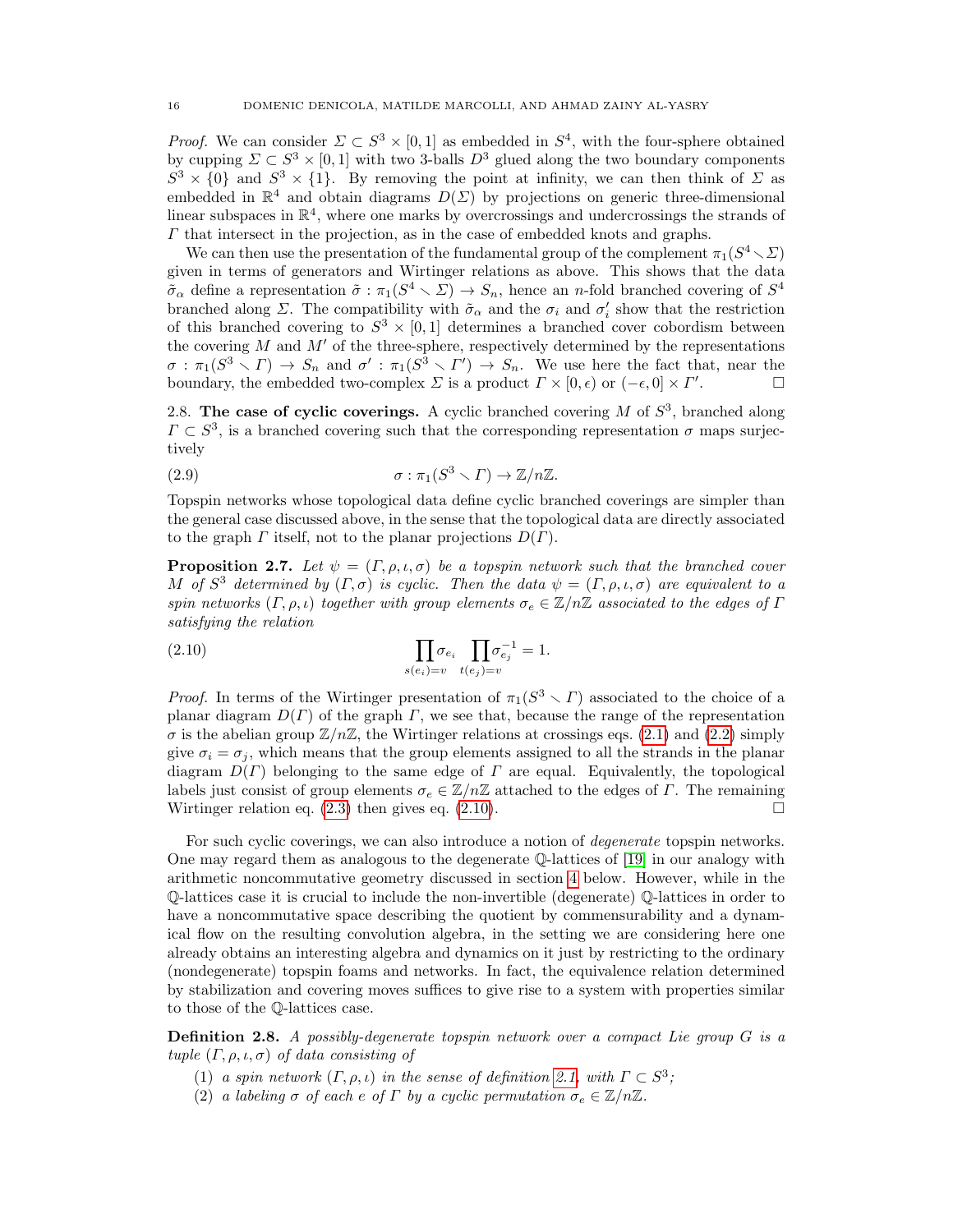<span id="page-16-1"></span>

FIGURE 5. Saddle points in cobordisms by smooth surfaces

# $t$  on  $t$  on  $t$  on  $t$  on  $t$  saddle point between the two cross sections and if the number of components defined  $t$ The data given by  $\sigma$  do not necessarily satisfy the Wirtinger relation eq. [\(2.10\)](#page-15-1).

Notice that, for more general branched coverings, which are not cyclic coverings, we cannot relax the Wirtinger conditions for the topological data. To see this, note that if<br>the topological data are defined using planar projections  $D(F)$ , they need to be consistent the topological data are defined using planar projections  $D(\Gamma)$ , they need to be consistent<br>with the generalized Beidemeister moves for embodded graphs in order to be well defined and relaxing the Wirtinger conditions violates Reidemeister invariance. In the case of cyclic coverings this is not a problem, because the topological data are assigned to the graph, not **Lemma 2.2.** [6] *Two knots are called knot cobordic if and only if they are related by a sequence of* with the generalized Reidemeister moves for embedded graphs in order to be well defined, to a planar projection.

<span id="page-16-0"></span>2.9. **Embedded graphs and cobordisms.** It is customary to assume in spin foam models [3, 4] that spin foams are representation theoretic data assigned to the faces, edges, and vertices of a cobordism between embedded graphs. There are, however, different versions of cobordism (or concordance, extending the terminology in use for knots and links) in the case of spatial graphs, that is, graphs embedded in the 3-sphere. Some recent discussions of graph cobordisms and resulting concordance groups are given in [\[20,](#page-47-20) [21\]](#page-47-21). In the context of loop quantum gravity, a discussion of cobordisms of embedded graphs is given in §9.1 of [\[4\]](#page-47-4).

In the case of cobordisms between embedded knots and links in  $S^3$ , realized by smooth embedded surfaces in  $S^3 \times [0, 1]$ , the cobordisms can always be constructed out of a series of "pairs of pants," which can also be described as a series of saddle critical points with respect to the height Morse function  $S^3 \times [0,1] \to [0,1]$ , as in fig. [5.](#page-16-1) These can also be described<br>in terms of fusion and fession morse that consist of a summary that attacked a hand  $D \times D$ in terms of fusion and fission moves that consist of a surgery that attaches a band  $D^2 \times D^1$ <br>replacing an  $S^0 \times D^1$  component of the boundary by a  $D^1 \times S^0$  component, see [\[22\]](#page-47-22) and the discussion in [\[21\]](#page-47-21). in terms of fusion and fission moves that consist of a surgery that attaches a band  $D^1 \times D^1$ 

The cobordisms Σ we consider here are between embedded graphs, not only knots and links, and they are therefore realized by two-complexes  $\Sigma$  embedded in  $S^3 \times [0,1]$ , which commutative semigroup. **L1** is a link represented by the unit represented by the unit representative the two lines of the unit of the the the the the two links or band attachments that are sufficient for therefore more general than the saddle points or band attachments that are sufficient for are not, in general, smooth surfaces. The basic moves that generate these cobordisms are smooth surfaces.

the type of moves that we need to consider for these more general cobordisms include the *li* are chosen representative model in the *liquid* consider the *liquid* the possibility of contracting an edge of a graph along the cobordism, and of splitting a ence possibility of contracting an edge of a graph along the cobordism, and of spinting a vertex into a pair of vertices, with the edges incident to the vertex partitioned among the two resulting vertices. We can apply one or the other move to a graph provided the resulting the two resulting vertices. cobordism will have the property that  $\partial \Sigma = \Gamma \cup \overline{\Gamma}'$  with  $\Gamma'$  the graph obtained as a result of the edge contraction or vertex splitting, and where  $\partial$  is, as usual, the algebraic boundary of the edge contraction of vertex splitting, and where  $\sigma$  is, as usual, the algebraic boundary<br>operator applied to the two-complex  $\Sigma$ . We illustrate these two types of moves in fig. [6.](#page-17-1)

The case of the pair of pants cobordisms in the smooth case can be seen as a particular case of the second procedure (vertex splitting), where two incoming and two outgoing edges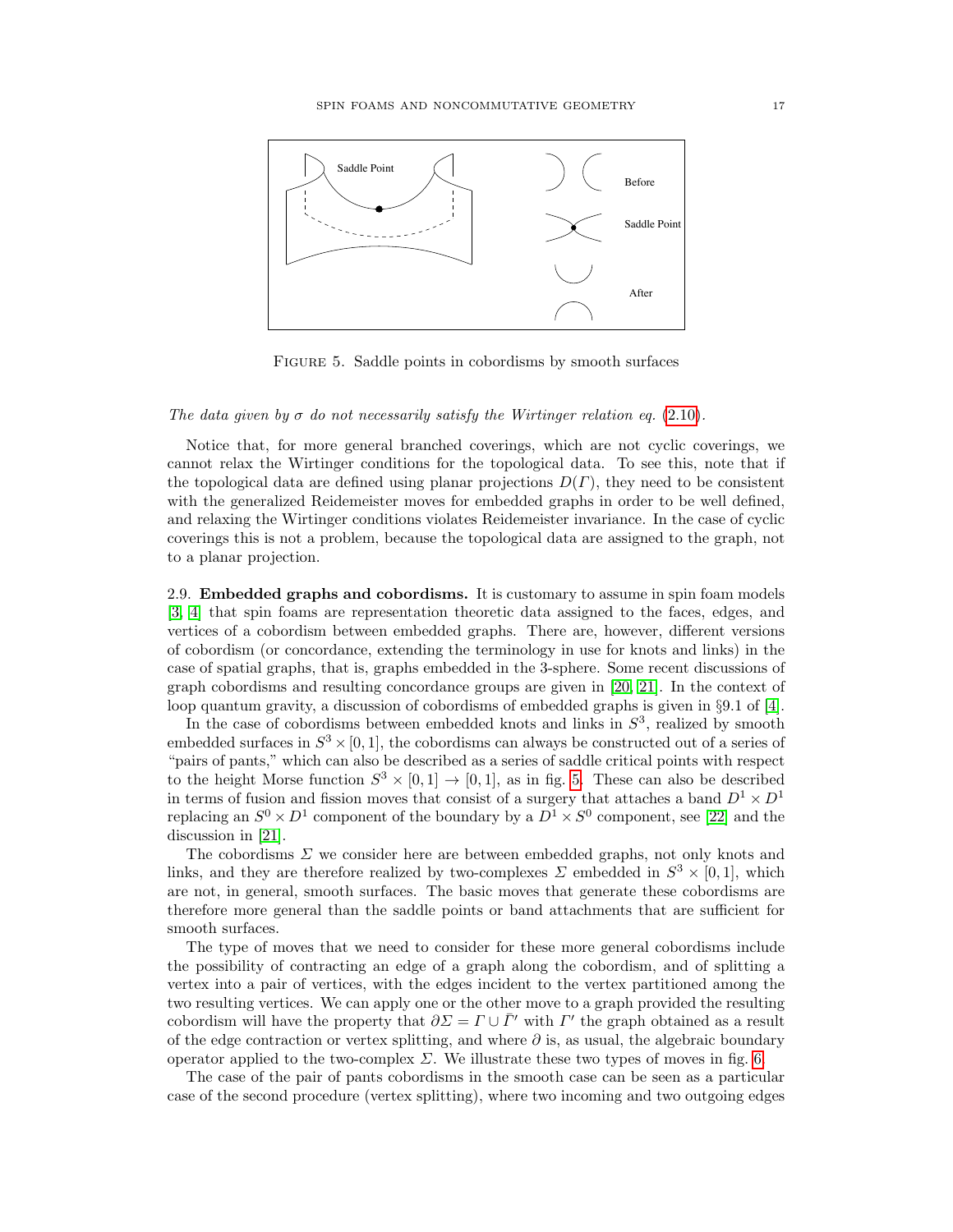<span id="page-17-1"></span>

Figure 6. Covering moves for 2-complexes

at a given vertex are spit in two different ways as two vertices, each with one incoming and one outgoing edge.

The use of sequences of edge contraction and vertex splitting moves as above to construct graph cobordisms includes, as a particular case, the fusion and fission moves for graphs described in [\[21\]](#page-47-21), which can be obtained as a sequence of two such moves, one that separates vertices followed by one that contracts an edge. This explains more precisely the difference between the two notions of cobordism of graphs discussed in [\[21\]](#page-47-21), both of which recover the usual notion of concordance when applied only to knots and links.

<span id="page-17-0"></span>2.10. Geometries and topologies. Formally, a path-integral approach to Euclidean quantum gravity [\[23,](#page-47-23) [24\]](#page-47-24) would formulate the transition amplitude between two given threedimensional geometries as a path integral involving a sum over four-dimensional geometries, given by cobordisms W with metrics g, weighted by the action functional  $S_W(g)$  of Euclidean gravity (the Einstein–Hilbert action or a variant thereof):

$$
\langle (M_1, g_1), (M_2, g_2) \rangle = \sum_{\substack{(W,g):\\ \partial W = M_1 \cup \bar{M}_2}} \int e^{i S_W(g)} \mathcal{D}[g].
$$
  

$$
g|_{M_1} = g_1, g|_{M_2} = g_2
$$

The sum is over four-dimensional topologies interpolating via a cobordism between the given three-dimensional manifolds. Even at the purely formal level, it is far from obvious what one should mean by a sum over topologies in this setting. For example, it is well known that in dimension four one has an abundance of topological manifolds which do not admit any smooth structure. One does not expect such topologies to play a physical role in the partition function of quantum gravity, the latter being (at large scales at least) a smooth phenomenon. Moreover, one also has the case of exotic smooth structures, by which a given topological four-manifold that admits smoothings can carry many inequivalent smooth structures. There is growing evidence [\[25,](#page-47-25) [26\]](#page-47-26) that exotic smooth structures indeed contribute differently to physics (see also [\[27\]](#page-47-27)) and should be counted in the partition function of Euclidean quantum gravity.

Thus, when one approaches quantum gravity via a discretization of three-dimensional and four-dimensional geometries in terms of spin networks and spin foams, one needs to encode the different topologies and geometries so that the four-dimensional geometries being counted are only the smooth ones, but with all their different exotic structures.

The proposal we make here of using spin networks and spin foams decorated by additional data prescribing the topology of a branched cover addresses both of these issues. In fact,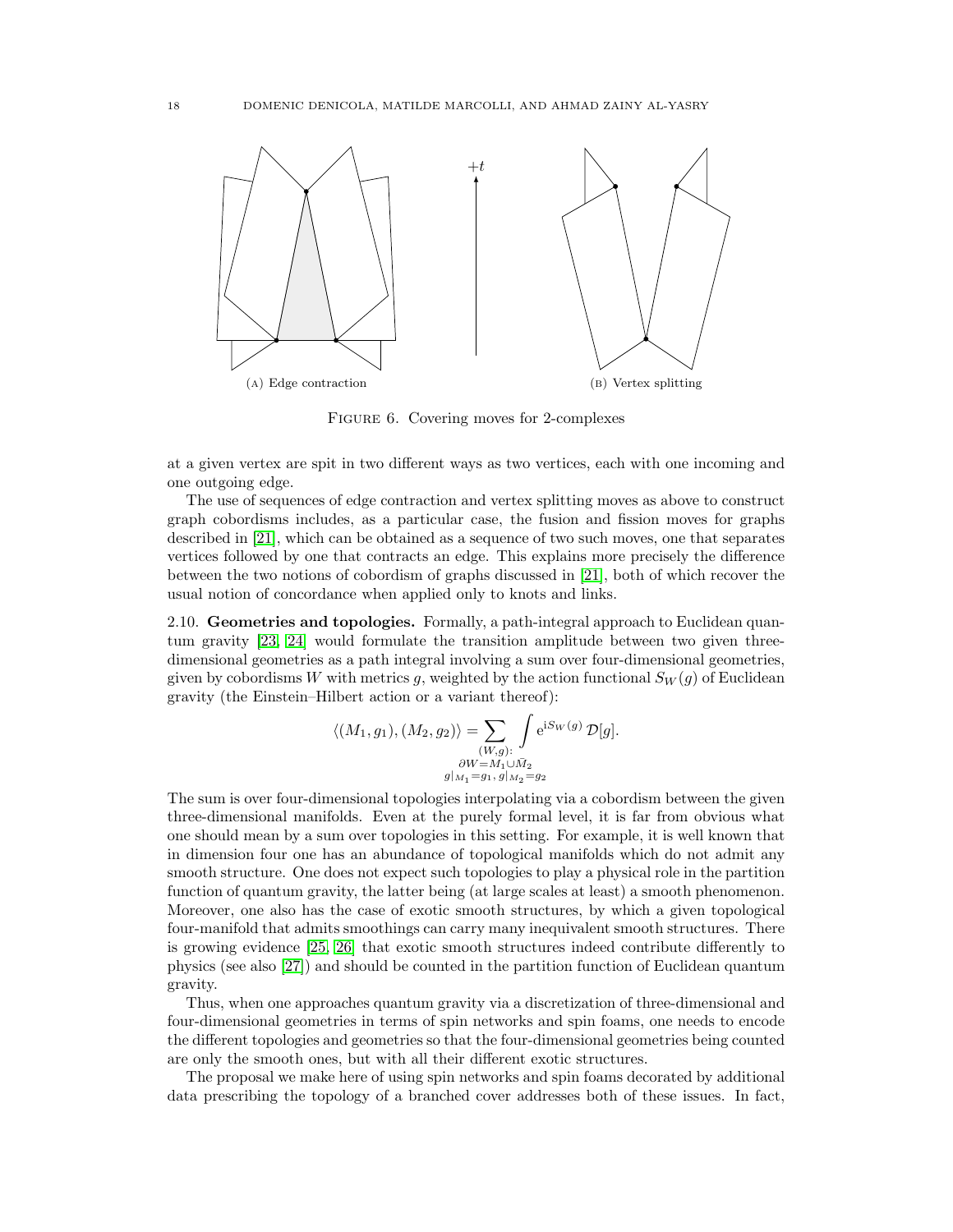the main result we refer to in the case of four-dimensional geometries, is the description of all compact PL four-manifolds as branched coverings of the four-sphere, obtained in [\[12\]](#page-47-12). Since in the case of four-manifolds one can upgrade PL structures to smooth structures, this already selects only those four-manifolds that admit a smooth structures, and moreover it accounts for the different exotic structures.

## 3. Noncommutative spaces as algebras and categories

<span id="page-18-0"></span>Noncommutative spaces are often described either as algebras or as categories. In fact, there are several instances in which one can convert the data of a (small) category into an algebra and conversely.

<span id="page-18-1"></span>3.1. Algebras from categories. We recall here briefly some well known examples in noncommutative geometry which can be described easily in terms of associative algebras determined by categories. We then describe a generalization to the case of 2-categories.

Example 3.1. The first example, and prototype for the generalizations that follow, is the well known construction of the (reduced) group  $C^*$ -algebra. Suppose we are given a discrete group G. Let  $\mathbb{C}[G]$  be the group ring. Elements in  $\mathbb{C}[G]$  can be described as finitely supported functions  $f: G \to \mathbb{C}$ , with the product given by the convolution product

$$
(f_1 * f_2)(g) = \sum_{g=g_1g_2} f_1(g_1) f_2(g_2).
$$

This product is associative but not commutative. The involution  $f^*(g) \equiv \overline{f(g^{-1})}$  satisfies  $(f_1 \star f_2)^* = f_2^* \star f_1^*$  and makes the group ring into an involutive algebra. The norm closure in the representation  $\pi : \mathbb{C}[G] \to \mathcal{B}(\ell^2(G))$ , given by  $(\pi(f)\xi)(g) = \sum_{g=g_1g_2} f(g_1)\xi(g_2)$ , defines the reduced group  $C^*$ -algebra  $C_r^*(G)$ .

Example 3.2. The second example is similar, but one considers a discrete semigroup S instead of a group G. One can still form the semigroup ring  $\mathbb{C}[S]$  given by finitely supported functions  $f : S \to \mathbb{C}$  with the convolution product

$$
(f_1 * f_2)(s) = \sum_{s=s_1s_2} f_1(s_1) f_2(s_2).
$$

Since this time elements of  $S$  do not, in general, have inverses, one no longer has the involution as in the group ring case. One can still represent  $\mathbb{C}[S]$  as bounded operators acting on the Hilbert space  $\ell^2(S)$ , via  $(\pi(f)\xi)(s) = \sum_{s=s_1s_2} f(s_1)\xi(s_2)$  This time the elements  $s \in S$ act on  $\ell^2(S)$  by isometries, instead of unitary operators as in the group case. In fact, the delta function  $\delta_s$  acts on the basis element  $\epsilon_{s'}$  as a multiplicative shift,  $\delta_s : \epsilon_{s'} \mapsto \epsilon_{ss'}$ . If one denotes by  $\pi(f)^*$  the adjoint of  $\pi(f)$  as an operator on the Hilbert space  $\ell^2(S)$ , then one has  $\delta_s^* \delta_s = 1$  but  $\delta_s \delta_s^* = e_s$  is an idempotent not equal to the identity. One can consider then the  $C^*$ -algebra  $C^*_r(S)$ , which is the  $C^*$ -subalgebra of  $\mathcal{B}(\ell^2(S))$  generated by the  $\delta_s$  and their adjoints.

**Example 3.3.** The third example is the groupoid case: a groupoid  $\mathcal{G} = (\mathcal{G}^{(0)}, \mathcal{G}^{(1)}, s, t)$  is a (small) category with a collection of objects  $\mathcal{G}^{(0)}$  also called the units of the groupoids, and with morphisms  $\gamma \in \mathcal{G}^{(1)}$ , such that all morphisms are invertible. There are source and target maps  $s(\gamma)$ ,  $t(\gamma) \in \mathcal{G}^{(0)}$ , so that, with the equivalent notation used above  $\gamma \in \text{Mor}_{\mathcal{G}}(s(\gamma), t(\gamma))$ . One can view  $\mathcal{G}^{(0)} \subset \mathcal{G}^{(1)}$  by identifying  $x \in \mathcal{G}^{(0)}$  with the identity morphisms  $1_x \in \mathcal{G}^{(1)}$ . The composition  $\gamma_1 \circ \gamma_2$  of two elements  $\gamma_1$  and  $\gamma_2$  in  $\mathcal{G}^{(1)}$  is defined under the condition that  $t(\gamma_2) = s(\gamma_1)$ . Again we assume here for simplicity that  $\mathcal{G}^{(0)}$  and  $\mathcal{G}^{(1)}$  are sets with the discrete topology. One considers then a groupoid ring  $\mathbb{C}[\mathcal{G}]$  of finitely supported functions  $f: \mathcal{G}^{(1)} \to \mathbb{C}$  with convolution product

$$
(f_1 * f_2)(\gamma) = \sum_{\gamma = \gamma_1 \circ \gamma_2} f_1(\gamma_1) f_2(\gamma_2).
$$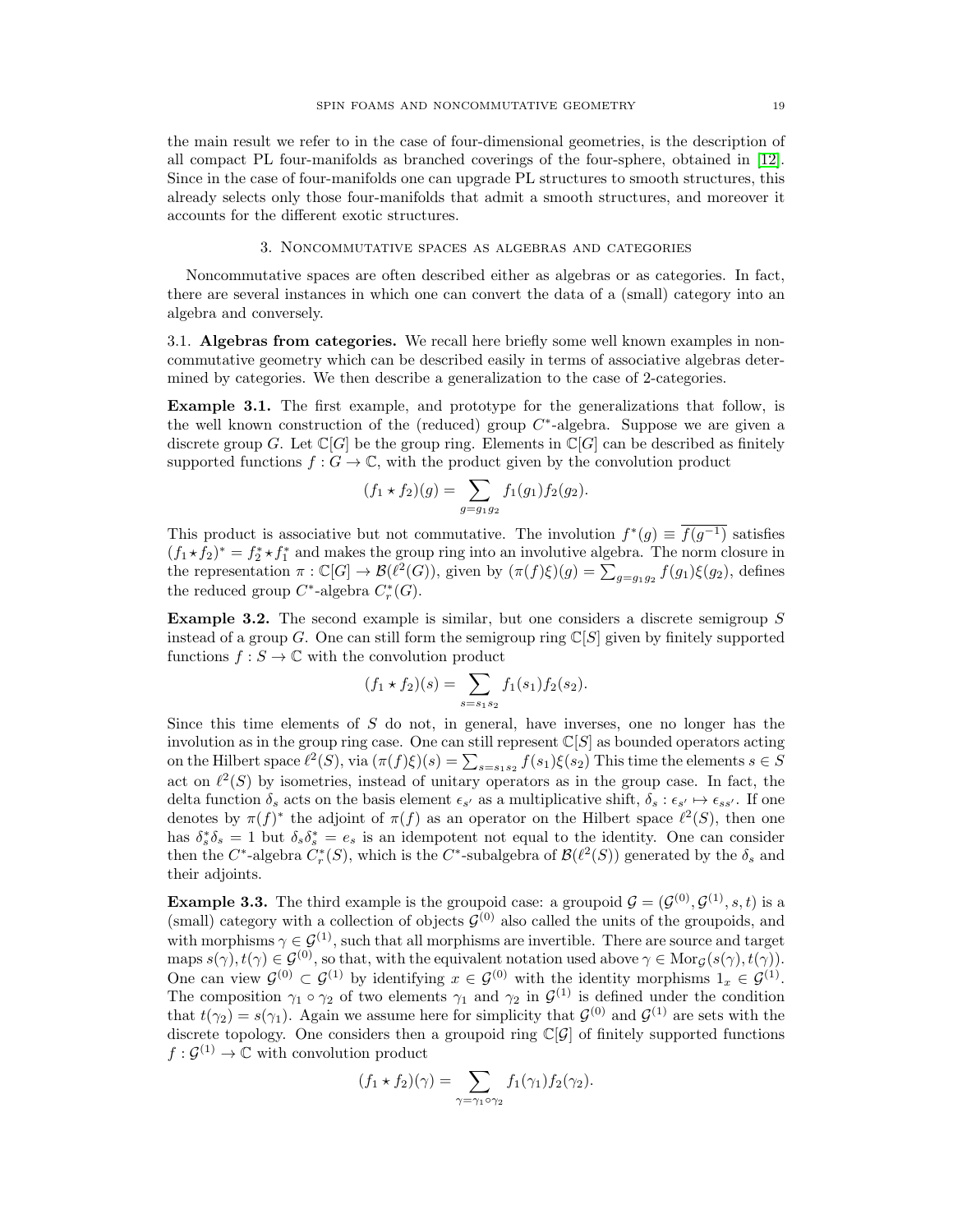Since a groupoid is a small category where all morphisms are invertible, there is an involution on  $\mathbb{C}[\mathcal{G}]$  given again, as in the group case, by  $f^*(\gamma) = \overline{f(\gamma^{-1})}$ . In fact, the group case is a special case where the category has a single object. One obtains  $C^*$ -norms by considering representations  $\pi_x : \mathbb{C}[\mathcal{G}] \to \mathcal{B}(\ell^2(\mathcal{G}_x^{(1)}))$ , where  $\mathcal{G}_x^{(1)} = \{ \gamma \in \mathcal{G}^{(1)} : s(\gamma) = x \}$ , given by  $(\pi_x(f)\xi)(\gamma) = \sum_{\gamma=\gamma_1\circ\gamma_2} f(\gamma_1)\xi(\gamma_2)$ . This is well defined since for the composition  $s(\gamma)$  $s(\gamma_2)$ . One has corresponding norms  $||f||_x = ||\pi_x(f)||_{\mathcal{B}(\ell^2(\mathcal{G}_x^{(1)}))}$  and  $C^*$ -algebra completions.

Example 3.4. The generalization of both the semigroup and the groupoid case is then the case of a semigroupoid, which is the same as a small category  $S$ . In this case one can describe the data  $Obj(\mathcal{S})$  and  $Mor_{\mathcal{S}}(x, y)$  for  $x, y \in Obj(\mathcal{S})$  in terms of  $\mathcal{S} = (\mathcal{S}^{(0)}, \mathcal{S}^{(1)}, s, t)$  as in the groupoid case, but without assuming the invertibility of morphisms. The the algebra  $\mathbb{C}[\mathcal{S}]$ of finitely supported functions on  $\mathcal{S}^{(1)}$  with convolution product

$$
(f_1 * f_2)(\phi) = \sum_{\phi = \phi_1 \circ \phi_2} f_1(\phi_1) f_2(\phi_2)
$$

is still defined as in the groupoid case, but without the involution. One still has representations  $\pi_x : \mathbb{C}[\mathcal{G}] \to \mathcal{B}(\ell^2(\mathcal{S}_x^{(1)}))$  as in the groupoid case.

Example 3.5. A simple example of  $C^*$ -algebras associated to small categories is given by the graph  $C^*$ -algebras. Consider for simplicity a finite oriented graph  $\Gamma$ . It can be thought of as a small category with objects the vertices  $v \in V(\Gamma)$  and morphisms the oriented edges  $e \in E(\Gamma)$ . The source and target maps are given by the boundary vertices of edges. The semigroupoid algebra is then generated by a partial isometry  $\delta_e$  for each oriented edge with source projections  $p_{s(e)} = \delta_e^* \delta_e$ . One has the relation  $p_v = \sum_{s(e)=v} \delta_e \delta_e^*$ .

**Example 3.6.** The convolution algebra associated to a small category  $S$  is constructed in such a way that the product follows the way morphisms can be decomposed in the category as a composition of two other morphisms. When one has a category with sufficient extra structure, one can do a similar construction of an associative algebra based on a decomposition of *objects* instead of morphisms. This is possible when one has an *abelian* category  $\mathcal{C}$ , and one associates to it a Ringel–Hall algebra, see [\[28\]](#page-47-28). One considers the set  $\text{Iso}(\mathcal{C})$  of isomorphism classes of objects and functions with finite support  $f : \text{Iso}(\mathcal{C}) \to \mathbb{C}$ with the convolution product

$$
(f_1 * f_2)(X) = \sum_{X' \subset X} f_1(X') f_2(X/X'),
$$

with the splitting of the object  $X$  corresponding to the exact sequence

$$
0 \to X' \to X \to X/X' \to 0.
$$

All these instances of translations between algebras and categories can be interpreted within the general framework of "categorification" phenomena. We will not enter here into details on any of these examples. We give instead an analogous construction of a convolution algebra associated to a 2-category. This type of algebras were used both in [\[15\]](#page-47-15) and in [\[29\]](#page-47-29); here we give a more detailed discussion of their properties.

<span id="page-19-0"></span>3.2. 2-categories. In a 2-category C, one has objects  $X_{\infty} \in \text{Obj}(\mathcal{C})$ , 1-morphisms  $\phi \in$  $\text{Mor}_{\mathcal{C}}(X, Y)$  for  $X, Y \in \text{Obj}(\mathcal{C})$ , and 2-morphisms  $\Phi \in \text{Mor}_{\mathcal{C}}^{(2)}(\phi, \psi)$  for  $\phi, \psi \in \text{Mor}_{\mathcal{C}}(X, Y)$ .

The composition of 1-morphisms  $\circ: \text{Mor}_{\mathcal{C}}(X, Y) \times \text{Mor}_{\mathcal{C}}(Y, Z) \to \text{Mor}_{\mathcal{C}}(X, Z), (\phi, \psi) \mapsto$  $\psi \circ \phi$  is associative. For each object  $X \in \mathrm{Obj}(\mathcal{C})$  there is an identity morphism  $1_X \in$  $Mor_{\mathcal{C}}(X, X)$ , which is the unit for composition.

There are two compositions for 2-morphisms: the vertical and horizontal compositions. The vertical composition

• : 
$$
\text{Mor}_{\mathcal{C}}^{(2)}(\varphi, \psi) \times \text{Mor}_{\mathcal{C}}^{(2)}(\psi, \eta) \to \text{Mor}_{\mathcal{C}}^{(2)}(\varphi, \eta),
$$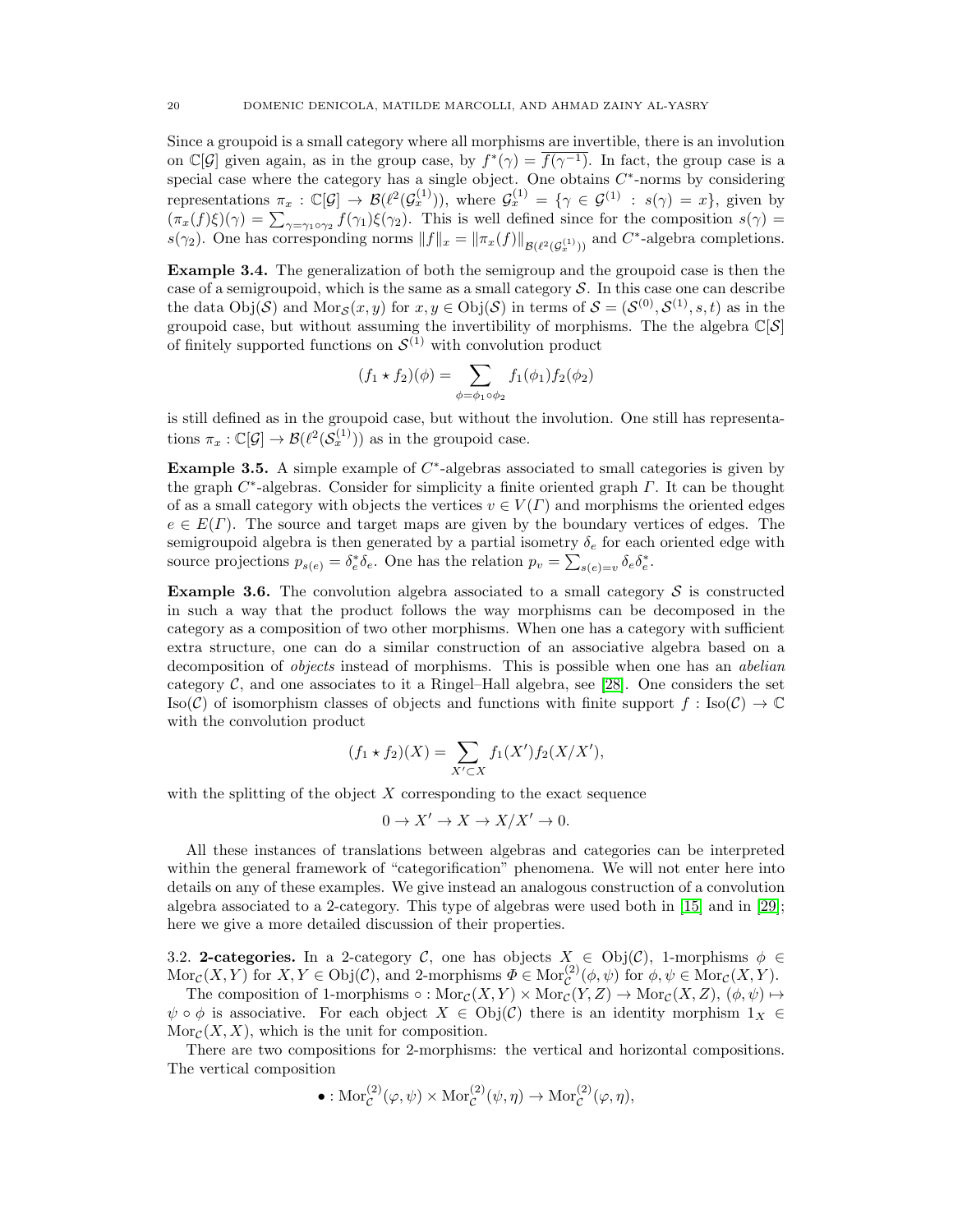which is defined for  $\varphi, \psi, \eta \in \text{Mor}_{\mathcal{C}}(X, Y)$ , is associative and has identity elements  $1_{\phi} \in$  $\mathrm{Mor}_{\mathcal{C}}^{(2)}(\phi,\phi).$ 

The horizontal composition

<span id="page-20-2"></span>
$$
\circ: \mathrm{Mor}_{\mathcal{C}}^{(2)}(\varphi, \psi) \times \mathrm{Mor}_{\mathcal{C}}^{(2)}(\xi, \eta) \to \mathrm{Mor}_{\mathcal{C}}^{(2)}(\xi \circ \varphi, \eta \circ \psi),
$$

which follows the composition of 1-morphisms and is therefore defined for  $\varphi, \psi \in \text{Mor}_{\mathcal{C}}(X, Y)$ and  $\xi, \eta \in \text{Mor}_{\mathcal{C}}(Y, Z)$ , is also required to be associative. It also has a unit element, given by the identity 2-morphism between the identity morphisms  $I_X \in \text{Mor}^{(2)}_{\mathcal{C}}(1_X, 1_X)$ .

The compatibility between vertical and horizontal composition is given by

(3.1) 
$$
(\Phi_1 \circ \Psi_1) \bullet (\Phi_2 \circ \Psi_2) = (\Phi_1 \bullet \Phi_2) \circ (\Psi_1 \bullet \Psi_2).
$$

<span id="page-20-0"></span>3.3. Algebras from 2-categories. The terminology 2-algebras is usually reserved to structures that generalize Hopf algebras and bialgebras and that are given in terms of a multiplication and a co-multiplication with some compatibility condition. Here we introduce the terminology 2-semigroupoid algebra to denote the algebraic structure that will be naturally associated to a 2-category in the same way as the convolution algebras of small categories described above.

<span id="page-20-3"></span>**Definition 3.7.** A 2-semigroupoid algebra A over  $\mathbb C$  is a  $\mathbb C$ -vector space endowed with two associative multiplications  $\circ$  and  $\bullet$ , each giving A the structure of an associative C-algebra with units,  $1<sub>°</sub>$  and  $1<sub>•</sub>$ , respectively. The two multiplications satisfy the condition

$$
(3.2) \qquad (a_1 \circ b_1) \bullet (a_2 \circ b_2) = (a_1 \bullet a_2) \circ (b_1 \bullet b_2),
$$

for all  $a_1, a_2, b_1, b_2 \in \mathcal{A}$ .

We see then that this algebraic structure arises naturally from 2-categories. For a 2 category  $\mathcal C$  we use the following notation:

<span id="page-20-1"></span>
$$
\mathcal{C}^{(0)} = \text{Obj}(\mathcal{C}), \quad \mathcal{C}^{(1)} = \bigcup_{x,y \in \mathcal{C}^{(0)}} \text{Mor}_{\mathcal{C}}(x,y), \quad \mathcal{C}^{(2)} = \bigcup_{\phi,\psi \in \mathcal{C}^{(1)}} \text{Mor}_{\mathcal{C}}^{(2)}(\phi,\psi).
$$

**Lemma 3.8.** Let  $C$  be a small 2-category. Let  $C[C]$  be the vector space of finitely supported functions  $f: C^{(2)} \to \mathbb{C}$ . The product corresponding to the vertical composition

(3.3) 
$$
(f_1 \bullet f_2)(\Phi) = \sum_{\Phi = \Phi_1 \bullet \Phi_2} f_1(\Phi_1) f_2(\Phi_2)
$$

and the one corresponding to the horizontal composition

(3.4) 
$$
(f_1 \circ f_2)(\Phi) = \sum_{\Phi = \Psi \circ \Upsilon} f_1(\Psi) f_2(\Upsilon)
$$

give  $\mathbb{C}[\mathcal{C}]$  the structure of a 2-semigroupoid algebra.

Proof. The associativity of both products follows from the associativity of both the vertical and the horizontal composition of 2-morphisms in a 2-category. One only needs to check that the compatibility condition eq. [\(3.2\)](#page-20-1) between the two products holds. We have

$$
((f_1 \circ h_1) \bullet (f_2 \circ h_2))(\Phi) = \sum_{\Phi = \Phi_1 \bullet \Phi_2} (f_1 \circ h_1)(\Phi_1)(f_2 \circ h_2)(\Phi_2)
$$
  
\n
$$
= \sum_{\Phi = \Phi_1 \bullet \Phi_2} \left( \left( \sum_{\Phi_1 = \Psi_1 \circ \Xi_1} f_1(\Psi_1) h_1(\Xi_1) \right) \left( \sum_{\Phi_2 = \Psi_2 \circ \Xi_2} f_2(\Psi_2) h_2(\Xi_2) \right) \right)
$$
  
\n
$$
= \sum_{\Phi = (\Psi_1 \circ \Xi_1) \bullet (\Psi_2 \circ \Xi_2)} f_1(\Psi_1) h_1(\Xi_1) f_2(\Psi_2) h_2(\Xi_2)
$$
  
\n
$$
= \sum_{\Phi = (\Psi_1 \bullet \Psi_2) \circ (\Xi_1 \bullet \Xi_2)} f_1(\Psi_1) f_2(\Psi_2) h_1(\Xi_1) h_2(\Xi_2)
$$
  
\n
$$
= ((f_1 \bullet f_2) \circ (h_1 \bullet h_2))(\Phi).
$$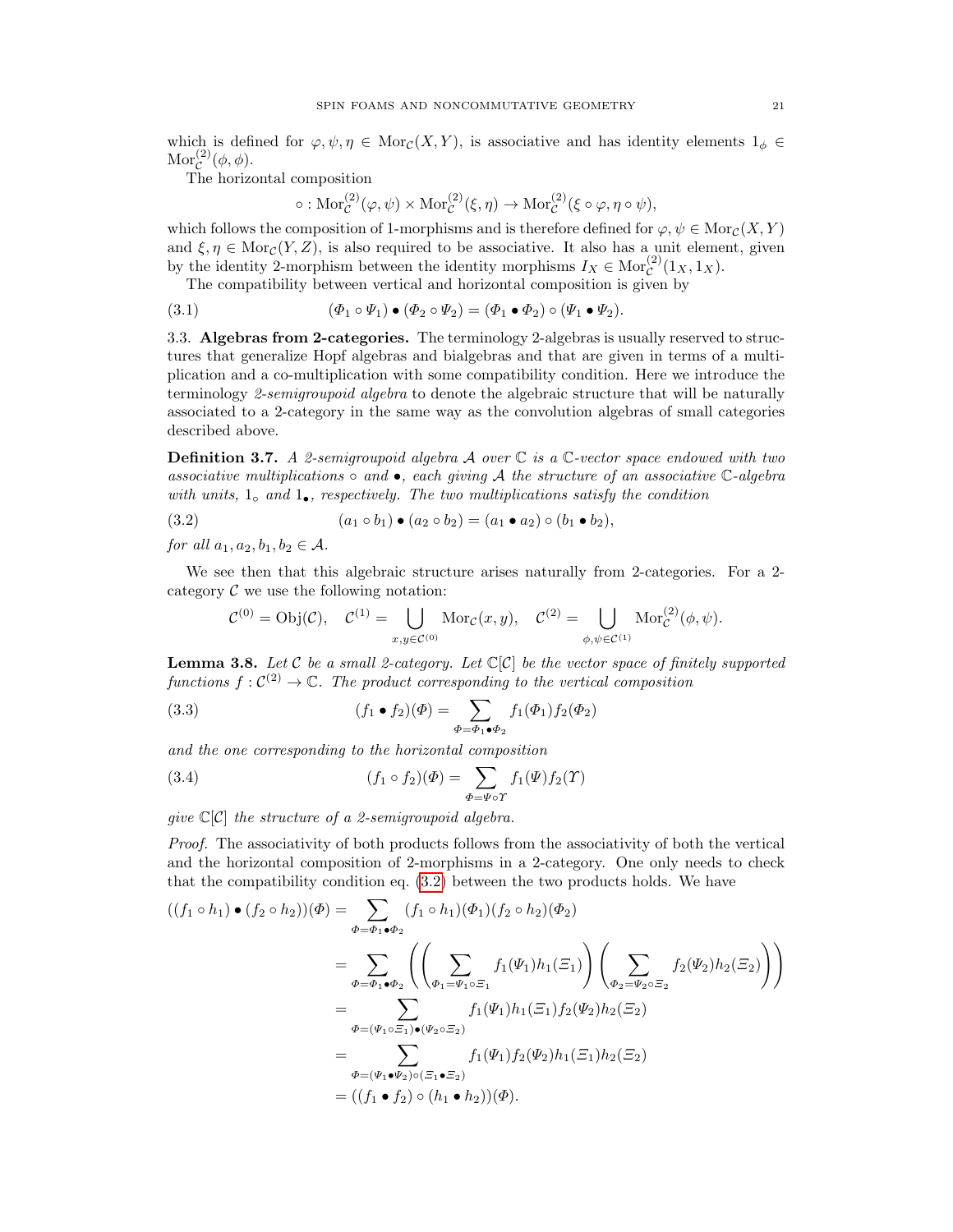$\Box$ 

A 2-semigroupoid algebra corresponding to a 2-category of low dimensional geometries was considered in [\[15\]](#page-47-15), as the "algebra of coordinates" of a noncommutative space of geometries. A similar construction of a 2-semigroupoid algebra coming from surgery presentations of three-manifolds was considered in [\[29\]](#page-47-29).

## 4. A model case from arithmetic noncommutative geometry

<span id="page-21-0"></span>We discuss here briefly a motivating construction that arises in another context in noncommutative geometry, in applications of the quantum statistical mechanical formalism to arithmetic of abelian extensions of number fields and function fields. We refer the reader to Chapter 3 of the book [\[19\]](#page-47-19) for a detailed treatment of this topic.

The main feature of the construction we review below, which is directly relevant to our setting of spin networks and spin foams, is the following. One considers a space parameterizing a certain family of possibly singular geometries. In the arithmetic setting these geometries are pairs of an *n*-dimensional lattice  $\Lambda$  and a group homomorphism  $\phi : \mathbb{Q}^n/\mathbb{Z}^n \to \mathbb{Q}\Lambda/\Lambda$ , which can be thought of as a (possibly degenerate) level structure, a labeling of the torsion points of the lattice  $\Lambda$  in terms of the torsion points of the "standard lattice." Among these geometries one has the "nonsingular ones," which are those for which the labeling  $\phi$  is an actual level structure, that is, a group isomorphism. On this set of geometries there is a natural equivalence relation, which is given by commensurability of the lattices,  $\mathbb{Q}A_1 = \mathbb{Q}A_2$ and identification of the labeling functions,  $\phi_1 = \phi_2$  modulo  $\Lambda_1 + \Lambda_2$ . One forms a convolution algebra associated to this equivalence relation, which gives a noncommutative space parameterizing the moduli space of these geometries up to commensurability.

The resulting convolution algebra has a natural time evolution, which can be described in terms of the covolume of lattices. The resulting quantum statistical mechanical system exhibits a spontaneous symmetry breaking phenomenon. Below the critical temperature, the extremal low temperature KMS equilibrium states of the system automatically select only those geometries that are nondegenerate.

This provides a mechanism by which the correct type of geometries spontaneously emerge as low temperature equilibrium states. A discussion of this point of view on emergent geometry can be found in §8 of Chapter 4 of [\[19\]](#page-47-19).

The reason why this is relevant to the setting of spin foam models is that one can similarly consider a convolution algebra that parameterizes all (possibly degenerate) topspin foams carrying the metric and topological information on the quantized four-dimensional geometry. One then looks for a time evolution on this algebra whose low temperature equilibrium states would automatically select, in a spontaneous symmetry breaking phenomenon, the correct nondegenerate geometries.

We recall in this section the arithmetic case, stressing the explicit analogies with the case of spin foams we are considering here.

<span id="page-21-1"></span>4.1. Quantum statistical mechanics. The formalism of Quantum Statistical Mechanics in the operator algebra setting can be summarized briefly as follows. (See [\[30,](#page-47-30) [31\]](#page-47-31) and §3 of [\[19\]](#page-47-19) for a more detailed treatment.)

One has a (unital)  $C^*$ -algebra A of observables, together with a time evolution—that is, a one-parameter family of automorphisms  $\sigma : \mathbb{R} \to \text{Aut}(\mathcal{A})$ .

A state on the algebra of observables is a linear functional  $\varphi : \mathcal{A} \to \mathbb{C}$ , which is normalized by  $\varphi(1) = 1$  and satisfies the positivity condition  $\varphi(a^*a) \ge 0$  for all  $a \in \mathcal{A}$ .

Among states on the algebra, one looks in particular for those that are equilibrium states for the time evolution. This property is expressed by the KMS condition, which depends on a thermodynamic parameter  $\beta$  (the inverse temperature). Namely, a state  $\varphi$  is a KMS<sub>β</sub> state for the dynamical system  $(A, \sigma)$  if for every choice of two elements  $a, b \in A$  there exists a function  $F_{a,b}(z)$  which is holomorphic on the strip in the complex plane  $I_{\beta} = \{z \in \mathbb{C} :$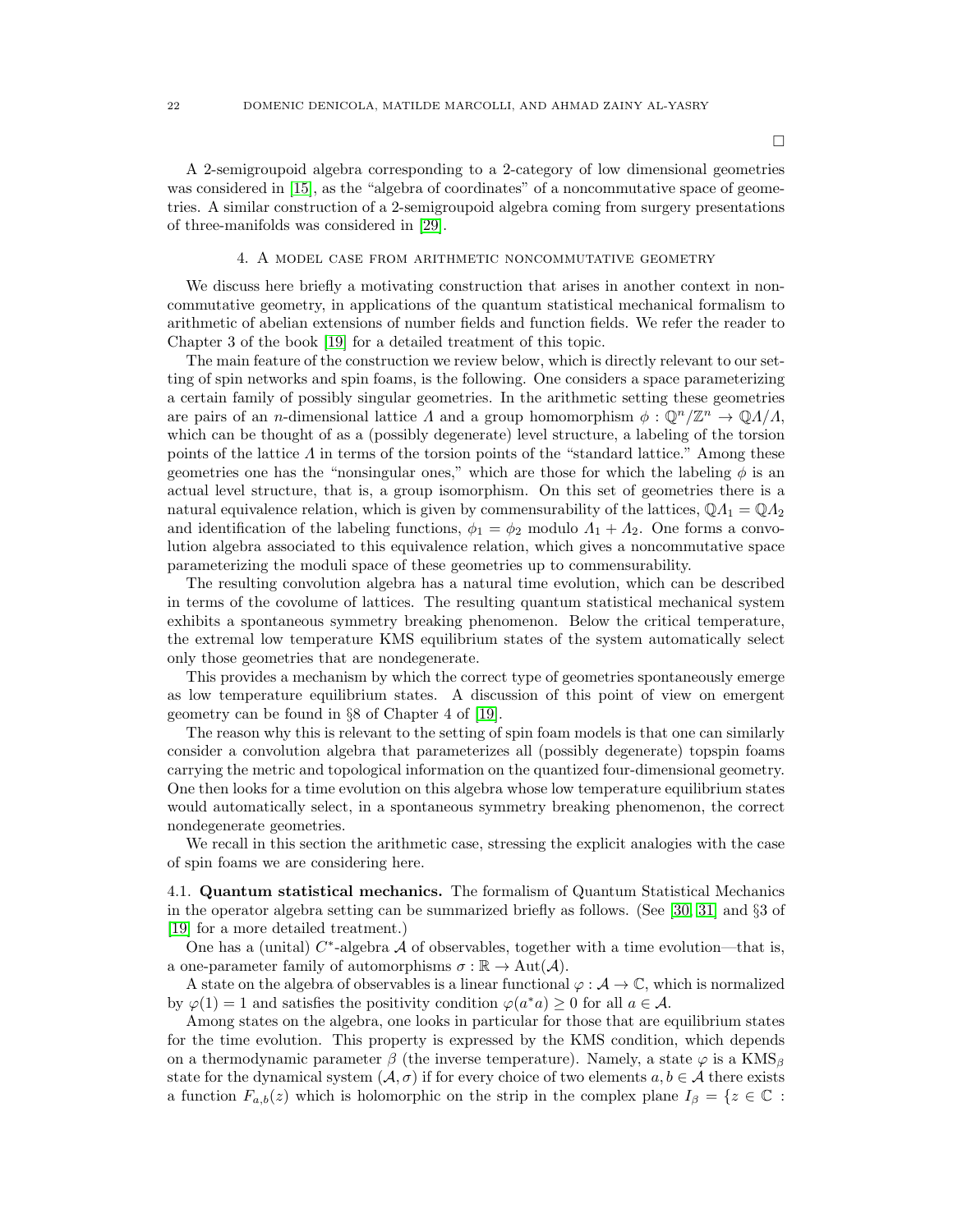$0 < \Im(z) < \beta$  and extends to a continuous function to the boundary  $\partial I_\beta$  of the strip, with the property that, for all  $t \in \mathbb{R}$ ,

$$
F_{a,b}(t) = \varphi(a\sigma_t(b)),
$$
  
\n
$$
F_{a,b}(t + i\beta) = \varphi(\sigma_t(b)a).
$$

This condition can be regarded as identifying a class of functionals which fail to be traces by an amount that is controlled by interpolation via a holomorphic function that analytically continues the time evolution. An equivalent formulation of the KMS condition in fact states that the functional  $\varphi$  satisfies

$$
\varphi(ab)=\varphi(b\sigma_{i\beta}(a)),
$$

for all a, b in a dense subalgebra of "analytic elements".

At zero temperature  $T \equiv 1/\beta = 0$ , the KMS<sub>∞</sub> states are defined in [\[32\]](#page-47-32) as the weak limits of KMS<sub>β</sub> states  $\varphi_{\infty}(a) = \lim_{\beta \to \infty} \varphi_{\beta}(a)$ .

KMS states are equilibrium states, namely one has  $\varphi(\sigma_t(a)) = \varphi(a)$  for all  $t \in \mathbb{R}$ . This can be seen from an equivalent formulation of the KMS condition as the identity  $\varphi(ab)$  $\varphi(b\sigma_{i\beta}(a))$  for all a, b in a dense subalgebra of analytic elements on which the time evolution  $\sigma_t$  admits an analytic continuation  $\sigma_z$ , see [\[31\]](#page-47-31) §5.

Given a representation  $\pi : \mathcal{A} \to \mathcal{B}(\mathcal{H})$  of the algebra of observables as bounded operators on a Hilbert space, one has a Hamiltonian H generating the time evolution  $\sigma_t$  if there is an operator  $H$  (generally unbounded) on  $H$  satisfying

$$
\pi(\sigma_t(a)) = e^{itH}\pi(a)e^{-itH}
$$

for all  $a \in \mathcal{A}$  and for all  $t \in \mathbb{R}$ .

A particular case of KMS states is given by the Gibbs states

(4.1) 
$$
\frac{1}{Z(\beta)} \operatorname{Tr} \left( \pi(a) e^{-\beta H} \right),
$$

with partition function  $Z(\beta) = \text{Tr} (e^{-\beta H})$ . However, while the Gibbs states are only defined under the condition that the operator  $\exp(-\beta H)$  is trace class, the KMS condition holds more generally and includes equilibrium states that are not of the Gibbs form.

<span id="page-22-0"></span>4.2. Lattices and commensurability. The notion of Q-lattices and commensurability was introduced in [\[32\]](#page-47-32) to give a geometric interpretation of a quantum statistical mechanical system previously constructed by Bost and Connes in [\[33\]](#page-47-33) as the convolution algebra of functions on the (noncommutative) moduli space of commensurability classes of one-dimensional Q-lattices up to scaling. This geometric interpretation gave rise to several generalizations of the original Bost–Connes system (see §3 of [\[19\]](#page-47-19)).

We recall here briefly the geometry of Q-lattices, because it will serve as a model for our treatment of spin foams.

An *n*-dimensional Q-lattice  $(\Lambda, \phi)$  is a pair of a lattice  $\Lambda \subset \mathbb{R}^n$  together with a possibly degenerate labeling of the torsion points given by a group homomorphism

$$
\phi: \mathbb{Q}^n/\mathbb{Z}^n \longrightarrow \mathbb{Q}A/A.
$$

The nondegenerate objects consist of those Q-lattices that are termed invertible, that is, those for which the homomorphism  $\phi$  is in fact an isomorphism.

Two Q-lattices are commensurable if  $\mathbb{Q}A_1 = \mathbb{Q}A_2$  and  $\phi_1 = \phi_2 \mod A_1 + A_2$ .

The convolution algebra on the space of Q-lattices up to commensurability consists of functions  $f((\Lambda, \phi), (\Lambda', \phi'))$  of pairs of commensurable lattices  $(\Lambda, \phi) \sim (\Lambda', \phi')$ , with the convolution product

$$
(f_1 * f_2)((\Lambda, \phi), (\Lambda', \phi')) = \sum_{(\Lambda'', \phi'') \sim (\Lambda, \phi)} f_1((\Lambda, \phi), (\Lambda'', \phi'')) f_2((\Lambda'', \phi''), (\Lambda', \phi')).
$$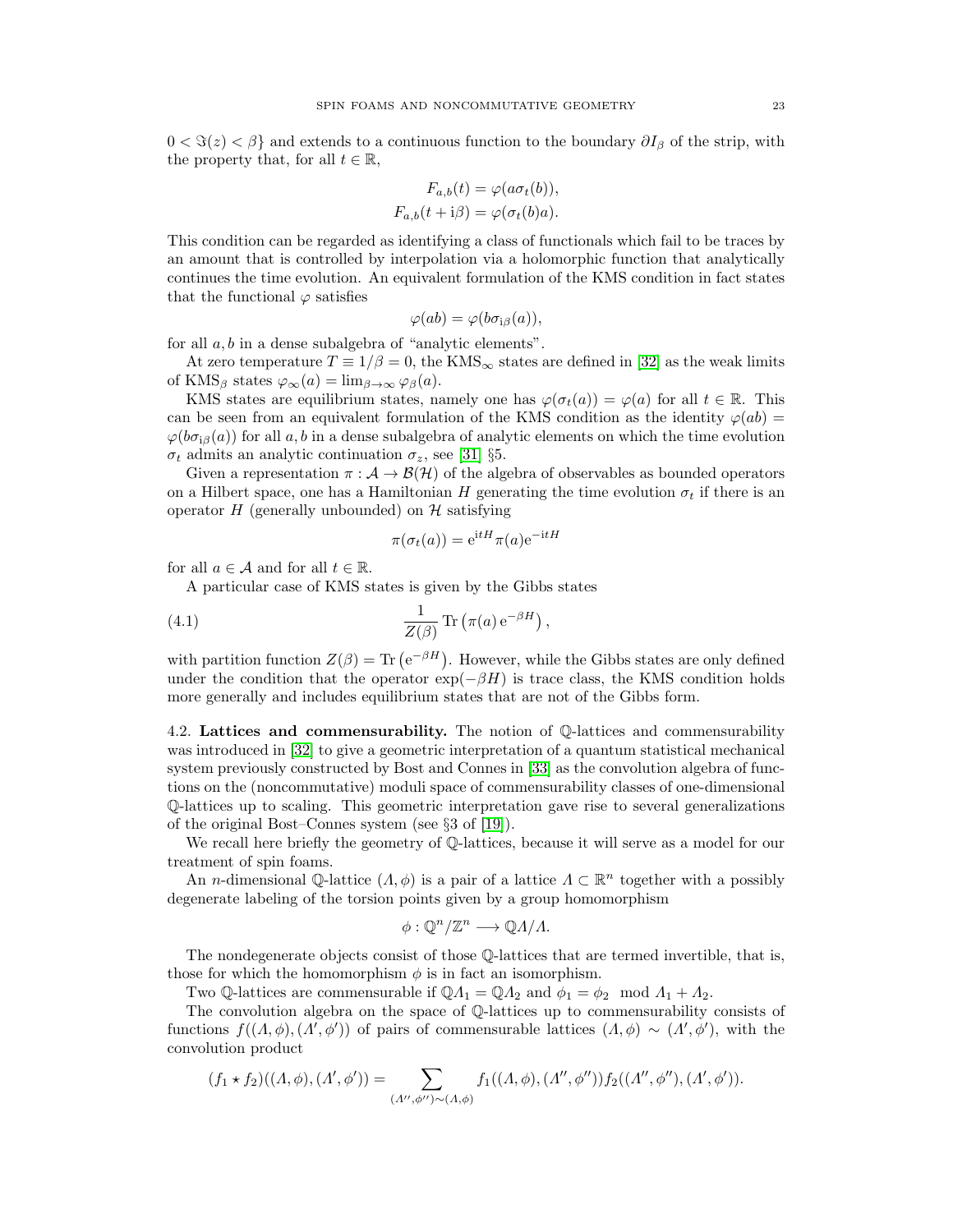In the case of one-dimensional or two-dimensional Q-lattices considered in [\[32\]](#page-47-32), one can similarly consider the convolution algebra for the commensurability relation on Q-lattices considered up to a scaling action of  $\mathbb{R}^*_+$  or  $\mathbb{C}^*$ , respectively. One then has on the resulting algebra a natural time evolution by the ratio of the covolumes of the pair of commensurable lattices,

$$
\sigma_t(f)((\Lambda,\phi),(\Lambda',\phi')) = \left(\frac{\text{Vol}(\mathbb{R}^n/\Lambda')}{\text{Vol}(\mathbb{R}^n/\Lambda)}\right)^{\text{it}} f((\Lambda,\phi),(\Lambda',\phi')).
$$

<span id="page-23-0"></span>4.3. Low temperature KMS states. The quantum statistical mechanical systems of onedimensional or two-dimensional Q-lattices introduced in [\[32\]](#page-47-32) exhibit a pattern of symmetry breaking and the low temperature extremal KMS states are parameterized by exactly those Q-lattices that give the nondegenerate geometries, the invertible Q-lattices.

One considers representations of the convolution algebra on the Hilbert space  $\ell^2(\mathcal{C}_{(A,\phi)}),$ with  $\mathcal{C}_{(A,\phi)}$  the commensurability class of a given Q-lattice,

$$
\pi(f)\xi(\Lambda',\phi') = \sum_{(\Lambda'',\phi'')\sim(\Lambda,\phi)} f((\Lambda',\phi'),(\Lambda'',\phi''))\xi(\Lambda'',\phi'').
$$

In the case when  $(A, \phi)$  is invertible, the Hamiltonian generating the time evolution in this representation has positive energy and one has a corresponding Gibbs KMS state

(4.2) 
$$
\varphi_{L,\beta}(f) = Z(\beta)^{-1} \sum_{m \in \text{SL}_2(\mathbb{Z}) \backslash M_2^+(\mathbb{Z})} f(m\rho, m(z)) \det(m)^{-\beta},
$$

for  $L = (\Lambda, \phi)$  an invertible Q-lattice, where we use the parametrization as in [\[32\]](#page-47-32) of the invertible Q-lattice  $L = (\Lambda, \phi)$  by a pair  $(\rho, z)$  of an element  $\rho \in GL_2(\hat{\mathbb{Z}})$  and a point  $z \in \mathbb{H}$ , and the Q-lattices in the commensurability class with elements  $(m\rho, m(z))$  with  $m \in SL_2(\mathbb{Z}) \backslash M_2^+(\mathbb{Z})$ . The partition function is  $Z(\beta) = \sum \det(m)^{-\beta} = \zeta(\beta)\zeta(\beta-1)$ . A complete characterization of extremal KMS states in terms of measures on the space of invertible Q-lattices was given in [\[32\]](#page-47-32).

<span id="page-23-1"></span>4.4. The paradigm of emergent geometry. Without entering into further details, the important observation here is the fact that the nondegenerate geometries (the invertible Q-lattices) are selected out of a larger space containing all possibly degenerate geometries (all Q-lattices) via a dynamical phenomenon of spontaneous symmetry breaking.

This was discussed in §8 of Chapter 4 of [\[19\]](#page-47-19), in order to propose a scenario of emergent geometry according to which spacetime geometry should arise spontaneously as a symmetry breaking phenomenon. The analogy described there is between the setting of Q-lattices recalled here above and the setting of almost-commutative geometries used in the particle physics models based on noncommutative geometry (see [\[34\]](#page-48-0) and Chapter 1 of [\[19\]](#page-47-19), as well as section [8](#page-42-0) below). The proposed analog of the possibly degenerate Q-lattices is a degenerate version of the notion of spectral triple in noncommutative geometry, regarded as a kind of correspondence, while the nondegenerate geometries that provide physical models of matter and gravity are expected to arise dynamically through a symmetry breaking phenomenon as the invertible Q-lattices do. We present here a similar picture, where the analogy is now between the case of Q-lattices and that of spin foam models.

In the setting we describe here, we obtain a noncommutative space by considering topspin foams and networks (our analog of Q-lattices) with the equivalence relation generated by covering moves, which plays the role of commensurability, and the dynamics is generated by the lack of invariance under these moves of the spin foam amplitudes. Other more elaborate constructions based on composition operations of topspin foams, which we describe in the following sections, also fit into a similar conceptual picture.

A frequent problem with the construction of spin foam models through combinatorial data of simplicial complexes with spin labels is that one often obtains, along with ordinary smooth geometries, also spurious solutions that do not correspond to manifolds and which are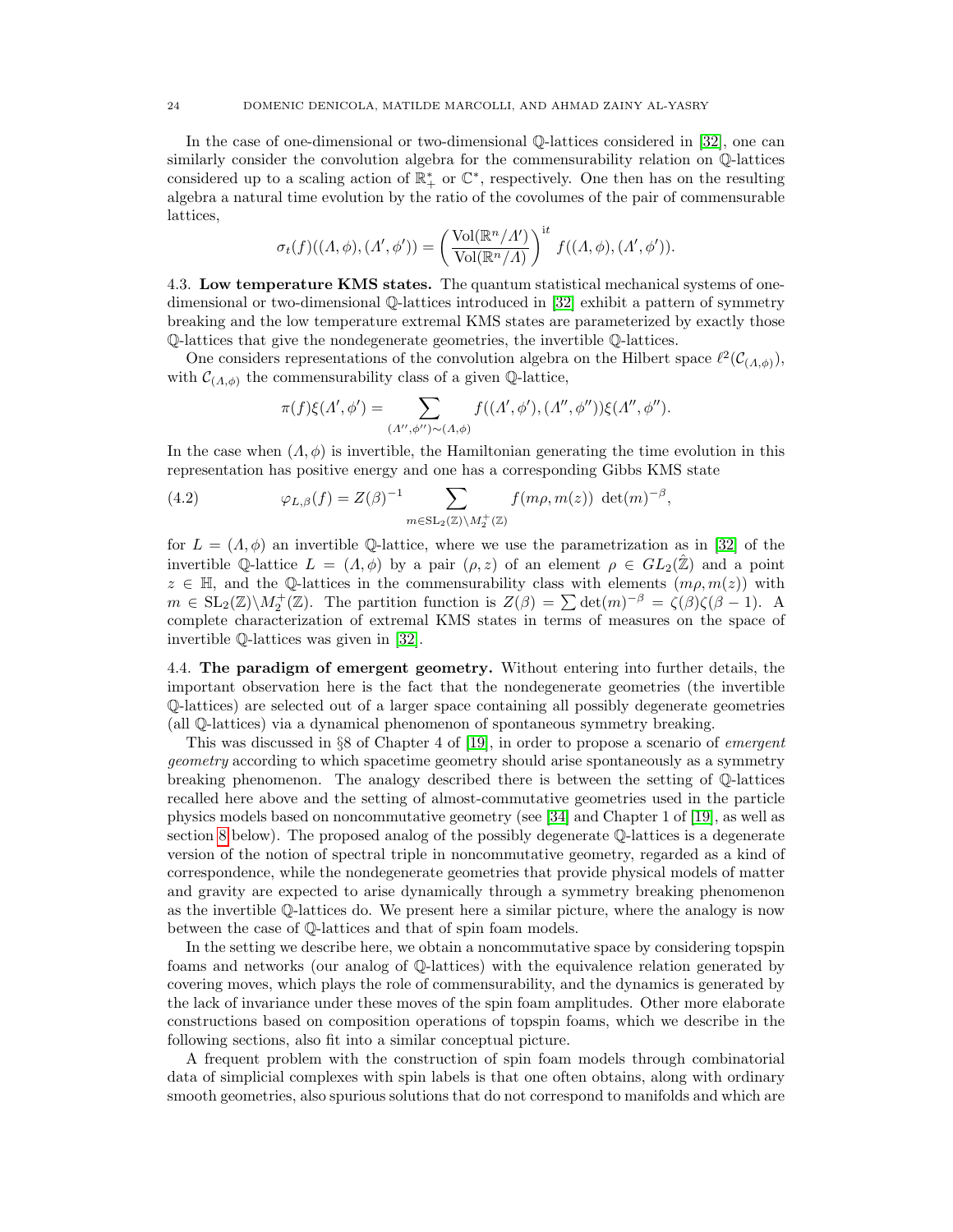often difficult to recognize and separate from the "good solutions." The idea of spontaneous emergence of geometry as a symmetry breaking phenomenon proposed in [\[19\]](#page-47-19) suggests that the correct solutions, or nondegenerate geometries, should arise as low temperature extremal KMS equilibrium states from a natural dynamics on a noncommutative space describing the overall moduli space of all possibly-degenerate geometries. Thus, the type of convolution algebras with dynamics that we consider here may also have possible generalizations that address this problem.

## 5. Categories of topspin networks and foams

<span id="page-24-0"></span>We give here two natural constructions of categories of topspin networks and foams and the corresponding algebras. These will serve as a simpler toy model, before we discuss the more elaborate construction of the 2-category in section [6](#page-29-0) below.

<span id="page-24-1"></span>5.1. The groupoid of topspin networks and covering moves. Let  $\mathcal G$  denote the groupoid of the equivalence relation on topspin networks generated by stabilization and covering moves. The objects of G are topspin networks  $\psi = (\Gamma, \rho, \iota, \sigma)$  and the morphisms are pairs  $(\psi, \psi')$  of topspin foams such that the data  $(\Gamma, \sigma)$  and  $(\Gamma', \sigma')$  are related, after stabilization, by a finite sequence of covering moves. The data  $(\rho, \iota)$  and  $(\rho', \iota')$  are related by the compatibility conditions of section [2.6.](#page-8-0)

We consider then the groupoid algebra  $\mathbb{C}[\mathcal{G}]$  of finitely supported functions  $f(\psi, \psi')$  of pairs of covering moves equivalent topspin networks, with the convolution product

$$
f_1 \star f_2(\psi, \psi') = \sum_{\psi \sim \psi'' \sim \psi'} f_1(\psi, \psi'') f_2(\psi'', \psi').
$$

One can construct a similar groupoid using topspin foams  $\Psi = (\Sigma, \tilde{\rho}, \tilde{\iota}, \tilde{\sigma})$  and the same equivalence relation  $\Psi \sim \Psi'$  when  $(\Sigma, \tilde{\sigma})$  and  $(\Sigma', \tilde{\sigma}')$  determine the same four-manifold, expressed in terms of stabilizations and covering moves in the four-dimensional setting. The corresponding groupoid algebra of functions  $f(\Psi)$  has convolution product as above

$$
f_1 \star f_2(\Psi, \Psi') = \sum_{\Psi \sim \Psi'' \sim \Psi'} f_1(\Psi, \Psi'') f_2(\Psi'', \Psi').
$$

<span id="page-24-2"></span>5.2. The category of topspin networks and foams. We can also consider the usual category of spin networks and foams used in loop quantum gravity, which has objects that are spin networks and morphisms that are spin foams cobordisms. One can enrich it with topological data and obtain a category, or semigroupoid,  $\mathcal S$  whose objects are topspin networks  $\psi = (\Gamma, \rho, \iota, \sigma)$  and whose morphisms  $\text{Mor}_{\mathcal{C}}(\psi, \psi')$  are topspin foams  $\Psi = (\Sigma, \tilde{\rho}, \tilde{\iota}, \tilde{\sigma})$ cobordisms with  $\partial \Sigma = \Gamma \cup \overline{\Gamma}'$  and compatible data  $(\tilde{\rho}, \tilde{\iota}, \tilde{\sigma})$ .

Again, one can associate to this category the semigroupoid algebra  $\mathbb{C}[\mathcal{S}]$  of functions of finite support  $f(\Psi)$  with convolution product

$$
f_1 * f_2(\Psi) = \sum_{\Psi = \Psi_1 \Psi_2} f_1(\Psi_1) f_2(\Psi_2),
$$

where the composition of topspin foams is obtained by gluing them along a common boundary topspin network.

<span id="page-24-3"></span>5.3. Including degenerate geometries. A variant of the categories  $\mathcal G$  and  $\mathcal S$  described above can be obtained by restricting to cyclic coverings. In that case, we can include among the objects also the degenerate topspin networks and topspin foams, as in definition [2.8.](#page-15-2) The covering moves would still be the same, and the topspin cobordisms would also be as before, except that among the cobordisms one also allows for those where the Wirtinger relations at edges for the data  $\tilde{\sigma}_f$  is not imposed. This variants allows us to illustrate, in this toy model, a simple dynamical mechanisms that selects the nondegenerate geometries among the degenerate ones.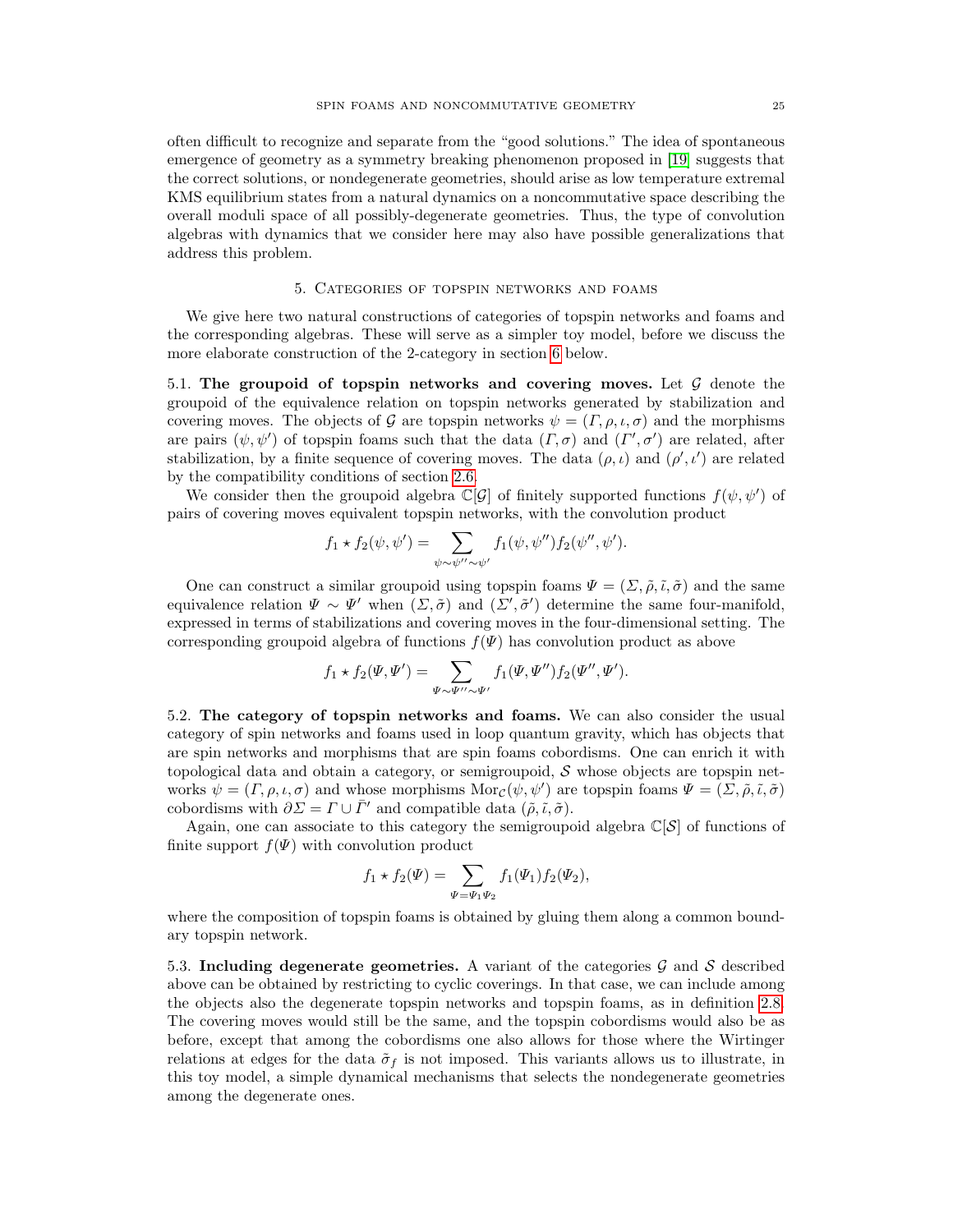<span id="page-25-0"></span>5.4. Representations. We consider the usual representations of  $\mathbb{C}[\mathcal{G}]$  on the Hilbert space spanned by the arrows in the groupoid with fixed source,  $\ell^2(\mathcal{G}'^{(1)}_{\psi}$  $\psi^{(1)}$ ). This is the space  $\ell^2(\mathcal{C}_{\psi'})$ of the equivalence class  $\mathcal{C}_{\psi'} = {\psi : \psi \sim \psi'}$  under the equivalence relation determined by stabilizations and covering moves. The representation  $\pi_{\psi}$  of  $\mathbb{C}[G]$  on this Hilbert space is then given by

$$
\pi_{\psi'}(f)\xi(\psi) = \sum_{\psi'' \sim \psi \sim \psi'} f(\psi, \psi'')\xi(\psi''),
$$

where we have identified, in the standard way, an element  $\xi \in \ell^2(\mathcal{C}_{\psi'})$  with a square integrable function  $\xi$  on the set of  $\psi \in \mathcal{C}_{\psi'}$ .

The case of the groupoid of the covering moves equivalence on topspin foams is analogous, with

$$
\pi_{\Psi'}(f)\xi(\Psi) = \sum_{\Psi''\sim\Psi\sim\Psi'} f(\Psi,\Psi'')\xi(\Psi'').
$$

In a similar way, in the case of  $\mathbb{C}[\mathcal{S}]$  we can consider representations on a Hilbert space  $\mathcal{H}_{\psi}$ , which in this case is spanned by all the topspin foams  $\Psi$  with  $\psi \subset \partial \Psi$ . The representation is again given by the same convolution product

$$
\pi_{\psi}(f)\xi(\Psi) = \sum_{\Psi = \Psi_1\Psi_2\,:\,\psi \subset \partial\Psi_2} f(\Psi_1)\xi(\Psi_2).
$$

<span id="page-25-1"></span>5.5. Dynamics on algebras of topspin networks and foams. In general spin foam models [\[3,](#page-47-3) [4\]](#page-47-4), one assigns to a spin foam  $\Psi = (\Sigma, \tilde{\rho}, \tilde{\iota})$  an amplitude of the form

<span id="page-25-2"></span>(5.1) 
$$
\mathbb{A}(\Psi) = \omega(\Sigma) \prod_{f} \mathbb{A}_{f}(\tilde{\rho}_{f}) \prod_{e} \mathbb{A}_{e}(\tilde{\rho}_{F(e)}, \tilde{\iota}_{e}) \prod_{v} \mathbb{A}_{v}(\tilde{\rho}_{F(v)}, \tilde{\iota}_{E(v)}),
$$

where the weight factor  $\omega(\Sigma)$  is a term that depends only on the two-complex  $\Sigma$ , while the amplitude  $A_f$  at a given face depends on the representation  $\tilde{\rho}_f$ , the amplitude  $A_e$  at a given edge depends on the representations  $\tilde{\rho}_{F(e)}$  assigned to the faces adjacent to that edge and on the intertwiner  $\tilde{\iota}_e$  at the edge, and the amplitude  $\mathbb{A}_v$  at a vertex depends on the representations  $\tilde{\rho}_{F(v)}$  and intertwiners  $\tilde{\iota}_{E(v)}$  of the faces and edges adjacent to the given vertex. One obtains the transition amplitudes between spin networks  $\psi$  and  $\psi'$  by summing all the  $\mathbb{A}(\Psi)$  for all the spin foams connecting  $\psi$  and  $\psi'$ .

We introduced topspin networks and topspin foams as a way to encode the topology of the underlying manifold as part of the discrete combinatorial data of quantized geometry. Thus, topspin networks and topspin foams that are related by covering moves, with the correct compatibility conditions on the representation theoretic data, should be regarded as describing the same quantum geometry. However, it is not always true that the spin foam amplitudes are necessarily invariant under covering moves. In a spin foam model where the amplitudes are not covering-moves invariant, this lack of invariance determines a nontrivial dynamics on the algebra of the groupoid of the equivalence relation.

For a choice of the amplitude [\(5.1\)](#page-25-2) which is not invariant under covering moves, and for which the amplitudes are positive real numbers, one can define a dynamics on the groupoid algebra of section [5.1](#page-24-1) by setting

<span id="page-25-3"></span>(5.2) 
$$
\sigma_t(f)(\Psi, \Psi') = \left(\frac{\mathbb{A}(\Psi)}{\mathbb{A}(\Psi')}\right)^{\mathrm{i}t} f(\Psi, \Psi').
$$

It is easy to check that this indeed defines a time evolution on the resulting groupoid algebra.

Moreover, if one includes in the groupoid, in the case of topological data  $\sigma$  with values in a cyclic group  $\mathbb{Z}/n\mathbb{Z}$ , also the degenerate topspin foams of definition [2.8,](#page-15-2) then one can include in the time evolution of eq. [\(5.2\)](#page-25-3) a factor that measures how degenerate the geometry is.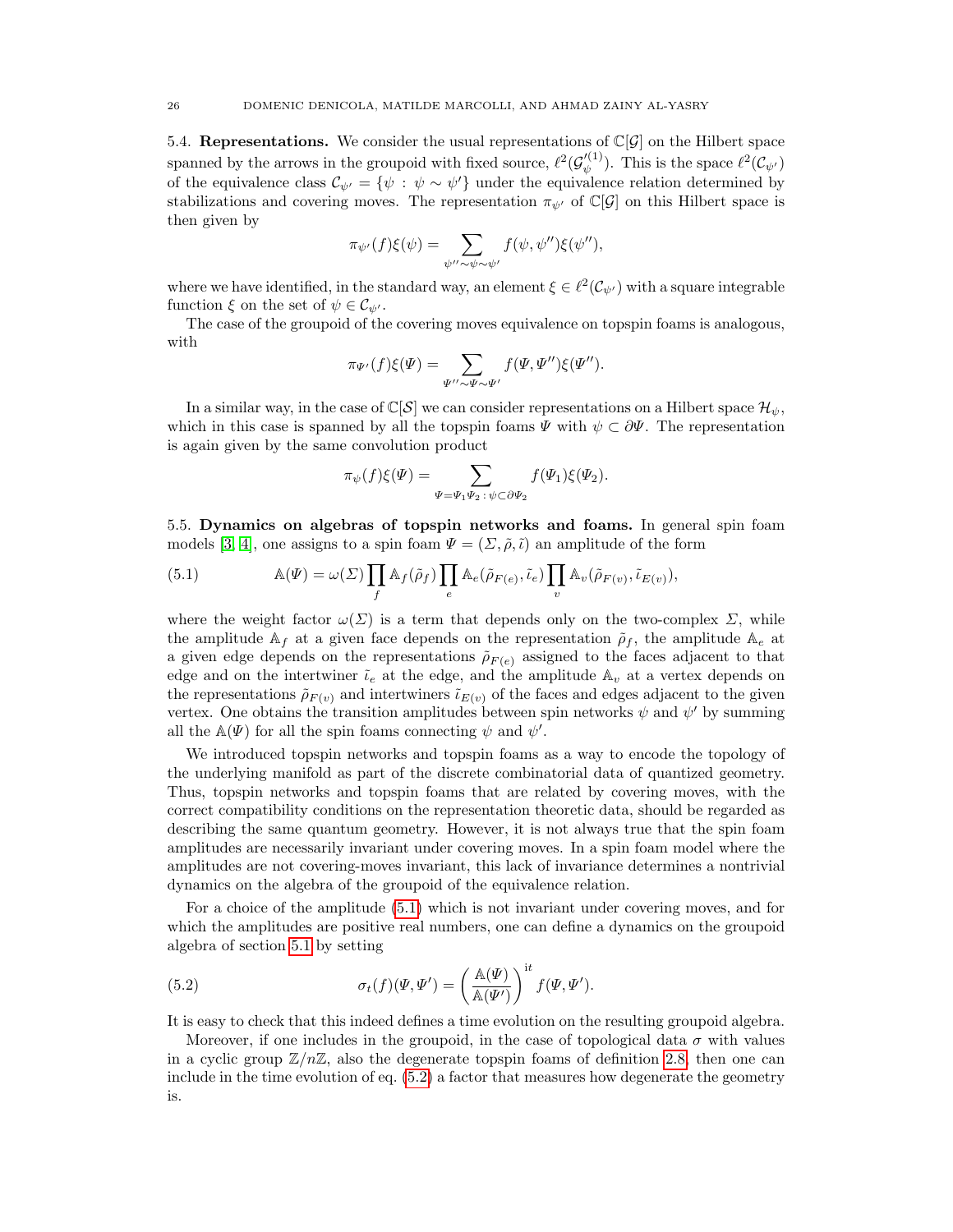Let  $\chi : S_{\infty} \to U(1)$  be a multiplicative character of the infinite symmetric group  $S_{\infty} = \bigcup_n S_n$ . We define an element  $\mathfrak{W}(\psi) \in S_n$  as the elements in the permutation group given by the product of the Wirtinger relations at vertices:

<span id="page-26-3"></span>
$$
\mathfrak{W}(\psi) \equiv \left(\prod_{v \in V(\varGamma) \ e:v \in \partial(e)} \sigma_e \prod_{e:v \in \bar{\partial}(e)} \sigma_e^{-1}\right).
$$

In fact, for cyclic coverings the elements  $\mathfrak{W}(\Psi)$  are contained in the subgroup  $\mathbb{Z}/n\mathbb{Z}$  of cyclic permutations in  $S_n$ , so it suffices to take a character  $\chi$  of  $U(1)$  and identify the elements  $\mathfrak{W}(\Psi)$  with roots of unity in  $U(1)$ .

This element is always  $\mathfrak{W}(\psi) = 1$  for the nondegenerate geometries, while it can be  $\mathfrak{W}(\psi) \neq 1$  in the degenerate cases. We can similarly define  $\mathfrak{W}(\Psi)$  for a degenerate topspin foams, using the Wirtinger relation for faces incident to an edge,

(5.3) 
$$
\mathfrak{W}(\Psi) \equiv \prod_{f:e \in \partial(f)} \tilde{\sigma}_f \prod_{f:\bar{e} \in \partial(f)} \tilde{\sigma}_f^{-1}.
$$

<span id="page-26-0"></span>With these in hand, we modify the time evolution of eq. [\(5.2\)](#page-25-3) by setting

(5.4) 
$$
\sigma_t(f)(\Psi, \Psi') = \left(\frac{\mathbb{A}(\Psi)}{\mathbb{A}(\Psi')}\right)^{\mathrm{i}t} \chi(\mathfrak{W}(\Psi)\mathfrak{W}(\Psi')^{-1})^t f(\Psi, \Psi').
$$

In this way, the time evolution of eq. [\(5.4\)](#page-26-0) accounts not only for the normalized amplitude discrepancy between topspin foams related by covering moves, but also for the degeneracy of the geometry, measured by the failure if the topological data to satisfy the Wirtinger relations and therefore define a genuine three-dimensional topology or four-dimensional cobordism. It is possible that more sophisticated examples of this type of dynamics may be constructed using, instead of multiplicative characters of the infinite symmetric group, categorical representations of embedded graphs in the sense of [\[6\]](#page-47-6) and quantum groups.

One can treat in a similar way the case of the algebra  $\mathbb{C}[\mathcal{S}]$  of topspin foams described in section [5.2.](#page-24-2) We define a normalized amplitude of the form

<span id="page-26-2"></span>(5.5) 
$$
\mathbb{A}^0(\Psi) = \frac{\mathbb{A}(\Psi)}{\mathbb{A}(\psi_0)},
$$

where  $\Psi$  is a spin foams connecting spin networks  $\psi_0$  and  $\psi_1$ , with  $\partial \Sigma = \Gamma_0 \cup \overline{\Gamma}_1$ , and the amplitude for the spin network  $\psi_0$  is defined as

(5.6) 
$$
\mathbb{A}(\psi_0) = \prod_e \mathbb{A}_{f_e}(\tilde{\rho}) \prod_v \mathbb{A}_{e_v}(\tilde{\rho}, \tilde{\iota}),
$$

where the amplitudes  $\mathbb{A}_{f_e}(\tilde{\rho})$  and  $\mathbb{A}_{e_v}(\tilde{\rho}, \tilde{\iota})$  are those assigned to the spin foam with twocomplex  $\Sigma \times [0,1]$ , with  $f_e = e \times [0,1]$  and  $e_v = v \times [0,1]$ . One can equivalently normalize by the amplitude of the spin network  $\psi_1$ .

We assume also that the weight factor  $\omega(\Sigma)$  satisfies the multiplicative property

(5.7) 
$$
\omega(\Sigma_1 \cup_{\Gamma} \Sigma_2) = \omega(\Sigma_1)\omega(\Sigma_2),
$$

for two two-complexes glued together along a boundary graph  $\Gamma$ . This assumption is necessary for the result that follows.

Notice how any additive invariant of embedded surfaces satisfying inclusion–exclusion when gluing two surfaces along a common boundary will give rise, by exponentiation, to an invariant satisfying eq. [\(5.7\)](#page-26-1). In fact, let  $\chi$  be an additive invariant. The inclusion–exclusion property gives

<span id="page-26-1"></span>
$$
\chi(\Sigma_1 \cup_{\Gamma} \Sigma_2) = \chi(\Sigma_1) + \chi(\Sigma_2) - \chi(\Gamma).
$$

Then setting

$$
\omega(\Sigma) = \exp(\alpha(\chi(\Sigma) - \chi(\Gamma_1))),
$$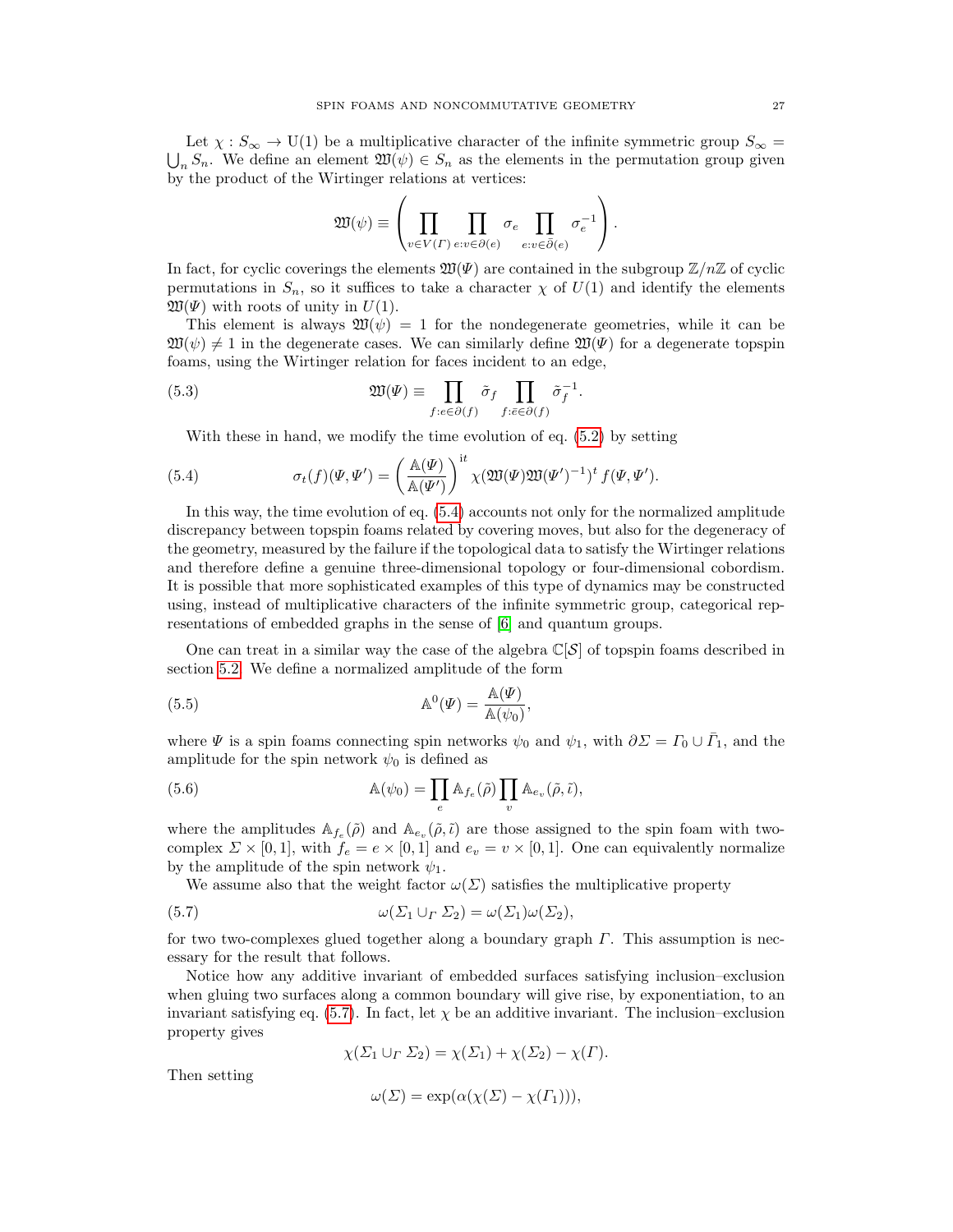where  $\partial \Sigma = \Gamma_1 \cup \overline{\Gamma}$ , and for some constant  $\alpha$ , gives an invariant with the property eq. [\(5.7\)](#page-26-1) above.

<span id="page-27-1"></span>**Lemma 5.1.** Consider a spin foam model with amplitudes eq.  $(5.1)$ , where the weight factor satisfies eq. [\(5.7\)](#page-26-1). Then the normalized amplitude eq. [\(5.5\)](#page-26-2) has the property that, if  $\Sigma =$  $\Sigma_1 \cup_{\Gamma} \Sigma_2$  is obtained by gluing together two two-complexes along their common boundary, then the normalized amplitudes multiply:

<span id="page-27-0"></span>
$$
\mathbb{A}^0(\Sigma_1 \cup_{\Gamma} \Sigma_2) = \mathbb{A}^0(\Sigma_1)\mathbb{A}^0(\Sigma_2).
$$

Setting

(5.8) 
$$
\sigma_t(f)(\Psi) = \mathbb{A}^0(\Sigma)^{it} f(\Psi),
$$

for  $\Psi = (\Sigma, \tilde{\rho}, \tilde{\iota}, \tilde{\sigma})$ , defines a time evolution on the algebra  $\mathbb{C}[\mathcal{S}]$  introduced in section [5.2.](#page-24-2)

*Proof.* The faces of  $\Sigma$  are faces of either  $\Sigma_1$  or  $\Sigma_2$ , so the factor  $\prod_f \mathbb{A}_f(\tilde{\rho})$  in the (normalized) amplitude is a product  $\prod_{f_1} A_{f_1}(\tilde{\rho}_1) \prod_{f_2} A_{f_2}(\tilde{\rho}_2)$ . The edges and vertices of  $\Sigma$  are those of  $\Sigma_1$  and  $\Sigma_2$ , except for those that lie on the common boundary graph  $\Gamma$ , which are counted a single time instead of two. One then has

$$
\prod_e A_e(\tilde{\rho}, \tilde{\iota}) \prod_v A_v(\tilde{\rho}, \tilde{\iota}) = \frac{\prod_{e_1, v_1} A_{e_1}(\tilde{\rho}_1, \tilde{\iota}_1) A_{v_1}(\tilde{\rho}_1, \tilde{\iota}_1) \prod_{e_2, v_2} A_{e_2}(\tilde{\rho}_2, \tilde{\iota}_2) A_{v_2}(\tilde{\rho}_2, \tilde{\iota}_2)}{\prod_{e, v \in \Gamma} A_e(\tilde{\rho}, \tilde{\iota}) A_v(\tilde{\rho}, \tilde{\iota})},
$$

so that one has, for  $\partial \Sigma_1 = \Gamma_1 \cup \overline{\Gamma}$  and  $\partial \Sigma_2 = \Gamma \cup \Gamma_2$ ,

$$
\begin{split} \mathbb{A}^{0}(\varPsi) &= \frac{\omega(\varSigma) \prod_{f} \mathbb{A}_{f}(\tilde{\rho}) \prod_{e} \mathbb{A}_{e}(\tilde{\rho}, \tilde{\iota}) \prod_{v} \mathbb{A}_{v}(\tilde{\rho}, \tilde{\iota})}{\prod_{e,v \in \varGamma_{1}} \mathbb{A}_{f_{e}}(\tilde{\rho}) \mathbb{A}_{e_{v}}(\tilde{\rho}, \tilde{\iota})} \\ &= \frac{\omega(\varSigma_{1}) \omega(\varSigma_{2}) \prod_{e_{1}} \mathbb{A}_{e_{1}}(\tilde{\rho}_{1}, \tilde{\iota}_{1}) \prod_{e_{2}} \mathbb{A}_{e_{2}}(\tilde{\rho}_{2}, \tilde{\iota}_{2})}{\prod_{e,v \in \varGamma_{1}} \mathbb{A}_{f_{e}}(\tilde{\rho}) \mathbb{A}_{e_{v}}(\tilde{\rho}, \tilde{\iota}) \prod_{e,v \in \varGamma} \mathbb{A}_{f_{e}}(\tilde{\rho}) \mathbb{A}_{e_{v}}(\tilde{\rho}, \tilde{\iota})} \\ &= \mathbb{A}^{0}(\varPsi_{1}) \mathbb{A}^{0}(\varPsi_{2}). \end{split}
$$

One can then check directly that eq. [\(5.8\)](#page-27-0) defines a time evolution on the algebra  $\mathbb{C}[S]$ .  $\square$ 

One can again modify the time evolution to include the case of degenerate geometries, as in the case of the groupoid algebra. In fact, using the same modification of the time evolution by a term of the form  $\chi(\mathfrak{W}(\Psi))^t$  will still give rise to a time evolution.

Corollary 5.2. Setting

(5.9) 
$$
\sigma_t(f)(\Psi) = \mathbb{A}^0(\Sigma)^{\mathrm{i}t} \chi(\mathfrak{W}(\Psi))^t f(\Psi),
$$

defines a time evolution on the algebra  $\mathbb{C}[S]$  where degenerate topspin foams have been included in the category S.

*Proof.* When gluing two (degenerate) topspin foams along a common boundary,  $\Psi = \Psi_1 \cup_{\psi}$  $\Psi_2$ , the term  $\mathfrak{W}(\Psi)$  of eq. [\(5.3\)](#page-26-3) spits multiplicatively as  $\mathfrak{W}(\Psi) = \mathfrak{W}(\Psi_1)\mathfrak{W}(\Psi_2)$ . This follows from the fact that the spin foams are products  $\Gamma \times [0, \epsilon)$  near the boundary, so that the Wirtinger relation coming from the edges along which the two spin foams are glued together are trivially satisfied, being just the equality between the  $\tilde{\sigma}_{f_e}$  and  $\tilde{\sigma}_{f'_e}$  of the two adjacent faces  $f_e \supset (-\epsilon, 0] \times e$  and  $f'_e \supset e \times [0, \epsilon)$ .

Notice the conceptual difference between the time evolution on the groupoid algebra  $\mathbb{C}[\mathcal{G}]$ and the one on the semigroupoid algebra  $\mathbb{C}[\mathcal{S}]$  considered here. The time evolution on the groupoid algebra measures the failure of the spin foam amplitude to be invariant under covering moves. On the other hand the time evolution on the semigroupoid algebra  $\mathbb{C}[\mathcal{S}]$ measures how large the amplitude is on different spin foams with the same spin network boundary. These very different roles of these two time evolutions explain why, as observed in [\[15\]](#page-47-15), when one combines 1-morphisms and 2-morphisms in a 2-category, it is usually a nontrivial problem to find a time evolution that is simultaneously compatible with both the vertical and the horizontal composition of 2-morphisms.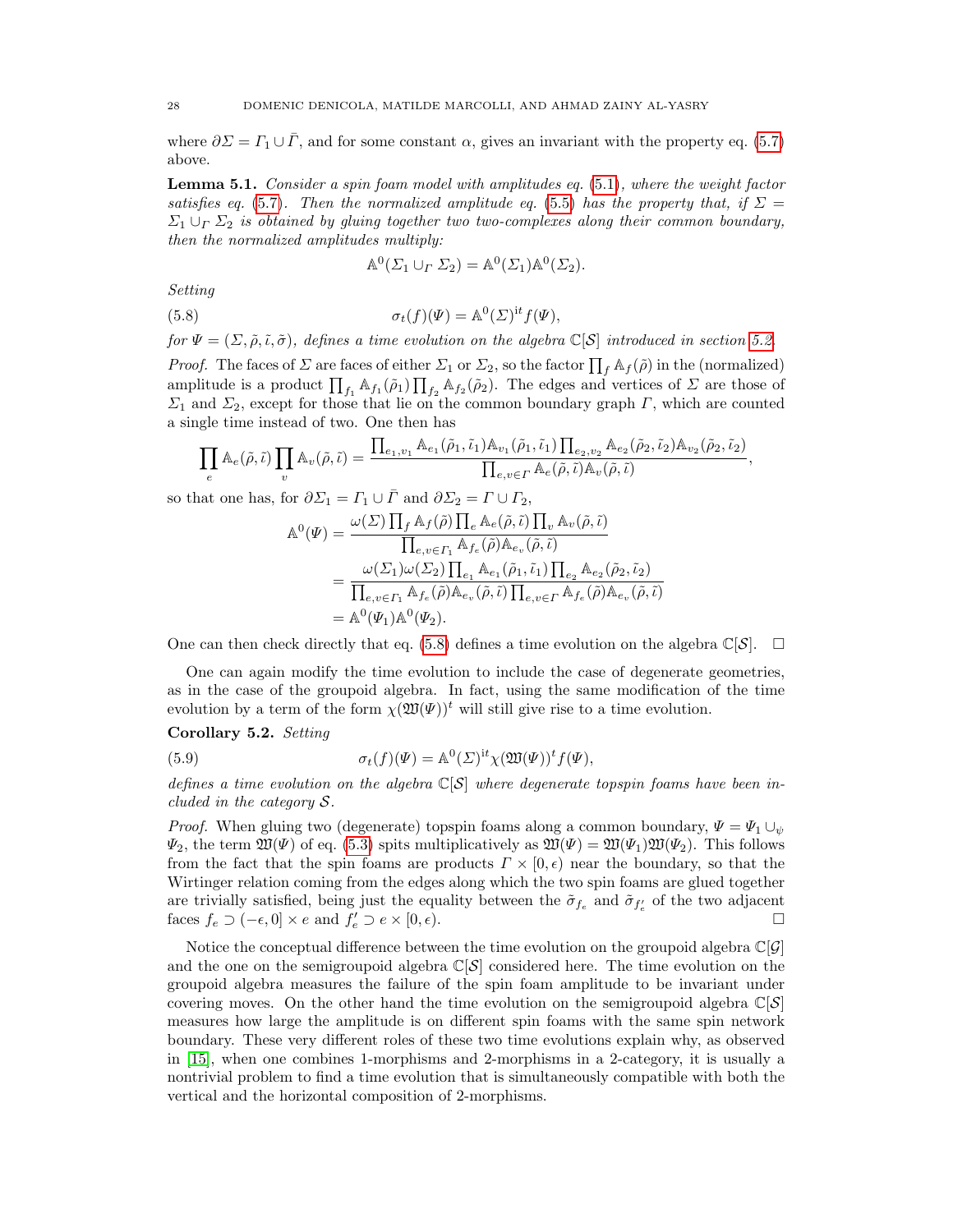<span id="page-28-0"></span>5.6. Equilibrium states. We now consider explicitly the problem of the existence of low temperature KMS states of Gibbs type for the time evolutions discussed above. We work with the representations of these algebras described in section [5.4.](#page-25-0)

Lemma 5.3. The infinitesimal generator of the time evolution on the groupoid algebra of spin foams is the operator  $\mathbb H$  acting on the Hilbert space  $\mathcal H_\Psi$  by  $\mathbb H \xi(\Psi') = \log \mathbb A(\Psi') \xi(\Psi')$ ,  $for \Psi' \sim \Psi$  under the covering moves equivalence.

*Proof.* One checks that  $\pi_{\Psi}(\sigma_t(f)) = e^{itH} \pi_{\Psi}(f) e^{-itH}$ .

This means that, formally, low temperature KMS states of Gibbs form should be given by expressions of the form

<span id="page-28-2"></span>(5.10) 
$$
\varphi_{\beta}(f) = \frac{\text{Tr}(\pi_{\Psi}(f) e^{-\beta \mathbb{H}})}{\text{Tr}(e^{-\beta \mathbb{H}})}.
$$

However, this expression makes sense only under the assumption that  $\text{Tr}(e^{-\beta \mathbb{H}}) < \infty$  for sufficiently large  $\beta$ . This brings about the problem of multiplicities in the spectrum, which we will encounter in a more dramatic form in the 2-category case we discuss later.

We are working with spin networks and spin foams that are defined, respectively, by embedded graphs in the three-sphere and embedded two-complexes in  $S^3 \times [0,1]$ , but the part of the amplitudes eq. [\(5.1\)](#page-25-2) consisting of the terms

<span id="page-28-1"></span>(5.11) 
$$
\mathbb{A}_{\text{comb}}(\Psi) := \prod_f \mathbb{A}_f(\tilde{\rho}_f) \prod_e \mathbb{A}_e(\tilde{\rho}_{F(e)}, \tilde{\iota}_e) \prod_v \mathbb{A}_v(\tilde{\rho}_{F(v)}, \tilde{\iota}_{E(v)})
$$

depends only on the combinatorial structure of the two-complex  $\Sigma$ , not on the topologically different ways in which it can be embedded in  $S^3 \times [0,1]$ . Thus, it is clear that, if we only include the terms [\(5.11\)](#page-28-1) in the amplitude, we would have infinite multiplicities in the spectrum, as all the possible different topological embeddings of the same combinatorial  $\Sigma$ would have the same amplitude.

The only term that can distinguish topologically inequivalent embeddings, and resolve these infinite multiplicities, is therefore the weight factor  $\omega(\Sigma)$ . This should be thought of as a generalization of invariants of two-knots embedded in four-dimensional space. This leads naturally to the following questions on the existence of an invariant with the following properties.

<span id="page-28-3"></span>**Question 5.4.** Is it possible to construct a topological invariant  $\omega(\Gamma)$  of embedded graphs  $\Gamma \subset S^3$  with the following properties?

- (1)  $\omega(\Gamma)$  only depends on the ambient isotopy class of  $\Gamma \subset S^3$ .
- (2) The values of  $\omega(\Gamma)$  form discrete set of positive real numbers  $\{\alpha(n)\}_{n\in\mathbb{N}}\subset\mathbb{R}_+^*$ , which grows exponentially,  $\alpha(n) > O(e^{cn})$ , for sufficiently large n and for some  $c > 0$ .
- (3) The number of embedded graph  $\Gamma \subset S^3$  combinatorially equivalent to a given combinatorial graph  $\Gamma_0$ , with a fixed value of  $\omega(\Gamma)$  is finite and grows like

(5.12) 
$$
\# \{ \Gamma \subset S^3 \; : \; \Gamma \simeq \Gamma_0, \; \omega(\Gamma) = \alpha(n) \} \sim O(e^{\kappa n}),
$$

for some  $\kappa > 0$ .

Similarly, is it possible to construct a topological invariant  $\omega(\Sigma)$  of embedded two-complexes  $\Sigma \subset S^3 \times [0,1],$  with the same properties?

We do not attempt to address this problem in the present paper. However, we see that an invariant  $\omega(\Gamma)$ , respectively  $\omega(\Sigma)$ , with the properties listed above will suffice to obtain KMS states of the desired form [\(5.10\)](#page-28-2), if the part of the spin foam amplitude [\(5.11\)](#page-28-1) suffices to distinguish the combinatorics of graphs. More precisely, we have the following situation.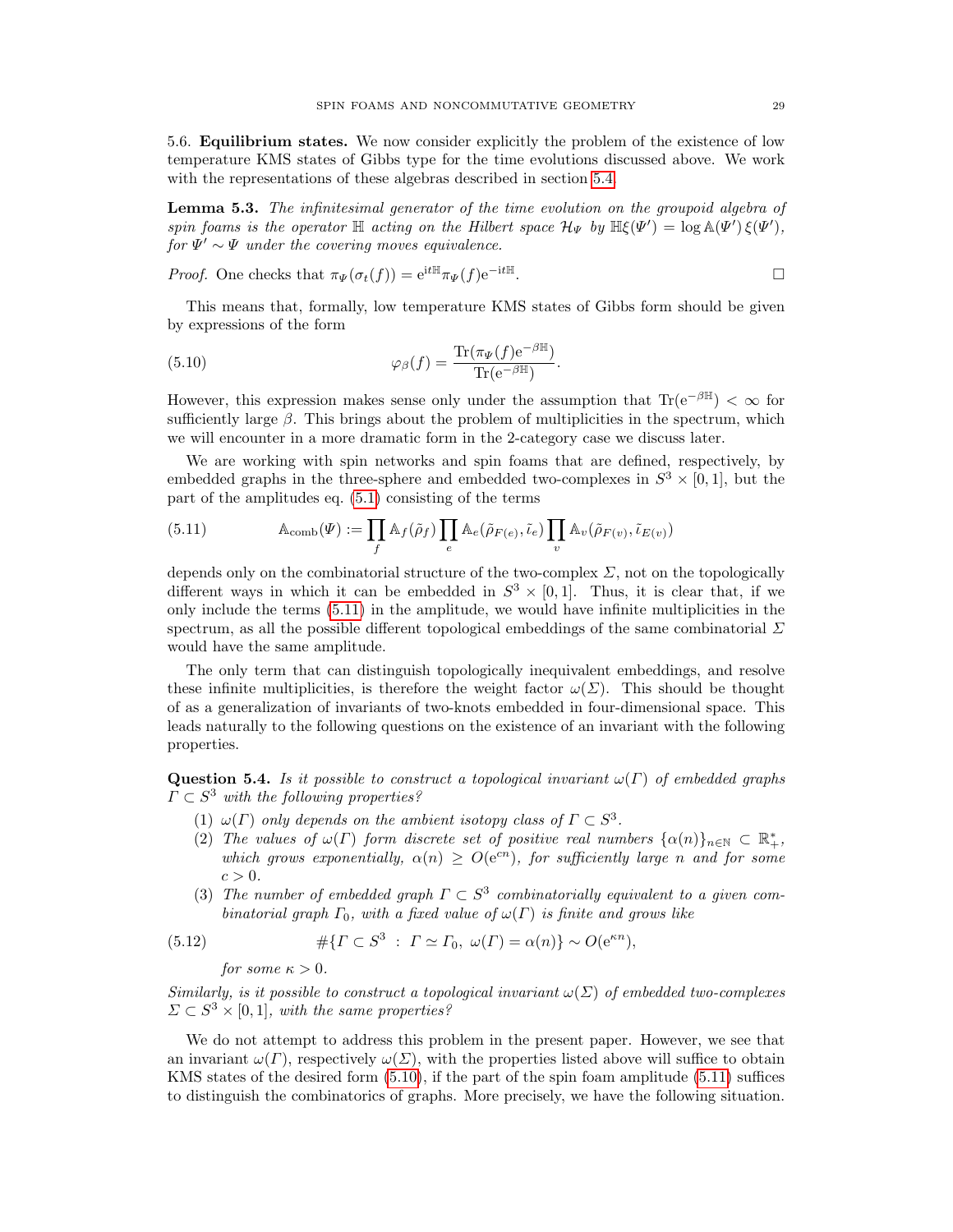**Proposition 5.5.** Consider a time evolution of the form  $(5.2)$ , with an amplitude of the form [\(5.1\)](#page-25-2), where the weight factor  $\omega(\Sigma)$  has the properties listed in question [5.4,](#page-28-3) and the combinatorial part of the amplitude [\(5.11\)](#page-28-1) also has the property that the values grow exponentially and that each value is assumed by only a finite number of combinatorially different  $\Sigma$ , which grows at most exponentially. Then the operator  $\mathbb H$  has the property that, for sufficiently large  $\beta > 0$ , Tr(e<sup>-βH</sup>) <  $\infty$ .

Proof. We denote by

$$
N^{\omega}(n) := \# \{ \Sigma \subset S^3 \times [0,1] \ : \ \Sigma \simeq \Sigma_0, \ \omega(\Gamma) = \alpha(n) \}.
$$

Also, if  $\{A_n\}_{n\in\mathbb{N}}\subset\mathbb{R}_+^*$  is an enumeration of the discrete set of values of the combinatorial amplitude  $A_{\text{comb}}$  of [\(5.11\)](#page-28-1), we denote by

$$
N^{\mathbb{A}_{\text{comb}}}(n) := \# \{ \Psi = (\Sigma, \tilde{\rho}, \tilde{\iota}) \, : \, \mathbb{A}_{\text{comb}}(\Psi) = A_n \}.
$$

We are assuming that  $A_n \geq O(e^{cn})$  for sufficiently large n and that  $N^{\mathbb{A}_{\text{comb}}}(n) \leq O(e^{\lambda n})$ for some  $\lambda > 0$  and  $N^{\omega}(n) \leq O(e^{\kappa n})$  for some  $\kappa > 0$ . We then have in this case that the convergence of the series computing  $\text{Tr}(e^{-\beta \mathbb{H}})$  is dominated by the convergence of

$$
\sum_{n,m} N^{\omega}(n) N^{\mathbb{A}_{\text{comb}}}(m) (\alpha(n) A_m)^{-\beta} \leq \sum_{n,m} \exp(\kappa n + \lambda m - \beta c(n+m)),
$$

which converges for  $\beta > \max{\kappa, \lambda}/c$ . Notice that here we do not have to worry about the additional presence of the topological labels  $\sigma_i$ , since we are looking at the representation on the Hilbert space  $\mathcal{H}_{\Psi}$  spanned by topspin foams equivalent to a given  $\Psi$ , so the  $\sigma_i$  on each element in the equivalence class are uniquely determined and they do not contribute further multiplicities to the spectrum.

### 6. A 2-category of spin foams and fibered products

<span id="page-29-0"></span>In this section we give a construction of a 2-category of topspin foams where the 1 morphisms will still be defined by pairs of topspin networks that are equivalent under covering moves as in section [5.1,](#page-24-1) but the horizontal composition will be different. In particular, the 1-morphisms will no longer be invertible and the resulting category will no longer be the groupoid of the equivalence relation generated by covering moves. However, the new composition product will be constructed in such a way as to correspond to the fibered product of the branched coverings. This will provide a composition product analogous to the composition of correspondences used in KK-theory. Moreover, the topspin foam cobordisms as in section [5.2](#page-24-2) will give the 2-morphisms of this 2-category.

<span id="page-29-1"></span>6.1.  $KK$ -classes, correspondences, and D-brane models. The construction of [\[35\]](#page-48-1) of geometric correspondences realizing KK-theory classes shows that, given manifolds  $X_1$  and  $X_2$ , classes in  $KK(X_1, X_2)$  are realized by geometric data  $(Z, E)$  of a manifold Z with submersions  $X_1 \leftarrow Z \rightarrow X_2$  and a vector bundle E on Z. We write  $kk(Z, E)$  for the element in  $KK(X_1, X_2)$  determined by the data  $(Z, E)$ . It is shown in [\[35\]](#page-48-1) that the Kasparov product  $x \circ y \in KK(X_1, X_3)$ , for  $x = kk(Z, E) \in KK(X_1, X_2)$  and  $y = kk(Z', E') \in KK(X_2, X_3)$ , is given by the fibered product  $x \circ y = kk(Z \circ Z', E \circ E')$ , where

$$
Z \circ Z' = Z \times_{X_2} Z'
$$
 and  $E \circ E' = \pi_1^* E \times \pi_2^* E'.$ 

This geometric construction of KK-theory classes in terms of geometric correspondences, with the Kasparov product realized by a fibered product, was recently used extensively in the context of D-brane models in high-energy physics [\[36\]](#page-48-2).

The use of KK-theory in string theory arises from the fact that D-brane charges are classified topologically by K-theory classes, while D-branes themselves are topological Kcycles, which define Fredholm modules and  $K$ -homology classes. Thus,  $KK$ -theory provides the correct bivariant setting that combines  $K$ -theory and  $K$ -homology. As explained in [\[36\]](#page-48-2), the Kasparov product, realized geometrically as the fibered product of correspondences, then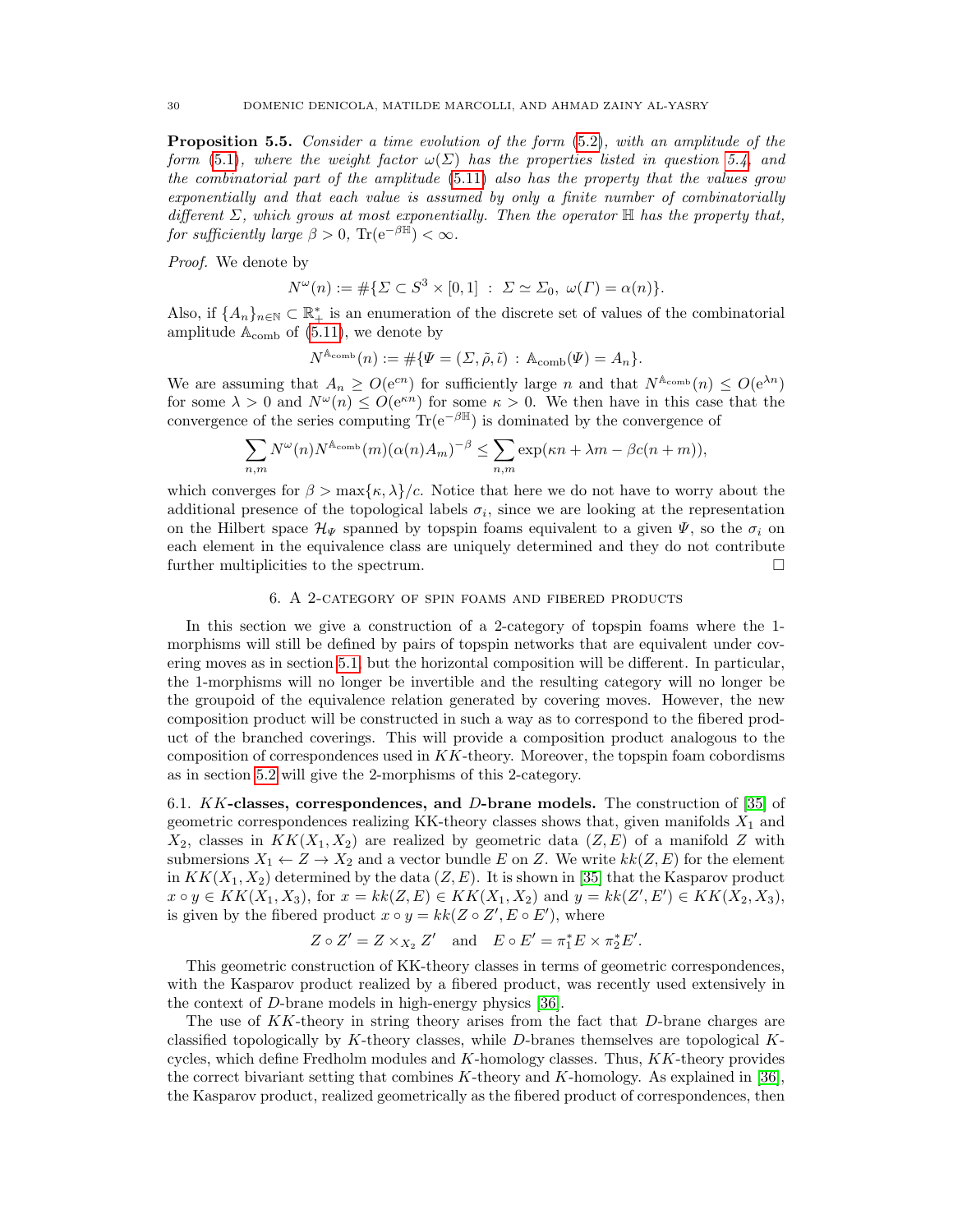gives a kind of Fourier–Mukai transform, which is used to provide a treatment for T-duality based on noncommutative geometry. More generally, for  $KK$ -classes for noncommutative algebras of open string fields, the  $KK$ -theory product should provide the operator product expansion on the underlying open string vertex operator algebras.

We are dealing here with a very different type of high-energy physics model, based on the spin networks and spin foams of loop quantum gravity. However, we show that here also we can introduce a similar kind of fibered product on spin foams, in addition to the usual composition product given by gluing spin foams along a common boundary spin network.

When we consider spin foams without additional data of matter and charges, the fibered product will be only of the three-manifolds and cobordisms defined as branched coverings by the topological data of the topspin foams and topspin networks. However, if one further enriches the spin networks and spin foams with matter data as we outline in the last section, then the fibered product will also involve bundles over the three-manifolds and fourmanifolds, and will be much more similar to the one considered in the D-branes setting.

<span id="page-30-0"></span>6.2. A 2-category of low dimensional geometries. We recall here a construction introduced in [\[15\]](#page-47-15), for which we give a reinterpretation in terms of spin networks and spin foams.

In the 2-category of low dimensional geometries constructed in [\[15\]](#page-47-15), one considers as objects the embedded graphs (up to ambient isotopy)  $\Gamma \subset S^3$ .

The 1-morphisms between two embedded graphs  $\Gamma, \Gamma' \in S^3$  are given by three-manifolds that can be realized as branched coverings of  $S^3$ 

$$
Mor_{\mathcal{C}}(F, \Gamma') = \{ \Gamma \subset \hat{\Gamma} \subset S^3 \stackrel{p}{\leftarrow} M \stackrel{p'}{\rightarrow} S^3 \supset \hat{\Gamma}' \supset \Gamma' \},
$$

with branch locus given by embedded graphs  $\hat{\Gamma}$  and  $\hat{\Gamma}'$ , respectively containing  $\Gamma$  and  $\Gamma'$  as subgraphs.

The composition of 1-morphisms

$$
\varGamma \subset \hat{\varGamma} \subset S^3 \xleftarrow{p} M \xrightarrow{p'_1} S^3 \supset \hat{\varGamma}'_1 \supset \varGamma' \qquad \text{and} \qquad \varGamma' \subset \hat{\varGamma}'_2 \subset S^3 \xleftarrow{p'_2} M' \xrightarrow{p''} S^3 \supset \hat{\varGamma}'' \supset \varGamma''
$$

is given by the fibered product

$$
\tilde{M} = M \times_{S^3} M' = \{(x, y) \in M \times M' : p'_1(x) = p'_2(y)\},\
$$

which is also a branched cover

$$
\Gamma \subset \hat{\Gamma} \cup p((p'_1)^{-1}(\hat{\Gamma}'_2)) \subset S^3 \leftarrow \tilde{M} \to S^3 \supset \hat{\Gamma}'' \cup p''((p'_2)^{-1}(\hat{\Gamma}'_1)) \supset \Gamma''.
$$

The 2-morphisms are given by branched cover cobordisms

$$
\Sigma \subset \hat{\Sigma} \subset S^3 \times [0,1] \leftarrow W \to S^3 \times [0,1] \supset \hat{\Sigma}' \supset \Sigma'
$$

with

$$
\partial W = M_0 \cup \bar{M}_1, \quad \partial \Sigma = \Gamma_0 \cup \bar{\Gamma}_1, \quad \partial \hat{\Sigma} = \hat{\Gamma}_1 \cup \hat{\Gamma}_1', \quad \partial \Sigma' = \Gamma'_0 \cup \bar{\Gamma}_1', \quad \partial \hat{\Sigma}' = \hat{\Gamma}_0' \cup \hat{\Gamma}_1',
$$

where  $\Sigma, \Sigma', S, S'$  are two-complexes embedded in  $S^3 \times [0,1]$ . The sphere  $S^3$ , seen as a trivial covering of itself over the empty graph, gives the unit for composition.

The vertical composition is given by gluing cobordisms along a common boundary,

$$
W_1 \bullet W_2 = W_1 \cup_M W_2,
$$

while the horizontal composition is again given by the fibered product

$$
W_1 \circ W_2 = W_1 \times_{S^3 \times [0,1]} W_2,
$$

which is a branched cover of  $S^3 \times [0,1]$ , with branch loci

$$
S \cup p((p'_1)^{-1}(S'_2))
$$
 and  $S'' \cup p''((p'_2)^{-1}(S'_1)).$ 

The cylinder  $S^3 \times [0,1]$  with  $S = \emptyset$  gives the unit for horizontal composition, while the identity 2-morphisms for vertical composition are the cylinders  $M \times [0, 1]$ .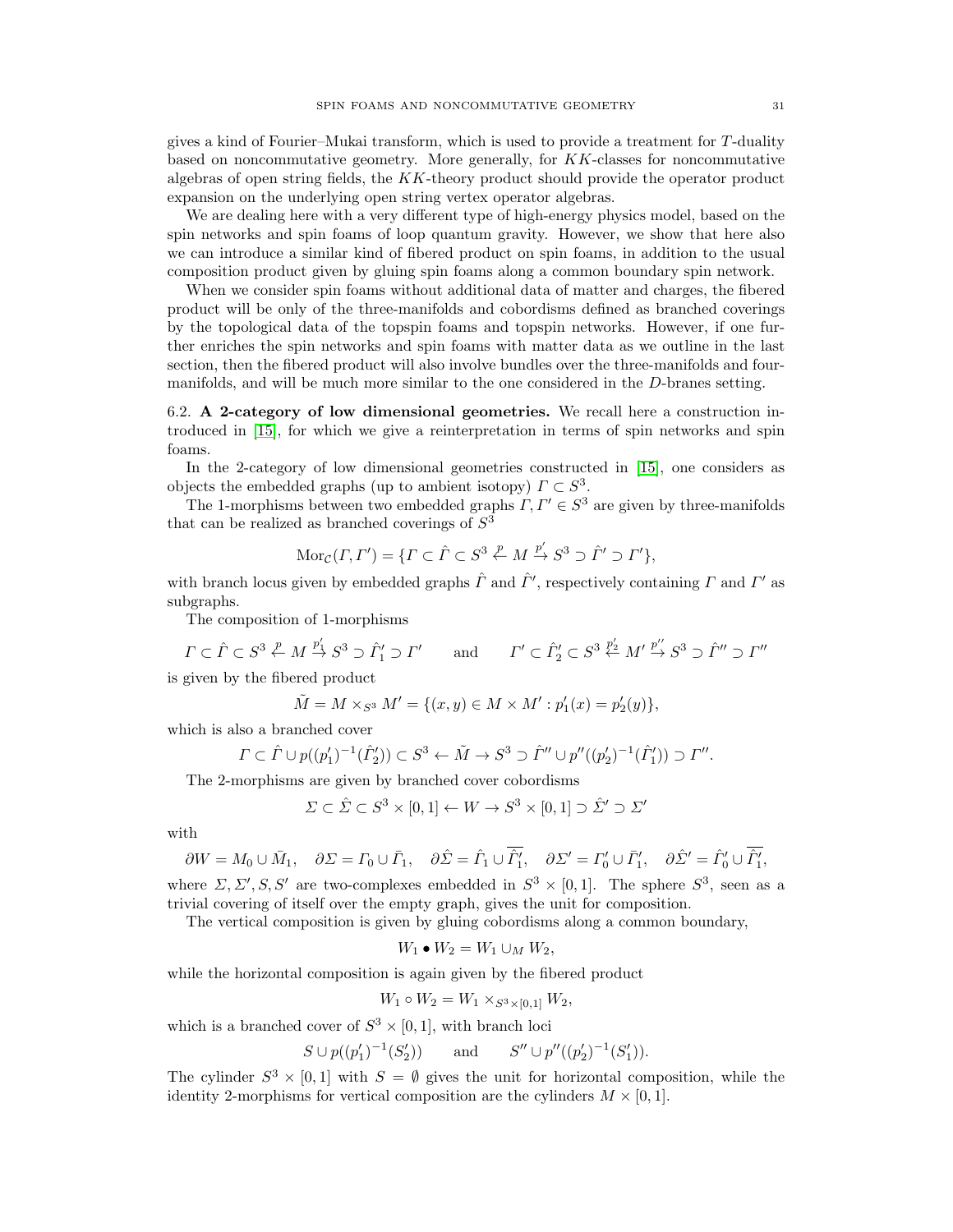All the maps here are considered in the PL category. In dimension three and four, one can always upgrade from PL to smooth, so we can regard this as a description of smooth low dimensional geometries. More precisely, one should also allow for orbifold geometries as well as smooth geometries in the three-manifolds  $M$  and four-manifolds  $W$ , which can be obtained as fibered products as above.

<span id="page-31-0"></span>6.3. A 2-category of topspin networks and topspin foams. The 2-category we introduce here is based on the construction given in [\[15\]](#page-47-15) of a 2-category of low dimensional geometries, recalled here in section [6.2](#page-30-0) above. We call the resulting 2-category the loop quantum gravity 2-category, because of the relevance of spin networks and spin foams to loop quantum gravity, and we denote it with the notation  $\mathcal{L}(G)$ , where G stands for the choice of the Lie group over which to construct spin networks and spin foams.

**Theorem 6.1.** The 2-category of low dimensional geometries constructed in [\[15\]](#page-47-15) extends to a 2-category  $\mathcal{L}(G)$  of topspin networks and topspin foams over a Lie group G.

Proof. We show how to extend the definition of objects, 1-morphisms and 2-morphisms, given in [\[15\]](#page-47-15) and recalled in section [6.2](#page-30-0) above, to the rest of the data of spin foams and networks, consistently with compositions and with the axioms of 2-categories.

**Objects:** Objects in the 2-category  $\mathcal{L}(G)$  are topspin networks  $\psi = (\Gamma, \rho, \iota, \sigma)$  over G, as in definition [2.3.](#page-7-3)

**1-morphisms:** Given two objects  $\psi$  and  $\psi'$ , the 1-morphisms in  $Mor_{\mathcal{L}(G)}(\psi, \psi')$  are pairs of topspin networks  $\hat{\psi} = (\hat{\Gamma}, \hat{\rho}, \hat{\iota}, \hat{\sigma})$  and  $\hat{\psi}' = (\hat{\Gamma}', \hat{\rho}', \hat{\iota}', \hat{\sigma}')$  with the property that  $\Gamma \subset \hat{\Gamma}$  and  $\Gamma' \subset \hat{\Gamma}'$  as subgraphs, with  $\hat{\rho}|_{\Gamma} = \rho$ ,  $\hat{\iota}|_{\Gamma} = \iota$ , and for any planar diagrams  $D(\hat{\Gamma})$  the labels  $\hat{\sigma}_i$  of the strands, determined by the representation  $\hat{\sigma}$  :  $\pi_1(S^3 \setminus \hat{\Gamma}) \to S_n$  satisfy  $\hat{\sigma}_i = \sigma_i$ for all strands that are in the corresponding diagram  $D(\Gamma)$ . The conditions relating  $\hat{\psi}'$  and  $\psi'$  are analogous. We use the notation  $\psi \subset \hat{\psi}$  and  $\psi' \subset \hat{\psi}'$  to indicate that the conditions above are satisfied.

An equivalent description of 1-morphisms  $\text{Mor}_{\mathcal{L}(G)}(\psi, \psi')$  is in terms of branched coverings. Namely, a 1-morphism consists of a closed, smooth  $(PL)$  three-manifold M with two branched covering maps to  $S^3$  branched over graphs  $\hat{\Gamma}$  and  $\hat{\Gamma}'$ , respectively containing  $\Gamma$ and  $\Gamma'$  as subgraphs. We write this as

$$
\varGamma\subset\hat{\varGamma}\subset S^3\stackrel{p}{\leftarrow}M\stackrel{p'}{\rightarrow}S^3\supset\hat{\varGamma}'\supset\varGamma'.
$$

Additionally, the graphs  $\hat{\Gamma}$  and  $\hat{\Gamma}'$  carry spin network data  $(\hat{\rho}, \hat{\iota})$  and  $(\hat{\rho}', \hat{\iota}')$  compatible with the data on  $\psi$  and  $\psi'$ . In particular, the data  $(\hat{\Gamma}, \hat{\rho}, \hat{\iota}, \hat{\sigma})$  and  $(\hat{\Gamma}', \hat{\rho}', \hat{\iota}', \hat{\sigma}')$  have to satisfy the compatibility condition under covering moves, possibly after a stabilization to make the two coverings of the same order.

One can also equivalently describe 1-morphisms as pairs  $(\hat{\Gamma}, \hat{\rho}, \hat{\iota}, \hat{\sigma})$  and  $(\hat{\Gamma}', \hat{\rho}', \hat{\iota}', \hat{\sigma}')$ related (after stabilization) by covering moves compatibility, each endowed with a marked subgraph,  $\Gamma$  and  $\Gamma'$  respectively.

In the following, we use the notation

$$
\psi \in \hat{\psi}^M \hat{\psi}' \supset \psi' \in \text{Mor}_{\mathcal{L}(G)}(\psi, \psi')
$$

to indicate 1-morphism. We refer to  $\psi$  and  $\psi'$  as the source and target topspin networks and to  $\hat{\psi}$  and  $\hat{\psi}'$  as the branching topspin networks. For simplicity of notation, we sometimes write only  $_{\psi}M_{\psi'}$  if we wish to emphasize the source and target, or  $_{\hat{\psi}}M_{\hat{\psi}'}$  if we emphasize the branch loci. The distinction in these cases will be clear from the context.

2-morphisms: Given two 1-morphisms

$$
\phi_0 = \hat{\psi}_0 M_{\hat{\psi}'_0}
$$
 and  $\phi_1 = \hat{\psi}_1 M'_{\hat{\psi}'_1}$ ,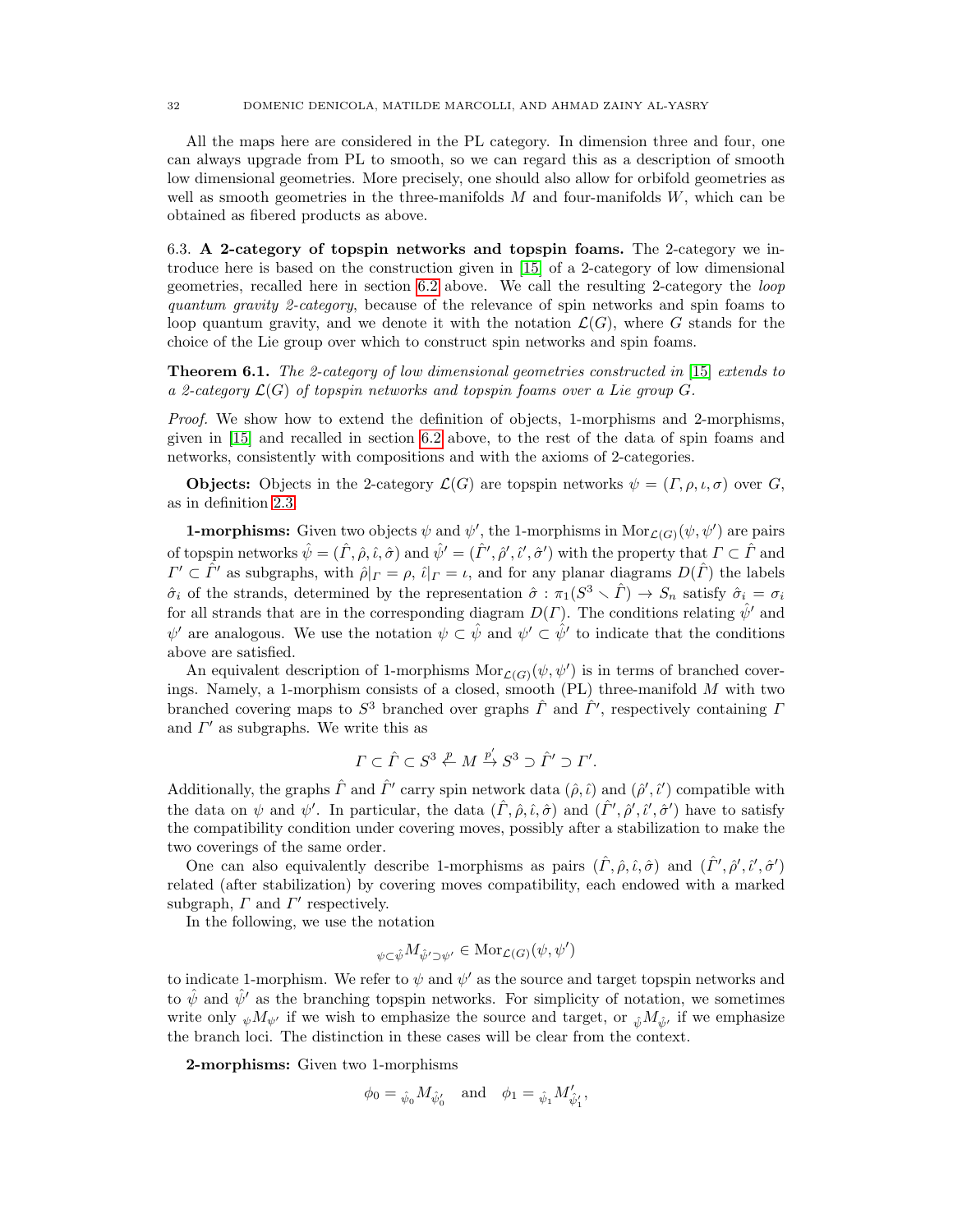with the same source and target  $\psi \subset \hat{\psi}_i$  and  $\psi' \subset \hat{\psi}'_i$ , the 2-morphisms  $\Phi \in \text{Mor}_{\mathcal{L}(G)}^{(2)}(\phi_0, \phi_1)$ consist of a smooth (PL) four-manifold W with boundary  $\partial W = M \cup \overline{M}'$  with two branched covering maps to  $S^3 \times [0,1]$  with branch loci  $\hat{\Sigma}$  and  $\hat{\Sigma}'$  two embedded two-complexes with

$$
\partial \hat{\Sigma} = \hat{\Sigma} \cap (S^3 \times \{0, 1\}) = \hat{\Gamma}_0 \cup \hat{\Gamma}_1 \quad \text{and} \quad \partial \hat{\Sigma}' = \hat{\Sigma}' \cap (S^3 \times \{0, 1\}) = \hat{\Gamma}'_0 \cup \hat{\Gamma}'_1.
$$

The two-complexes  $\hat{\Sigma}$  and  $\hat{\Sigma}'$  are endowed with topspin foam data  $\Psi = (\hat{\Sigma}, \tilde{\rho}, \tilde{\iota}, \tilde{\sigma})$  and  $\Psi' = (\hat{\Sigma}', \tilde{\rho}', \tilde{\iota}', \tilde{\sigma}')$ , such that the induced topspin network data  $\hat{\psi}$  and  $\hat{\psi}'$ , on the boundary graphs  $\hat{\Gamma}$  and  $\hat{\Gamma}'$  respectively, agree with the assigned topspin network data  $\psi$  and  $\psi'$  on the subgraphs  $\Gamma$  and  $\Gamma'$ , respectively. The two-complexes  $\hat{\Sigma}$  and  $\hat{\Sigma}'$  contain a marked subcomplex,  $\Sigma$  and  $\Sigma'$ , respectively, which is a (possibly nontrivial) cobordism between  $\Gamma$ and itself, or respectively between  $\Gamma'$  and itself. We write this as

$$
\varSigma\subset\hat{\varSigma}\subset S^3\times[0,1]\stackrel{q}{\leftarrow}W\stackrel{q'}{\rightarrow}S^3\times[0,1]\supset\hat{\varSigma}'\supset\varSigma'.
$$

Equivalently, a 2-morphism is specified by a pair of topspin foams  $\Psi = (\hat{\Sigma}, \tilde{\rho}, \tilde{\iota}, \tilde{\sigma})$  and  $\Psi' = (\hat{\Sigma}', \tilde{\rho}', \tilde{\iota}', \tilde{\sigma}')$  between topspin networks  $\hat{\psi}_0$  and  $\hat{\psi}_1$  (respectively  $\hat{\psi}'_0$  and  $\hat{\psi}'_1$ ), which after stabilization are related by covering moves for two-complexes and four-manifolds branched coverings, together with marked subcomplexes  $\Sigma$  and  $\Sigma'$  that are coboundaries between  $\Gamma$ and itself and between  $\Gamma'$  and itself.

We use the notation

$$
\Psi W_{\Psi'} \in \text{Mor}^{(2)}_{\mathcal{L}}({}_{\psi \subset \hat{\psi}_0} M_{0\hat{\psi}' \supset \psi'_0} , \psi \subset \hat{\psi}_1 M_{1\hat{\psi}' \supset \psi'_1})
$$

to indicate 2-morphisms.

Horizontal composition: The composition of 1-morphisms and the horizontal composition of 2-morphisms in  $\mathcal{L}(G)$  follows the analogous compositions of branched cover cobor-disms by fibered products in [\[15\]](#page-47-15). Namely, suppose we are given objects  $\psi = (\Gamma, \rho, \iota, \sigma)$ ,  $\psi' = (\Gamma', \rho', \iota', \sigma')$ , and  $\psi'' = (\Gamma'', \rho'', \iota'', \sigma'')$  and 1-morphisms given by three-manifolds

$$
\Gamma \subset \hat{\Gamma} \subset S^3 \stackrel{p}{\leftarrow} M \stackrel{p_1}{\rightarrow} S^3 \supset \hat{\Gamma}'_1 \supset \Gamma'
$$
  

$$
\Gamma' \subset \hat{\Gamma}'_2 \subset S^3 \stackrel{p_2}{\leftarrow} M \stackrel{p'}{\rightarrow} S^3 \supset \hat{\Gamma}'' \supset \Gamma'',
$$

the composition is given by

$$
{}_{\psi\subset \hat\psi}M_{\hat\psi_1'\supset\psi'}\circ{}_{\psi'\subset \hat\psi_2'}M'_{\hat\psi''\supset\psi''}={}_{\psi\subset \tilde\psi}\tilde M_{\tilde\psi'\supset\psi''},
$$

where  $\tilde{\psi}$  is the topspin network with embedded graph  $\tilde{\Gamma} = \hat{\Gamma} \cup pp_1^{-1}(\hat{\Gamma}_2')$ , with labeling  $\hat{\rho}$  on the edges of  $\hat{\Gamma}$  and  $\hat{\rho}'_2$  on the edges of  $pp_1^{-1}(\hat{\Gamma}'_2)$ , with the convention that on edges common to both graphs one assigns the tensor product of the two representations. We use the notation  $\hat{\rho} \cup \hat{\rho}'_2$  to indicate this. The multipliers are assigned similarly. The representation of  $p_1(S^3 \setminus \tilde{\Gamma}) \to S_{nm}$ , for n the order of the covering map p and m the order of  $p_2$ , is the one that defines the branched covering space  $\Pi : \tilde{M} \to S^3$  given by the composition of the projection  $p_1$  of the fibered product  $\tilde{M} = M \times_{S^3} M'$  on the first factor, followed by p. Similarly, for the data of the spin network  $\tilde{\psi}'$ . The horizontal composition of the 2-morphisms is defined in the same way, using the fibered product of two branched cover cobordisms W and  $W'$ , as in the case of the 2-category of [\[15\]](#page-47-15), with resulting topspin foams  $\tilde{\Psi}$  with two-complex  $\hat{\Sigma} \cup qq_2^{-1}(\hat{\Sigma}_2') \supset \Sigma$  and with the remaining data assigned as in the case of topspin networks, and similarly for  $\tilde{\Psi}'$  with two-complex  $\hat{\Sigma}'' \cup q' q_1^{-1} (\hat{\Sigma}_1') \supset \Sigma''$ .

Vertical composition: The vertical composition of 2-morphisms is the usual composition of spin foams along a common boundary spin network, extended to include the topological data by performing the corresponding gluing of the four-manifolds W along the common boundary three-manifold. In terms of diagrams  $D(\Sigma)$  one glues together two such diagrams along a common boundary  $D(\Gamma)$  with matching labels  $(\rho, \iota, \sigma)$  at the faces, edges,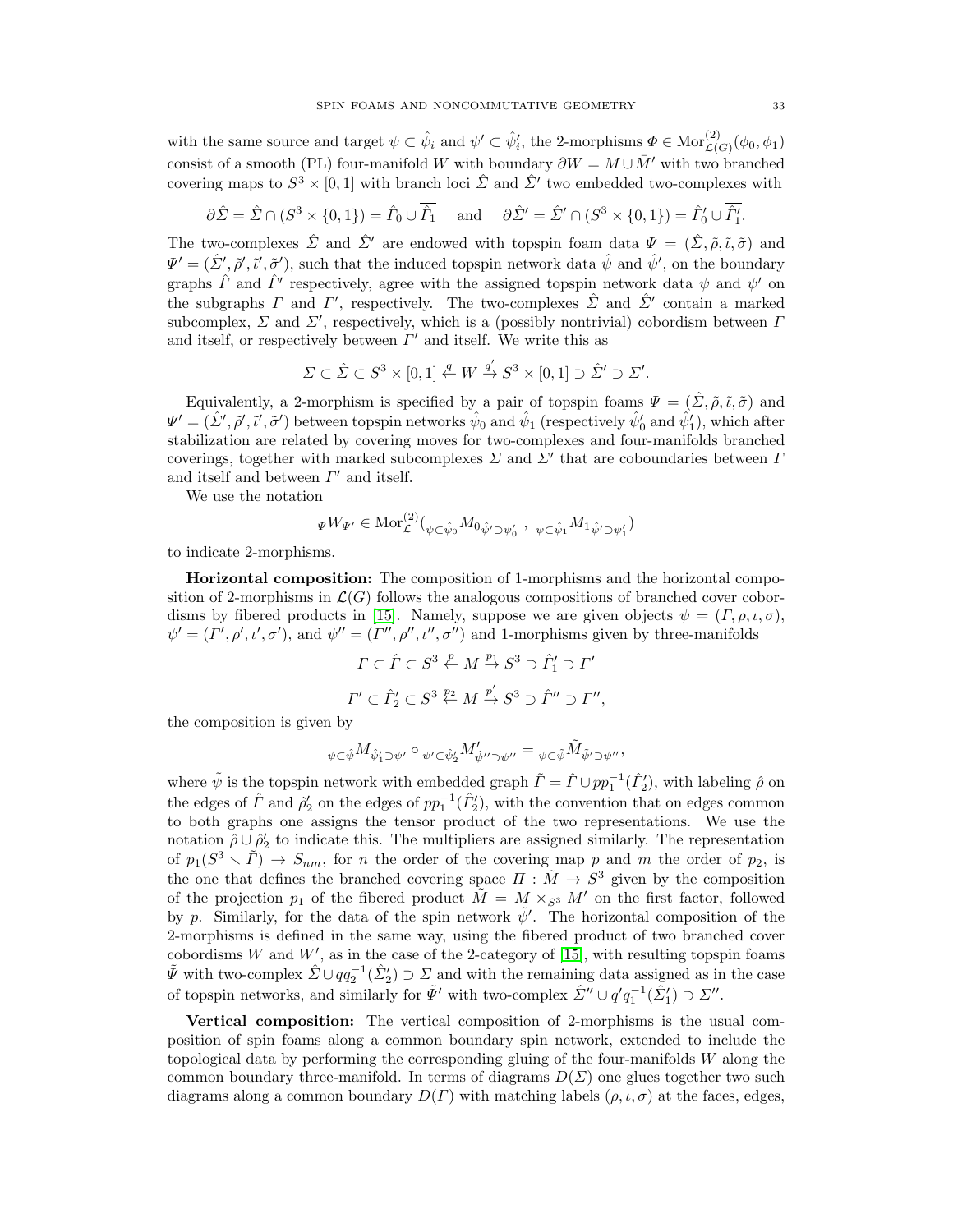and strands of faces that emerge from the edges, vertices, and strands of edges of the diagram  $D(\Gamma)$ . These are unique by the assumption that spin foams are products  $\Gamma \times [0, \epsilon)$ near the boundary.

The associativity of both the vertical and the horizontal composition of 2-morphisms follows as in the corresponding argument given in [\[15\]](#page-47-15) for the 2-semigroupoid algebra of the 2-category of low dimensional geometries. The unit for composition of 1-morphisms is the empty graph in the three-sphere  $S^3$ , which corresponds to the trivial unbranched covering of the three-sphere by itself, and the unit for composition of 2-morphisms is the trivial cobordism  $S^3 \times [0,1]$  with  $\Sigma = \emptyset$ , the unbranched trivial covering of  $S^3 \times [0,1]$  by itself, as shown in [\[15\]](#page-47-15). The horizontal and vertical composition of 2-morphisms satisfy the compatibility condition eq. [\(3.1\)](#page-20-2),

$$
(W_1 \times_{S^3 \times [0,1]} W_1') \cup_{M \times_{S^3} M'} (W_2 \times_{S^3 \times [0,1]} W_2') = (W_1 \cup_M W_2) \times_{S^3 \times [0,1]} (W_1' \cup_{M'} W_2'),
$$

hence the vertical and horizontal products in  $\mathcal{L}(G)$  satisfy the compatibility condition eq. (3.2). eq.  $(3.2)$ .

<span id="page-33-0"></span>6.4. The case of bicategories: loop states and spin networks. When one realizes three-manifolds as branched covers of the three-sphere, the Hilden–Montesinos theorem [\[10,](#page-47-10) [11\]](#page-47-11) ensures that it is in fact always possible to arrange so that the branch locus is an embedded knot (or link) and the covering is of order 3. However, when considering the fibered products as above, one does not necessarily have transversality: even assuming that the branch covering maps one begins with have branch loci that are knots or links, only after deforming the maps by a homotopy one can ensure that the branch loci of the fibered product will still be links. This is the reason for not restricting only to the case of links in [\[15\]](#page-47-15). However, if one wishes to only consider branch loci that are links, or embedded surfaces in the four-dimensional case, one can do so at the cost of replacing associativity of the composition of 1-morphisms by associativity only up to homotopy. This corresponds to replacing the 2-category of low dimensional geometries described above with the weaker notion of a bicategory.

A bicategory B, as in the case of a 2-category, has objects  $\mathcal{B}^{(0)} = \text{Obj}(\mathcal{B})$ , 1-morphisms  $\mathcal{B}^{(1)} = \bigcup_{x,y \in \mathcal{B}^{(0)}} \text{Mor}_{\mathcal{B}}(x,y)$  and 2-morphisms  $\mathcal{B}^{(2)} = \bigcup_{\phi,\psi \in \mathcal{B}^{(1)}} \text{Mor}_{\mathcal{B}}^{(2)}(\phi,\psi)$ . The composition of 1-morphisms  $\circ$ : Mor $_B(x, y) \times \text{Mor}_B(y, z) \rightarrow \text{Mor}_B(x, z)$  is only associative up to natural isomorphisms (the associators)

 $\alpha_{x,y,z,w} : \text{Mor}_{\mathcal{B}}(x, z) \times \text{Mor}_{\mathcal{B}}(z, w) \rightarrow \text{Mor}_{\mathcal{B}}(x, y) \times \text{Mor}_{\mathcal{B}}(y, w)$ 

$$
(\phi_1 \circ \phi_2) \circ \phi_3 = \alpha_{x,y,z,w} (\phi_1 \circ (\phi_2 \circ \phi_3)),
$$

with  $\phi_1 \in \text{Mor}_{\mathcal{B}}(z, w), \phi_2 \in \text{Mor}_{\mathcal{B}}(y, z)$ , and  $\phi_3 \in \text{Mor}_{\mathcal{B}}(x, y)$ . For every object  $x \in \mathcal{B}^{(0)}$ there is an identity morphisms  $1_x \in \text{Mor}_{\mathcal{B}}(x, x)$ . This acts as the unit for composition, but only up to canonical isomorphism,

$$
\alpha_{x,y,1}(\phi \circ 1_x) = \phi = \alpha_{1,x,y}(1_y \circ \phi).
$$

The associators satisfy the same compatibility condition of monoidal categories, namely the pentagonal identity

$$
\phi \circ (\psi \circ (\eta \circ \xi)) = 1 \circ \alpha (\phi \circ ((\psi \circ \eta) \circ \xi)) = 1 \circ \alpha (\alpha ((\phi \circ (\psi \circ \eta)) \circ \xi)) =
$$

 $1 \circ \alpha (\alpha (\alpha \circ 1(((\phi \circ \psi) \circ \eta) \circ \xi))) = \alpha ((\phi \circ \psi) \circ (\eta \circ \xi)) = \alpha (\alpha (((\phi \circ \psi) \circ \eta) \circ \xi)),$ 

and the triangle relation

$$
\phi \circ \psi = 1 \circ \alpha(\phi \circ (1 \circ \psi)) = 1 \circ \alpha(\alpha((\phi \circ 1) \circ \psi)) = \alpha \circ 1((\phi \circ 1) \circ \psi).
$$

Vertical composition of 2-morphisms is associative and unital, as in the 2-category case, while horizontal composition of 2-morphisms follows the same rules as composition of 1-morphism and is associative and unital only up to canonical isomorphisms.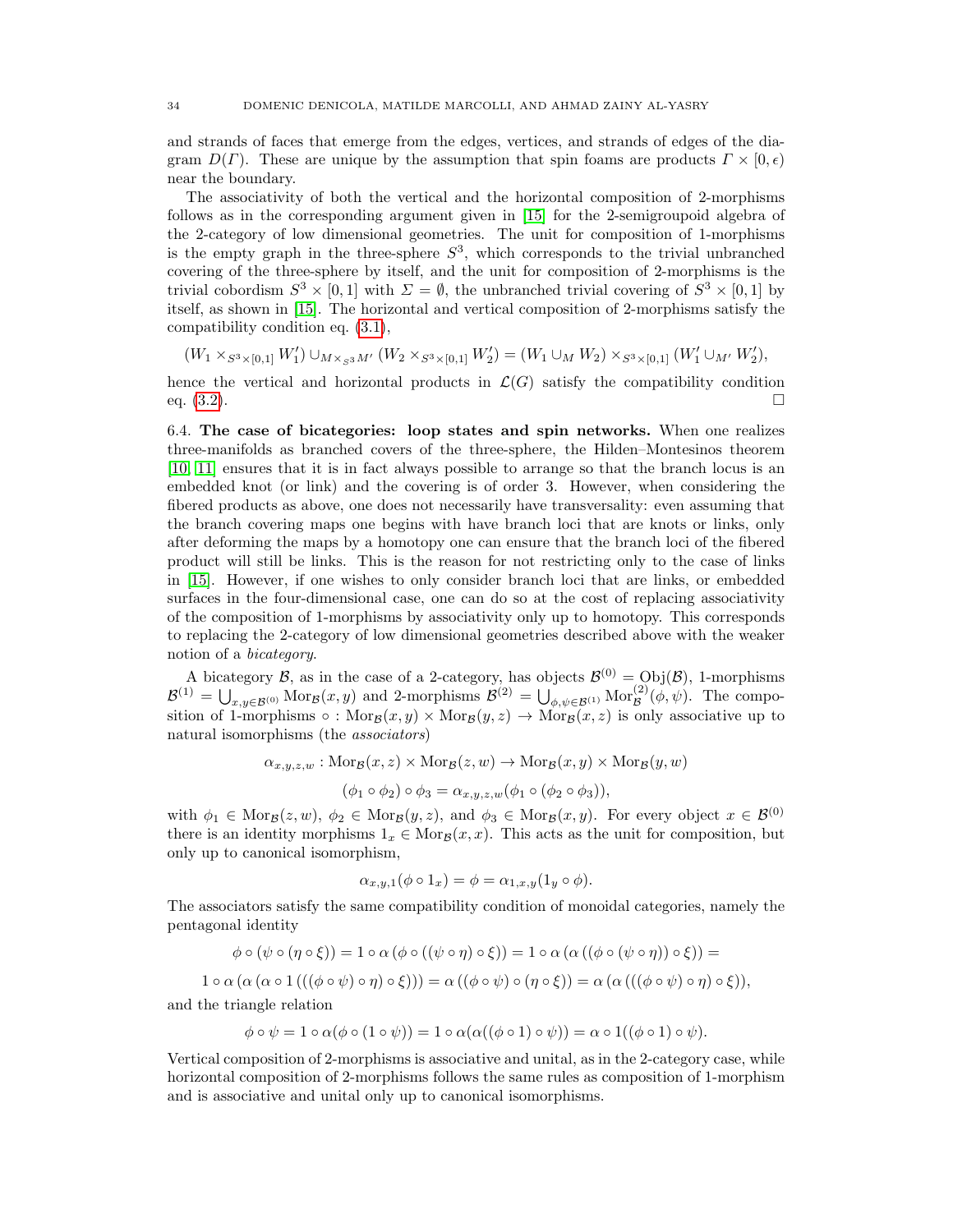One can correspondingly modify the notion of 2-semigroupoid algebra discussed above and replace it with a weaker notion of bi-associative algebra, where the vertical product • is still associative, while the horizontal product  $\circ$  is no longer associative, with the lack of associativity controlled by associators.

We will not get into more details here on this possible variant, since it is less directly relevant to the loop quantum gravity context. We remark, however, that a similar type of nonassociative algebras (without the associative vertical product), has been already widely used in the context of T-duality in string theory [\[37\]](#page-48-3).

Replacing associativity of the composition of geometric correspondences by associativity up to homotopy that produce associators is natural if one wants to work under the assumption of transversality, in the KK-theory approach developed in [\[36\]](#page-48-2).

In loop quantum gravity it is now customary to describe states in terms of spin networks, though it is known that these can equivalently be described as linear combinations of "loop states," the latter being associated to knots and links, see  $\S 6.3.2$  of [\[4\]](#page-47-4). In the point of view we describe here, restricting to the use of loop states corresponds to a loss of associativity in the convolution algebra of geometries, which corresponds to working with a bicategory of low dimensional geometries instead of a 2-category. The main point where the difference between using spin networks as opposed to loop states arises in our setting is in the composition of correspondences via the fibered product. The other composition, by gluing cobordisms along their boundaries, is unaffected by the difference.

<span id="page-34-0"></span>6.5. Convolution algebras of topspin networks and topspin foams. We associate to the 2-category  $\mathcal{L}(G)$  described in section [6.3](#page-31-0) an associative convolution algebra  $\mathcal{A}_{\text{tsn}}(G)$ of topological spin networks, which is the semigroupoid algebra of the composition of 1-morphisms, and a 2-semigroupoid algebra  $\mathcal{A}_{\text{tsf}}(G)$  of topspin foams, which is the 2-semigroupoid algebra (in the sense of definition [3.7\)](#page-20-3) associated to the 2-category  $\mathcal{L}(G)$ . From hereon, we suppress for simplicity the explicit dependence on G.

The algebra  $\mathcal{A}_{\text{tsn}}$  is generated algebraically by finitely supported functions  $f = \sum_{\phi} a_{\phi} \delta_{\phi}$ on the set of 1-morphisms  $\phi \in \text{Mor}_{\mathcal{L}(G)}$ . Recalling the description of 1-morphisms in terms of branched coverings, we can thus write such functions as

$$
f\big(\psi \in \hat{\psi} M_{\hat{\psi}' \supset \psi'}\big),\
$$

i.e. as functions of three-manifolds with branched covering maps to  $S<sup>3</sup>$  and with spin network data on the branch loci. The associative, noncommutative convolution product then follows the composition of 1-morphisms:

$$
(f_1 \star f_2) \big( \psi \in \tilde{\psi} \tilde{M}_{\tilde{\psi}' \supset \psi''} \big) = \sum f_1 \big( \psi \in \tilde{\psi} M_{\hat{\psi}'_1 \supset \psi'} \big) f_2 \big( \psi \in \hat{\psi}'_2 M'_{\hat{\psi}'' \supset \psi''} \big),
$$

where the sum is over all the possible ways to write the 1-morphism  $\psi \in \tilde{\psi} \tilde{M}_{\tilde{\psi}' \supset \psi''}$  as a composition

$$
{}_{\psi\subset \hat\psi}M_{\hat\psi'_1\supset\psi'}\circ{}_{\psi'\subset \hat\psi'_2}M'_{\hat\psi''\supset\psi''}={}_{\psi\subset \tilde\psi}\tilde M_{\tilde\psi'\supset\psi''}
$$

of two other 1-morphisms, given by the fibered product of the three-manifold as described in section [6.3.](#page-31-0)

One considers then all representations of this algebra on the Hilbert space  $\mathcal{H}_{\psi'}$  spanned by all the 1-morphisms with range  $\psi'$ . Equivalently, it is spanned by the topspin networks that are equivalent under branched covering moves (after stabilization) to  $\hat{\psi}' \supset \psi'$ , which is to say, by the three-manifolds  $M$  with branched covering maps

$$
\Gamma \subset \hat{\Gamma} \subset S^3 \stackrel{p}{\leftarrow} M \stackrel{p'}{\rightarrow} S^3 \supset \hat{\Gamma}' \supset \Gamma'
$$

with spin network data  $(\rho, \iota)$  obtained from the data  $(\rho', \iota')$  of the given  $\psi'$  by the consistency conditions under covering moves. Thus, we can write in the standard way an element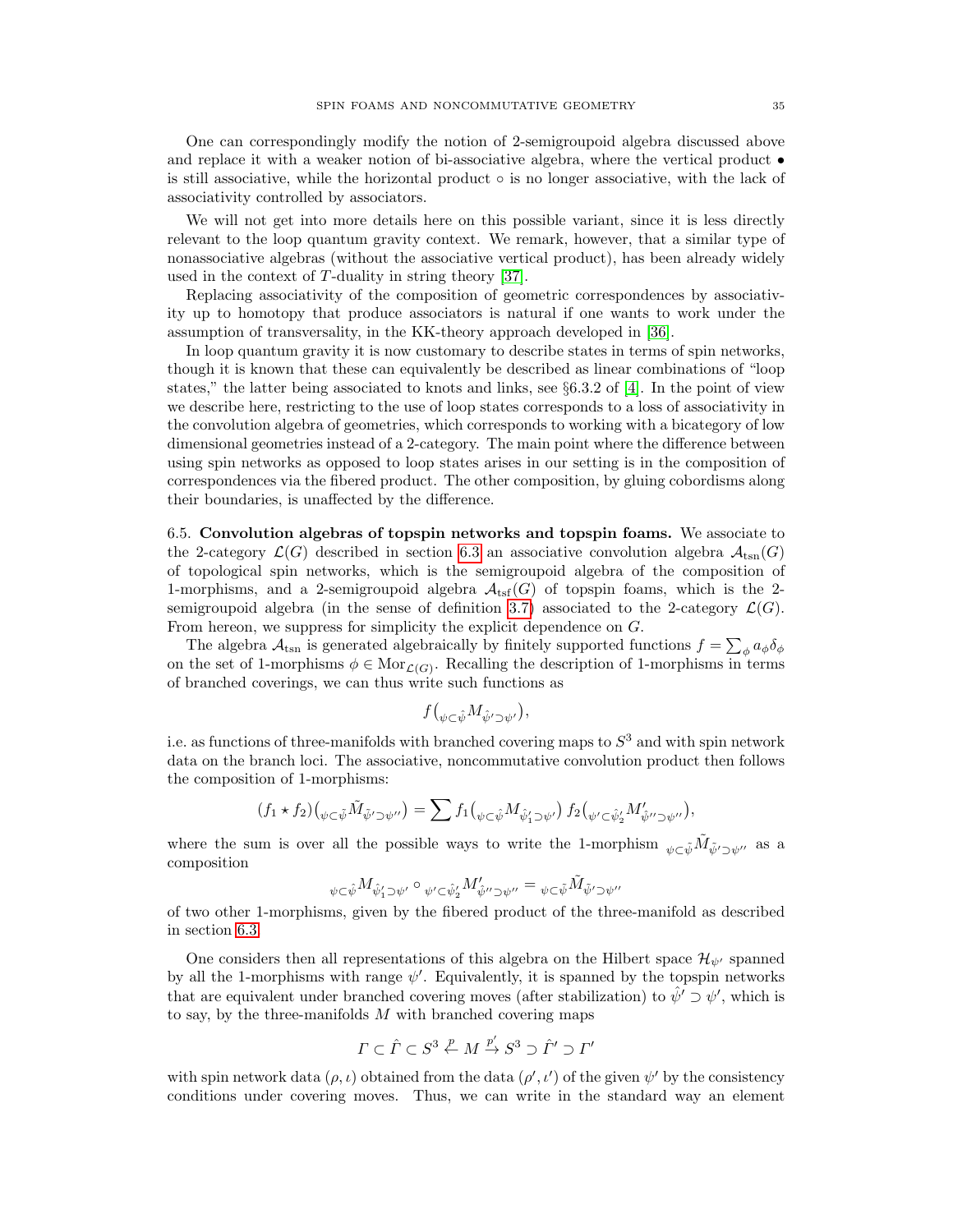$\xi \in \mathcal{H}_{\psi'}$ , which is a combination of the basis vectors  $|_{\psi}M_{\psi'}\rangle$ , as a function  $\xi_{\psi}M_{\psi'}\rangle$ . The representation  $\pi_{\psi}$  of the algebra  $\mathcal{A}_{\text{tsn}}$  on  $\mathcal{B}(\mathcal{H}_{\psi})$  is then given by

$$
\pi_{\psi'}(f)\xi(\psi M_{\psi'}) = \sum f(\psi \in \hat{\psi}M_1 \hat{\psi}_1'' \supset \psi'') \xi(\psi'' \in \hat{\psi}_2'' M_2 \hat{\psi}' \supset \psi'),
$$

with the sum over all the ways of writing  $_{\psi}M_{\psi'}$  as a composition of  $_{\psi}M_{1\psi''}$  and  $_{\psi''}M_{2\psi'}$ .

The convolution algebra  $\mathcal{A}_{\rm{tsn}}$  is not involutive, but one can obtain a  $C^*$ -algebra containing  $\mathcal{A}_{\text{tsn}}$  by taking the  $C^*$ -subalgebra of  $\mathcal{B}(\mathcal{H}_{\psi'})$  generated by the operators  $\pi_{\psi'}(f)$  with  $f \in \mathcal{A}_{\text{tsn}}$ . This general procedure for semigroupoid algebras was described in [\[15\]](#page-47-15) in terms of creationannihilation operators.

One obtains in a similar way the 2-semigroupoid algebra  $\mathcal{A}_{\text{tsf}}$ . Namely, one considers functions with finite support  $f = \sum a_{\Phi} \delta_{\Phi}$ , with  $\Phi \in \text{Mor}_{\mathcal{L}(G)}^{(2)}$ , with two associative convolution products corresponding to the horizontal and vertical composition of 2-morphisms,

$$
(f_1 \circ f_2)(\Psi \tilde{W}_{\Psi''}) = \sum f_1(\Psi W_{\Psi'}) f_2(\Psi' W_{\Psi''}),
$$

with the sum taken over all ways of obtaining the 2-morphism  $\Phi = \Psi \tilde{W}_{\Psi}$  as the horizontal composition of 2-morphisms  $_{\Psi}W_{\Psi'}$  and  $_{\Psi'}W'_{\Psi''}$ , given by the fibered product of the corresponding branched coverings. The other associative product is given by

$$
(f_1 \bullet f_2)(\Psi W_{\Psi'}) = \sum f_1(\Psi_1 W_1 \Psi'_1) f_2(\Psi_2 W_2 \Psi'_2),
$$

with the sum over all decompositions of the 2-morphism  $\psi W_{\Psi}$  as a vertical composition  $\psi W_{\Psi'} = \psi_1 W_1 \psi_1' \bullet \psi_2 W_2 \psi_2'$  given by gluing the cobordisms  $W_1$  and  $W_2$  together along their common boundary.

## 7. Topspin foams and dynamics

<span id="page-35-0"></span>In [\[15\]](#page-47-15) several examples were given of time evolutions on the algebra of the 2-category of low dimensional geometries that were either compatible with the horizontal or with the vertical time evolution, but not with both simultaneously. We see here that one can, in fact, construct several examples of time evolution on the 2-semigroupoid algebra  $A_{\text{tsf}}$ , that are compatible with both the vertical and the horizontal associative products. These time evolutions therefore capture the full underlying algebraic structure coming from the 2-category.

We first present a very basic and simple example of a dynamics on  $A_{\text{tsn}}$  and a variant of the same time evolution on  $\mathcal{A}_{\text{tsf}}$ , which is compatible with both the vertical and the horizontal composition of 2-morphisms, and then we give more general and more interesting examples.

## **Proposition 7.1.** One obtains a time evolution on  $A_{\text{tsn}}$  by setting

(7.1) 
$$
\sigma_t^{\mathbb{O}}(f) = \mathbb{O}^{\mathrm{i}t}f,
$$

where  $\mathbb{O}(f)(\psi M_{\psi'}) = n f(\psi M_{\psi'})$  multiplies by the order n of the covering  $p : M \to S^3$ branched over  $\hat{\Gamma} \supset \Gamma$ , with  $\Gamma$  the graph of the spin network  $\psi$ . Similarly, one obtains a time evolution on  $A_{\text{tsf}}$ , simultaneously compatible with the vertical and horizontal time evolution, by setting

(7.2) 
$$
\sigma_t^{\mathbb{O}}(f) = \mathbb{O}^{Fit} f,
$$

where F is the number of faces of the source  $\Sigma$ , and  $\mathbb O$  multiplies by the order of the covering  $q: W \to S^3 \times [0,1]$  branched along  $\hat{\Sigma} \supset \Sigma$ .

*Proof.* The fact that  $f \mapsto \mathbb{Q}^{\mathbf{i}t} f$  is a time evolution was shown already in [\[15\]](#page-47-15), and one sees that, under composition of 1-morphisms, if the multiplicities of the covering maps  $p, p_1, p_2$ ,  $p'$  in

$$
\Gamma \subset \hat{\Gamma} \subset S^3 \stackrel{p}{\leftarrow} M \stackrel{p_1}{\rightarrow} S^3 \supset \hat{\Gamma}_1 \supset \Gamma'
$$
 and  $\Gamma' \subset \hat{\Gamma}_2 \subset S^3 \stackrel{p_2}{\leftarrow} M' \stackrel{p'}{\rightarrow} S^3 \supset \hat{\Gamma}'' \supset \Gamma''$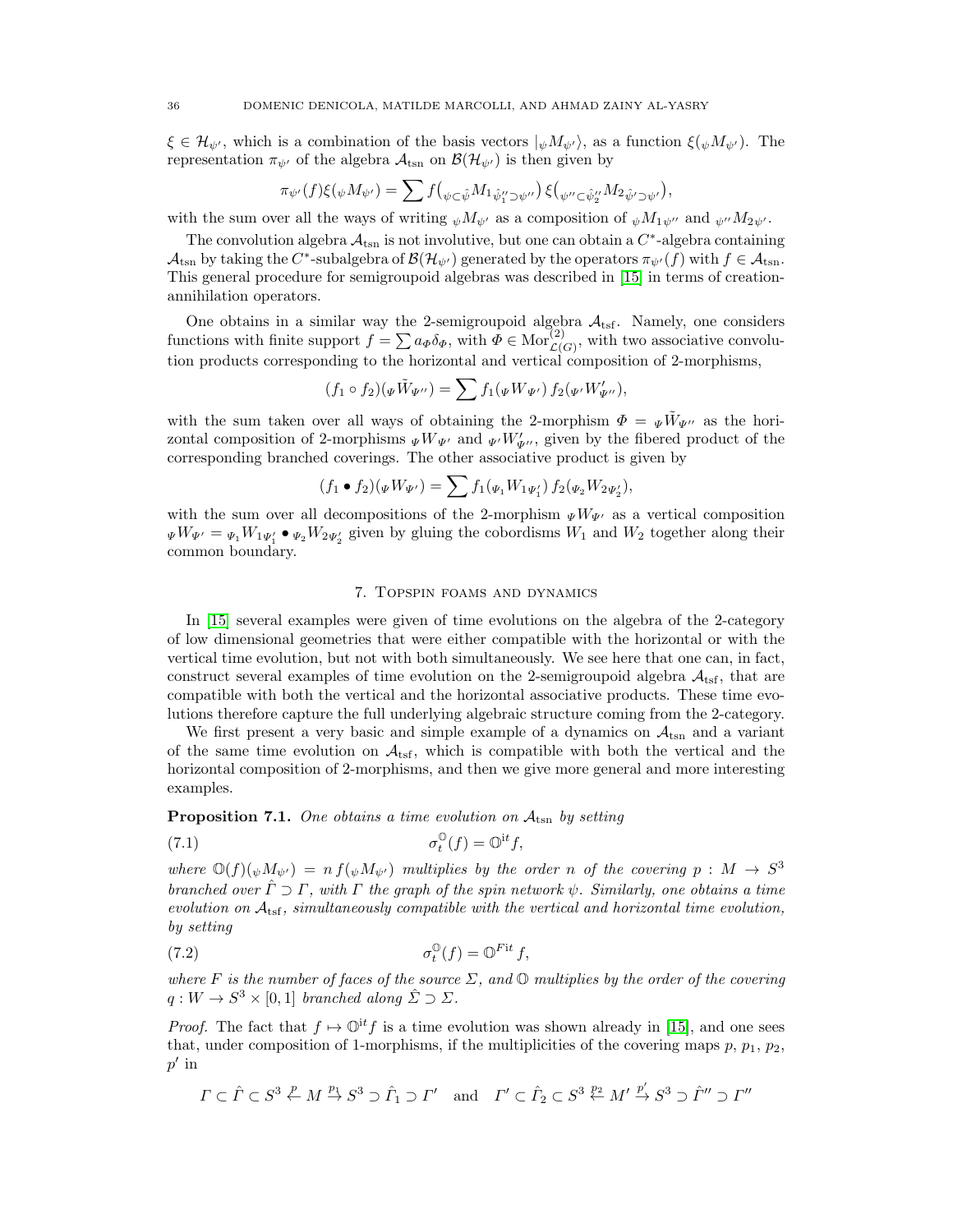are  $n, n_1, n_2, n'$ , respectively, then the multiplicities of the covering maps for the fibered product

$$
\Gamma \subset \hat{\Gamma} \cup pp_1^{-1}(\hat{\Gamma}_2) \subset S^3 \leftarrow \tilde{M} \to S^3 \supset \hat{\Gamma}'' \cup p''p_2^{-1}(\hat{\Gamma}_1) \supset \Gamma''
$$

are  $nn_2$  and  $n_1n'$ , respectively. Thus, one has  $\mathbb{O}^{it}(f_1 \star f_2) = \mathbb{O}^{it}(f_1) \star \mathbb{O}^{it}(f_2)$ .

The case of  $A_{\text{tsf}}$  is analogous. For the horizontal composition we have the same property that the orders of coverings multiply, so that we obtain

$$
\mathbb{O}^{Fit}(f_1 \circ f_2)(\tilde{W}) = \sum n^{Fit} f_1(W) n_2^{Fit} f_2(W') = (\mathbb{O}^{Fit}(f_1) \circ \mathbb{O}^{Fit}(f_2))(\tilde{W}).
$$

For the vertical product  $W = W_1 \cup_M W_2$ , we have  $F(W) = F(W_1) + F(W_2)$ , while the order of covering stays the same in the vertical composition. So we obtain

$$
\mathbb{O}^{Fit}(f_1 \bullet f_2)(W) = \sum n^{(F(W_1) + F(W_2))it} f_1(W_1) f_2(W_2) = (\mathbb{O}^{Fit}(f_1) \bullet \mathbb{O}^{Fit}(f_2))(W).
$$

<span id="page-36-0"></span>7.1. Dynamics from quantized area operators. For a three-manifold M realized in two different ways as a covering of  $S^3$ ,

$$
\Gamma \subset S^3 \stackrel{p}{\leftarrow} M \stackrel{p'}{\rightarrow} S^3 \supset \Gamma',
$$

let S and S' be two closed surfaces embedded in  $S^3$ . Consider the subset of M given by the preimages  $p^{-1}(S \cap \Gamma)$  and  $(p')^{-1}(S' \cap \Gamma')$ .

Suppose we are given two SU(2)-topspin networks  $\psi = (\Gamma, \rho, \iota, \sigma)$  and  $\psi' = (\Gamma', \rho', \iota', \sigma')$ , such that the data  $(\Gamma, \sigma)$  and  $(\Gamma', \sigma')$  define the same three-manifold M with two branched covering maps to  $S^3$  as above. Let  $S \subset S^3$  be a closed embedded smooth (or PL) surface. In the generic case where S intersects  $\Gamma$  transversely in a finite number of points along the edges of the graph, one has the usual quantized area operator, given by

(7.3) 
$$
A_S f(\psi M_{\psi'}) = \hbar \left( \sum_{x \in S \cap \Gamma} (j_x (j_x + 1))^{1/2} \right) f(\psi M_{\psi'}),
$$

where  $f(\psi M_{\psi'})$  is a function in the convolution algebra of topspin networks, and  $j_x$  is the spin j<sub>e</sub> of the SU(2)-representations  $\rho_e$  attached to the edge of Γ that contains the point x.

We can similarly define the operator  $\hat{A}_{S'}$  using labelings of the edges of the graph  $\Gamma'$  with the spins  $j_{e'}$ . The compatibility conditions of section [2.6](#page-8-0) for topspin networks  $\psi = (T, \rho, \iota, \sigma)$ and  $\psi' = (\Gamma', \rho', \iota', \sigma')$  related by covering moves shows that these two choices are equivalent, when the surfaces  $S$  and  $S'$  are also related by corresponding moves.

It is convenient to think of the area operator  $A<sub>S</sub>$  as

$$
A_S f(\psi M_{\psi'}) = \hbar \left( \sum_{e \in E(\Gamma)} N^S(e) (j_e(j_e+1))^{1/2} \right) f(\psi M_{\psi'}),
$$

where  $N^S : E(\Gamma) \to \mathbb{Z}$  is a multiplicity assigned to each edge of  $\Gamma$  given by the number of points (counted with orientation) of intersection of e with the surface S.

This suggests an easy generalization, which gives a quantized area operator associated to each function  $N: \bigcup_{\Gamma} E(\Gamma) \to \mathbb{Z}$  that assigns an integer multiplicity to the edges of all embedded graphs  $\Gamma \subset S^3$ . The corresponding quantized area operator is given by

(7.4) 
$$
A f(\psi M_{\psi'}) = \hbar \left( \sum_{e \in E(\Gamma)} N(e) (j_e (j_e + 1))^{1/2} \right) f(\psi M_{\psi'}),
$$

in analogy with the above. In particular, one can consider such operators associated to the choice of a subgraph in each graph  $\Gamma$ , with N the characteristic function  $\chi_{\Gamma}$  of that subgraph.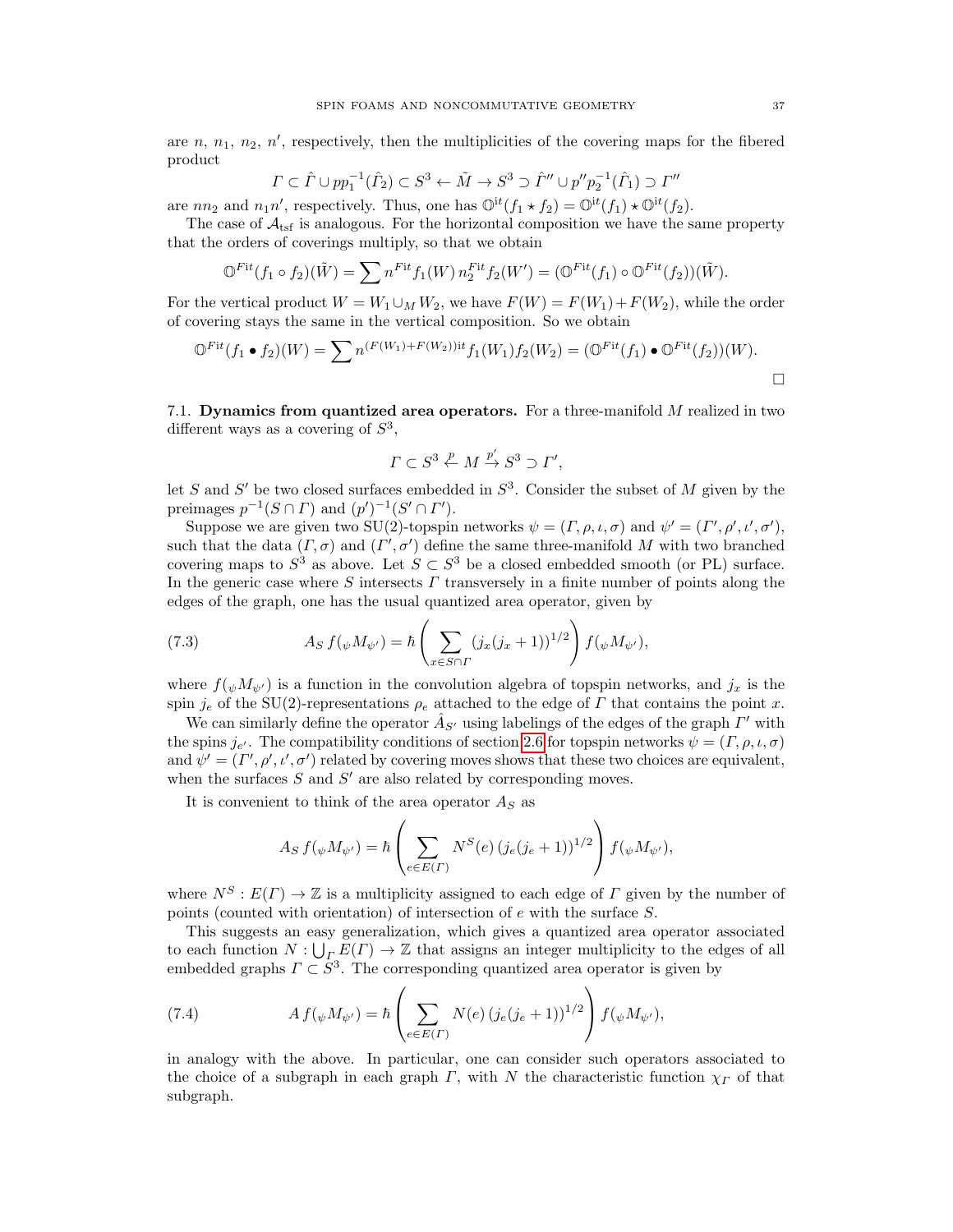Recall that, in the definition of the 2-category of low dimensional geometries of [\[15\]](#page-47-15), the 1-morphisms  $\text{Mor}_{\mathcal{C}}(\Gamma,\Gamma')$ , with  $\Gamma$  and  $\Gamma'$  embedded graphs in  $S^3$ , are defined by branched coverings

$$
\varGamma\subset\hat{\varGamma}\subset S^3\stackrel{p}{\leftarrow}M\stackrel{p'}{\rightarrow}S^3\supset\hat{\varGamma}'\supset\varGamma',
$$

where the branch loci are graphs  $\hat{\Gamma}$  and  $\hat{\Gamma}'$  that contain the domain and range graphs  $\Gamma'$  and  $\Gamma'$  as subgraphs. Thus, the corresponding elements of the convolution algebra of topspin networks  $_{\psi}M_{\psi'}$  consist of a pair of topspin networks  $\psi = (\hat{\Gamma}, \rho, \iota, \sigma)$  and  $\psi' = (\hat{\Gamma}'', \rho', \iota', \sigma'),$ together with a marking of a subgraph  $\Gamma \subseteq \hat{\Gamma}$  and  $\Gamma' \subseteq \hat{\Gamma}'$ . This marking can be viewed as a multiplicity function  $\chi_{\Gamma}: E(\hat{\Gamma}) \to \{0,1\}$ , which is the characteristic function of the subgraph Γ, and similarly we have a  $\chi_{\Gamma'}$  for Γ'. Thus, a morphism  $\psi M_{\psi'}$  in the convolution algebra of topspin networks has two naturally associated quantum area operators, respectively marking the source and target of the morphism. We denote them by  $A_{\mathfrak{s}}$  and  $A_{\mathfrak{t}},$ 

(7.5) 
$$
A_{\mathfrak{s}} f(\psi M_{\psi'}) = \hbar \left( \sum_{e \in E(\hat{\Gamma})} \chi_{\Gamma}(e) \left( j_e (j_e + 1) \right)^{1/2} \right) f(\psi M_{\psi'}),
$$

(7.6) 
$$
A_{\mathfrak{t}} f(\psi M_{\psi'}) = \hbar \left( \sum_{e \in E(\hat{\Gamma'})} \chi_{\Gamma'}(e) \left( j_e(j_e+1) \right)^{1/2} \right) f(\psi M_{\psi'}).
$$

Notably, the difference between the eigenvalues of  $A_{\mathfrak{s}}$  and  $A_{\mathfrak{t}}$  on the same eigenfunction measures the difference in quanta of area between the source and target graphs  $\Gamma$  and  $\Gamma'$ with their labeling by representations  $\rho_e$  and  $\rho_{e'}$  on the edges. This difference of areas generates a dynamics on the algebra of topspin networks.

<span id="page-37-0"></span>**Proposition 7.2.** Setting  $\sigma_t^A(f) = \exp(it(A_{\mathfrak{s}}-A_{\mathfrak{t}}))f$  defines a time evolution on the convolution algebra of topspin networks, i.e. a one-parameter family  $\sigma^A : \mathbb{R} \to \text{Aut}(\mathcal{A}_{\text{tsn}})$ . In the representation  $\pi_{\psi}$  of  $\mathcal{A}_{\text{tsn}}$  on the Hilbert space  $\mathcal{H}_{\psi}$  spanned by 1-morphisms with a given target  $\psi'$ , the time evolution is generated by  $A_{\mathfrak{s}}$ , i.e.

$$
\pi_{\psi'}(\sigma_t^A(f)) = e^{\mathrm{i}tA_{\mathfrak{s}}}\pi_{\psi'}(f)e^{-\mathrm{i}tA_{\mathfrak{s}}}.
$$

Proof. We need to check that this time evolution is compatible with the convolution product, i.e. that  $\sigma_t^A(f_1 \star f_2) = \sigma_t^A(f_1) \star \sigma_t^A(f_2)$ . This follows from the fact that the operators  $A_s$  and  $A_t$  only depend on the source and range subgraphs  $\Gamma$  and  $\Gamma'$ , and not on the entire branch loci graphs  $\hat{\Gamma}$  and  $\hat{\Gamma}'$ . To see this, note that for the composition  $_{\psi}\tilde{M}_{\psi''}$  given by the fibered product of  $_{\psi}M_{\psi'}$  and  $_{\psi'}M_{\psi''}$ , we have branched coverings

$$
\Gamma \subset \hat{\Gamma} \cup pp_1^{-1}(\hat{\Gamma}_2) \subset S^3 \stackrel{\prod}{\leftarrow} \tilde{M} \stackrel{\Pi'}{\rightarrow} S^3 \supset \hat{\Gamma}'' \cup p''p_2^{-1}(\hat{\Gamma}_1) \supset \Gamma'',
$$

where

$$
\Gamma \subset \hat{\Gamma} \subset S^3 \stackrel{p}{\leftarrow} M \stackrel{\pi_1}{\rightarrow} S^3 \supset \hat{\Gamma}_1 \supset \Gamma'
$$
  

$$
\Gamma' \subset \hat{\Gamma}_2 \subset S^3 \stackrel{p_2}{\leftarrow} M' \stackrel{p''}{\rightarrow} S^3 \supset \hat{\Gamma}'' \supset \Gamma''
$$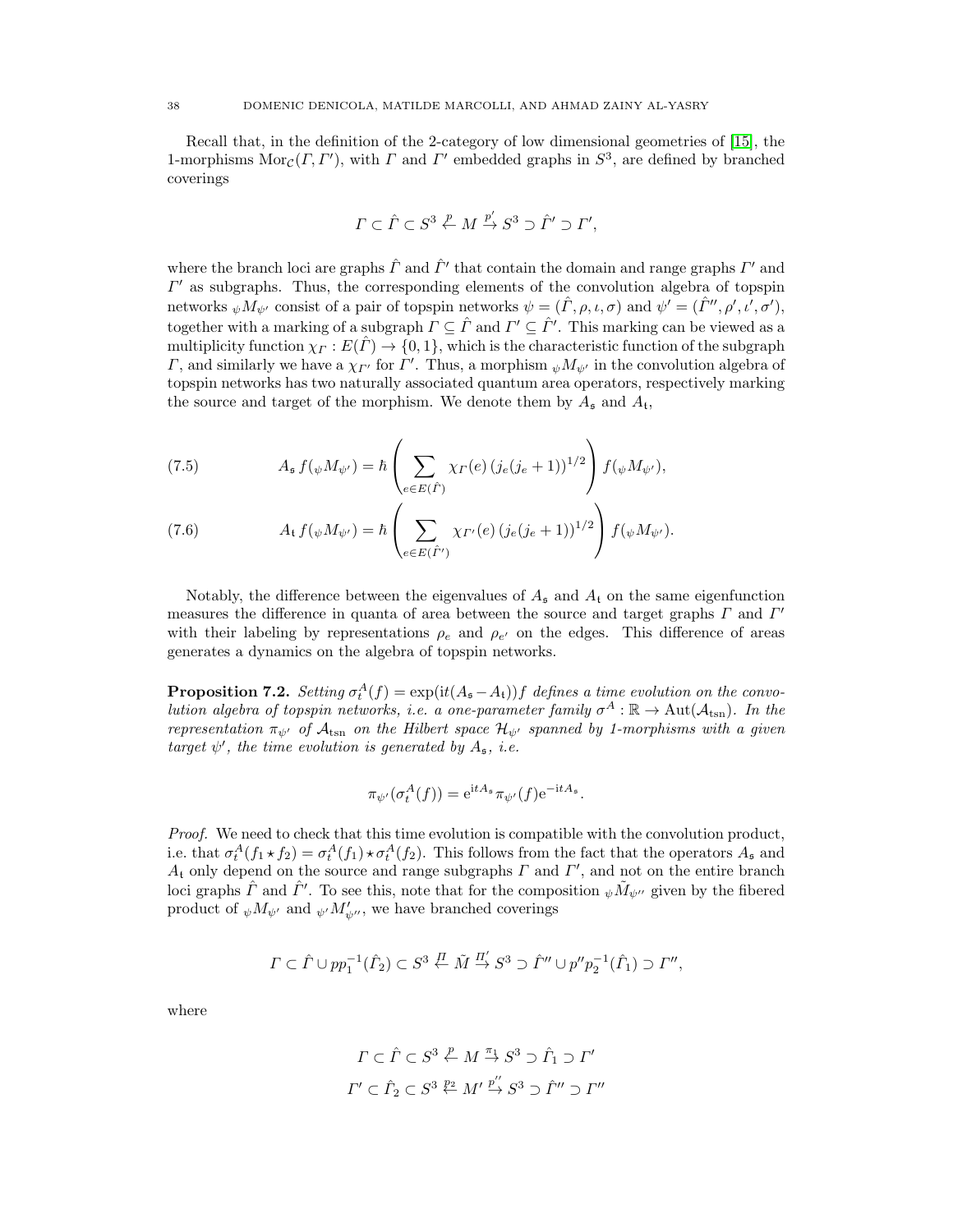are the branched covering data of the morphisms  $_{\psi}M_{\psi'}$  and  $_{\psi'}M_{\psi''}$ . Thus, we have

$$
\sigma_t^A(f_1 \star f_2)(\psi \tilde{M}_{\psi''}) = \exp\left(\mathrm{i}t\hbar \sum_{e \in \hat{\Gamma} \cup \hat{\Gamma}''} (\chi_{\Gamma}(e) - \chi_{\Gamma''}(e))(j_e(j_e+1))^{1/2}\right) (f_1 \star f_2)(\psi \tilde{M}_{\psi''})
$$
  

$$
= \sum_{\tilde{M} = M \circ M'} \exp\left(\mathrm{i}t\hbar \sum_{e \in \hat{\Gamma} \cup \hat{\Gamma}_1} (\chi_{\Gamma}(e) - \chi_{\Gamma'}(e))(j_e(j_e+1))^{1/2}\right) f_1(\psi M_{\psi'})
$$
  

$$
\times \exp\left(\mathrm{i}t\hbar \sum_{e \in \hat{\Gamma}_2 \cup \hat{\Gamma}''} (\chi_{\Gamma'}(e) - \chi_{\Gamma''}(e))(j_e(j_e+1))^{1/2}\right) f_2(\psi M_{\psi''}).
$$

Let  $\mathcal{H}_{\psi^{\prime\prime}}$  denote the Hilbert space spanned by all the 1-morphisms with a given target  $\psi''$ . This means that elements  $\xi \in \mathcal{H}_{\psi''}$  are square integrable functions on the discrete set of all the  $\psi \in \hat{\psi} M_{\hat{\psi}'' \supset \psi''}$  with fixed  $\psi''$ , corresponding to branched coverings

$$
\Gamma \subset \hat{\Gamma} \subset S^3 \stackrel{p}{\leftarrow} M \stackrel{p''}{\rightarrow} S^3 \supset \hat{\Gamma}'' \supset \Gamma''.
$$

The action of  $A_{\text{tfn}}$  is then given by the representation

$$
\pi_{\psi''}(f)\xi(_\psi \tilde{M}_{\psi''})=\sum_{\tilde{M}=M\circ M'}f(_{\psi\subset \hat{\psi}}M_{\hat{\psi}'_1\supset \psi'})\xi(_{\psi'\subset \hat{\psi}'_2}M'_{\hat{\psi''}\supset \psi''}).
$$

We then have

$$
e^{-itA_s}\xi(\psi' \subset \hat{\psi}'_2 M'_{\hat{\psi}'' \supset \psi''}) = e^{-it\hbar(\sum_{e \in \hat{\Gamma}'_2} \chi_{\Gamma'}(e)(j_e(j_e+1)))^{1/2})} \xi(\psi' \subset \hat{\psi}'_2 M'_{\hat{\psi}'' \supset \psi''}),
$$

so that

$$
\pi_{\psi''}(\sigma_t^A(f))\xi(\psi\tilde{M}_{\psi''}) = e^{it(A_s - A_t)}\pi_{\psi''}(f)\xi(\psi\tilde{M}_{\psi''}) = e^{it(A_s)}\pi_{\psi''}(f)e^{-it(A_s)}\xi(\psi\tilde{M}_{\psi''}).
$$

We now consider the convolution algebra of the 2-category of topspin foams, with both the vertical and the horizontal associative convolution products.

The 2-morphisms in the category of topspin foams are data of a branched cover cobordism W, specified by a pair of covering-move equivalent topspin foams  $\Psi = (\hat{\Sigma}, \tilde{\rho}, \tilde{\iota}, \tilde{\sigma})$  and  $\Psi' = \tilde{\iota}$  $(\hat{\Sigma}', \tilde{\rho}', \tilde{\iota}', \tilde{\sigma}')$ , where  $\hat{\Sigma}$  and  $\hat{\Sigma}'$  are two-complexes embedded in  $S^3 \times [0, 1]$ . Since 2-morphisms connect 1-morphisms with same source and target, the spin networks associated to the graphs  $\hat{\Gamma}_0 = \hat{\Sigma} \cap S^3 \times \{0\}$  and  $\hat{\Gamma}_1 = \hat{\Sigma} \cap S^3 \times \{1\}$  both contain the same marked subgraph  $\Gamma$ , the domain of the 1-morphisms, and similarly with the range  $\Gamma'$  contained in both  $\hat{\Gamma}'_0 = \hat{\Sigma}' \cap S^3 \times \{0\}$  and  $\hat{\Gamma}'_1 = \hat{\Sigma}' \cap S^3 \times \{1\}.$ 

Thus, each branched cover cobordism  $W$  which gives a 2-morphism between given 1morphisms M and M' contains inside the branch loci  $\hat{\Sigma}$  and  $\hat{\Sigma}'$  two subcomplexes  $\Sigma$  and  $\Sigma'$ which are (possibly nontrivial) cobordisms of  $\Gamma$  with itself and of  $\Gamma'$  with itself,  $\partial \Sigma = \Gamma \cup \overline{\Gamma}$ and  $\partial \Gamma' = \Sigma' \cup \overline{\Sigma}'$ . We can then assign to each 2-morphism W between assigned 1morphisms  $M$  and  $M'$  two multiplicity functions that are the characteristic functions of the set of faces of  $\Sigma \subset \hat{\Sigma}$  and of  $\Sigma' \subset \hat{\Sigma}'$ . The analog of the quantized area operator in this case becomes

$$
A_{\mathfrak{s}} f(W) = \hbar \left( \sum_{f \in F(\hat{\Sigma})} \chi_{\Sigma}(f) \left( j_f(j_f + 1) \right)^{1/2} \right) f(W),
$$

where  $j_f$  are the spins of the representations  $\tilde{\rho}_f$  assigned to the faces of  $\hat{\Sigma}$  in the spin foam  $\Psi$ . The operator  $A_t$  is defined similarly.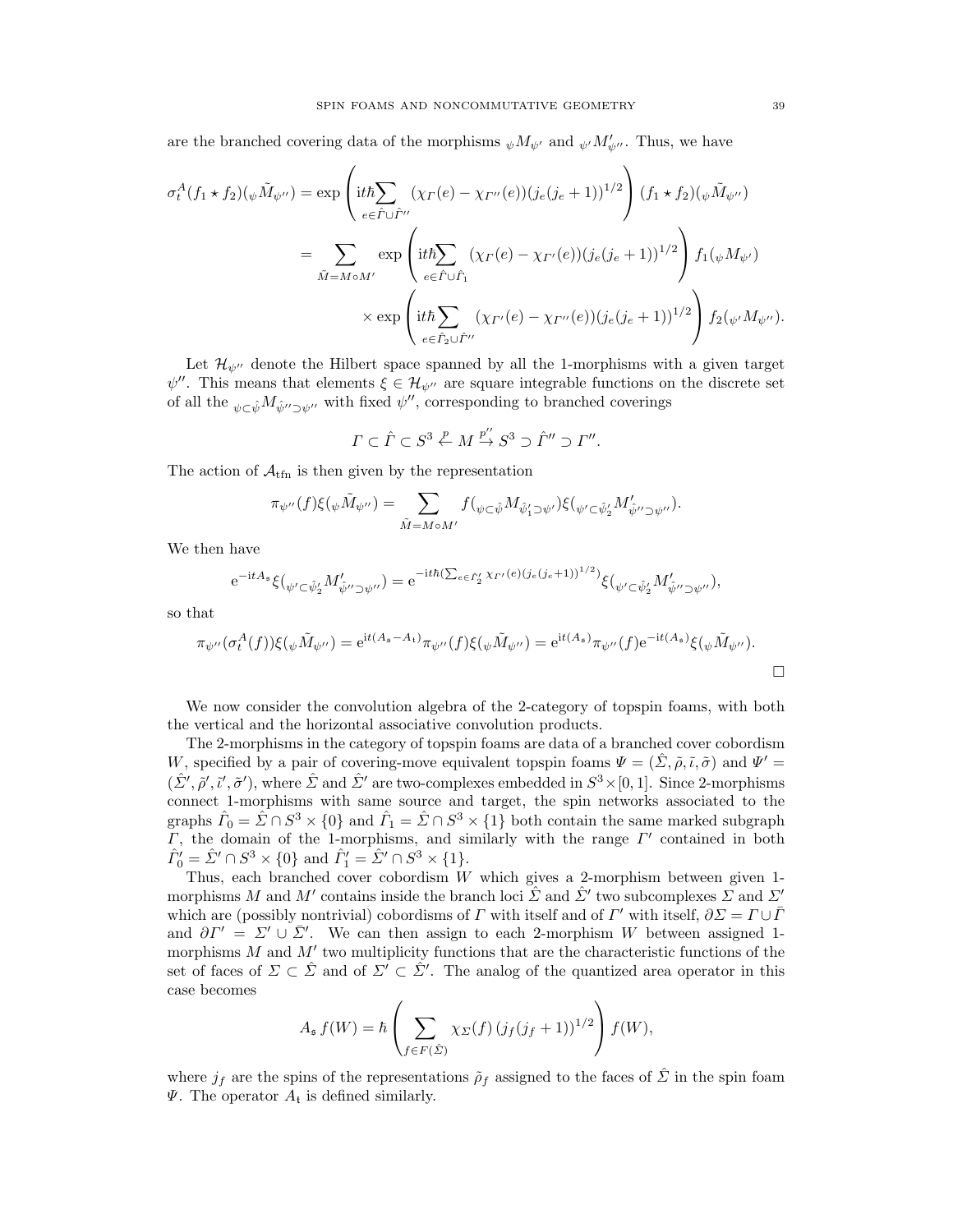<span id="page-39-1"></span>**Proposition 7.3.** The time evolution  $\sigma_t^A(f) = e^{it(A_s - A_t)}f$  defines a time evolution on the convolution algebra  $A_{\text{tsf}}$  of the 2-category of topspin foams, which is compatible with both the horizontal and with the vertical convolution products.

Proof. The compatibility with the horizontal composition works as in proposition [7.2](#page-37-0) above. In fact, given  $\Sigma \subset \hat{\Sigma}$ , one has analogously  $\Sigma \subset \hat{\Sigma} \cup qq_1^{-1}(\hat{\Sigma}_2)$  and  $\Sigma'' \subset \hat{\Sigma}'' \cup q''q_2^{-1}(\hat{\Sigma}_1)$  as the branch loci of the fibered product  $\tilde{W}$ 

$$
\Sigma \subset \hat{\Sigma} \cup qq_1^{-1}(\hat{\Sigma}_2) \subset S^3 \times [0,1] \stackrel{Q}{\leftarrow} \tilde{W} \stackrel{Q'}{\rightarrow} S^3 \times [0,1] \supset \hat{\Sigma}'' \cup q''q_2^{-1}(\hat{\Sigma}_1) \supset \Sigma''
$$

of the branched cover cobordisms

$$
\Sigma \subset \hat{\Sigma} \subset S^3 \times [0,1] \stackrel{q}{\leftarrow} W \stackrel{q_1}{\rightarrow} S^3 \times [0,1] \supset \hat{\Sigma}_1 \supset \Sigma'
$$
  

$$
\Sigma' \subset \hat{\Sigma}_2 \subset S^3 \times [0,1] \stackrel{q_2}{\leftarrow} W' \stackrel{q'}{\rightarrow} S^3 \times [0,1] \supset \hat{\Sigma}'' \supset \Sigma''.
$$

The compatibility with the vertical composition comes from the fact that counting faces of  $Σ$  or  $Σ'$  with weights given by spins  $(j_f (j_f + 1))^{1/2}$  is additive under gluing of cobordisms along a common boundary and, as observed in [\[15\]](#page-47-15), any additive invariant of the cobordisms gives rise to a time evolution compatible with the vertical composition of 2-morphisms.  $\Box$ 

<span id="page-39-0"></span>7.2. More general time evolutions from spin foam amplitudes. We gave in propo-sitions [7.2](#page-37-0) and [7.3](#page-39-1) a time evolution on the algebra  $A_{\text{tsn}}$  and on the 2-semigroupoid algebra  $\mathcal{A}_{\text{tsf}}$ , based on the quantized area operator. In fact, one can generalize this construction and obtain similar time evolutions based on amplitudes in various types of spin foam models.

We consider again the spin foam amplitudes as in section [5.5.](#page-25-1) Suppose we are given a spin foam model where the amplitudes  $\mathbb{A}(\Sigma)$  are positive. One then proceeds as above and replaces the time evolution  $\sigma_t^A(f) = \exp(it(A_{\mathfrak{s}} - A_t))f$  with the similar form

(7.7) 
$$
\sigma_t^{\mathbb{A}}(f) = \left(\frac{\mathbb{A}_{\mathfrak{s}}}{\mathbb{A}_{\mathfrak{t}}}\right)^{\mathrm{i}t} f,
$$

where, for a 2-morphism  $\psi \subset \hat{\psi} W_{\hat{\Psi}' \supset \Psi'} \in \text{Mor}^{(2)}_{\mathcal{L}(G)}$ , one sets  $\mathbb{A}_{\mathfrak{s}}(W) \equiv \mathbb{A}^0(\Psi)$  and  $\mathbb{A}_{\mathfrak{t}}(W) \equiv$  $\mathbb{A}^0(\Psi')$ , with  $\mathbb{A}^0$  the normalized amplitude defined in eq. [\(5.5\)](#page-26-2), so that

<span id="page-39-2"></span>(7.8) 
$$
\sigma_t^{\mathbb{A}}(f) \left( \Psi(\psi \psi) - \Phi(\psi) \right) = \left( \frac{\mathbb{A}^0(\Psi)}{\mathbb{A}^0(\Psi')} \right)^{\mathrm{i}t} f \left( \Psi(\psi \psi) - \Phi(\psi) \right).
$$

The quantized area case can be seen as a special case where one takes  $\mathbb{A}(\Sigma) = \exp(A(\Sigma))$ , with  $A_f = \exp(\hbar(j_f(j_f+1))^{1/2}).$ 

Then one can show as in proposition [7.3](#page-39-1) that one obtains in this way a time evolution on  $\mathcal{A}_{\text{tsf}}$ , compatible with both the vertical and the horizontal convolution product.

**Proposition 7.4.** Consider a spin foam model with positive amplitudes, where the weight factor satisfies eq. [\(5.7\)](#page-26-1). Then the transformation eq. [\(7.8\)](#page-39-2) defines a time evolution on  $A_{\text{tsf}}$ , compatible with both the vertical and the horizontal products.

Proof. The compatibility with the horizontal product can be checked as in proposition [7.3.](#page-39-1) Namely, one has

$$
\sigma_t^{\mathbb{A}}(f_1 \circ f_2)(\Psi \tilde{W}_{\Psi''}) = \left(\frac{\mathbb{A}^0(\Psi)}{\mathbb{A}^0(\Psi'')} \right)^{\mathrm{i}t} (f_1 \circ f_2)(\Psi \tilde{W}_{\Psi''})
$$
  
\n
$$
= \left(\frac{\mathbb{A}^0(\Psi)}{\mathbb{A}^0(\Psi'')} \right)^{\mathrm{i}t} \sum f_1(\Psi W_{\Psi'}) f_2(\Psi' W_{\Psi''}')
$$
  
\n
$$
= \sum \left(\frac{\mathbb{A}^0(\Psi)}{\mathbb{A}^0(\Psi')} \right)^{\mathrm{i}t} f_1(\Psi W_{\Psi'}) \left(\frac{\mathbb{A}^0(\Psi')}{\mathbb{A}^0(\Psi'')}\right)^{\mathrm{i}t} f_2(\Psi' W_{\Psi''}'),
$$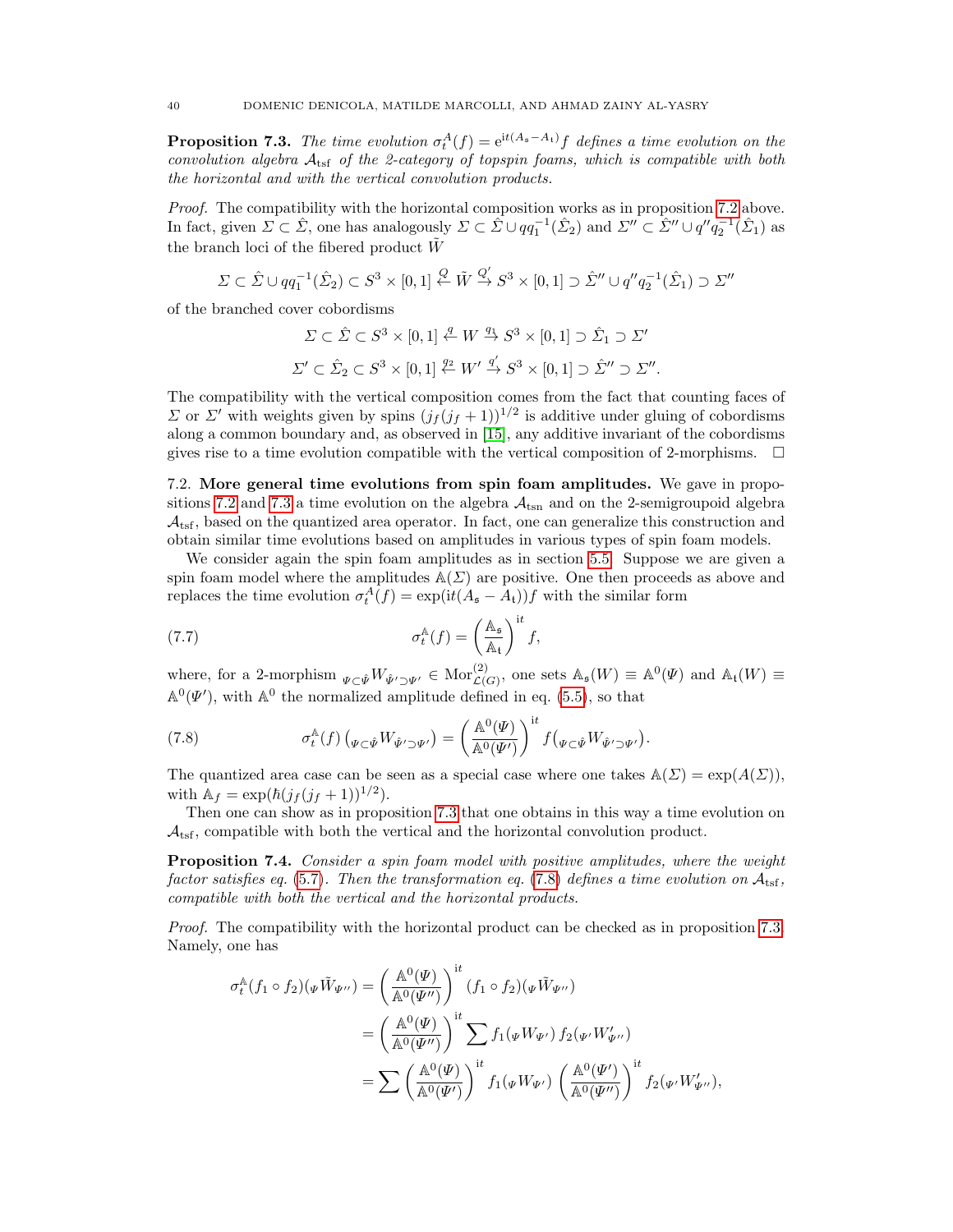where the sum is over all decompositions of the 2-morphism  $\psi \tilde{W}_{\Psi}$  as a horizontal composition (fibered product) of 2-morphisms  $_{\Psi}W_{\Psi'}$  and  $_{\Psi'}W'_{\Psi''}$ , and we use the fact that the operators  $A_{\mathfrak{s}}$  and  $A_{\mathfrak{t}}$  only depend upon the source and target  $\Psi$  and  $\Psi''$  and not on the larger branch loci  $\hat{\Psi} \supset \Psi$  and  $\hat{\Psi}'' \supset \Psi''$ . The compatibility with the vertical composition follows directly from lemma [5.1.](#page-27-1)

Once again, if we want to use low temperature KMS states as a way to select a class of geometries as equilibrium states of this dynamics, we run into the problem of the multiplicities in the spectrum which we have already discussed in the simpler setting of section [5.6.](#page-28-0) The situation here is more complicated, as there are now three different but related reasons for the occurrence of infinite multiplicities in the spectrum of the infinitesimal generator of the time evolution.

- (1) The normalized amplitude  $\mathbb{A}^0$  is computed only on a fixed subcomplex  $\Sigma \subset \hat{\Sigma}$  of the branch locus, the source of the morphism. One needs to resolve the ambiguity due to the possible choices of  $\hat{\Sigma}$  with fixed  $\Sigma$ .
- (2) The amplitudes of eq. [\(5.5\)](#page-26-2) do not depend on the additional topological data  $\tilde{\sigma}$  on the source spin foam  $\Psi$ . This generates an additional degeneracies, due to the fact that, for instance, the order  $n$  of the covering can be assigned arbitrarily.
- (3) The combinatorial part of the amplitudes of eq. [\(5.11\)](#page-28-1) depends only on the combinatorial structure of  $\Sigma$ , not on its different topological embeddings in  $S^3 \times [0,1]$ . Only the weight factor  $\omega(\Sigma)$  may distinguish topologically inequivalent embeddings.

Trying to resolve this problem leads once again to a question about the existence of a numerical invariant of embedded two-complexes in  $S^3 \times [0,1]$  with some growth conditions. We formulate here the necessary requirements that such a hypothetical invariant would have to fulfill.

<span id="page-40-1"></span>**Question 7.5.** Is it possible to construct an invariant  $\chi(\Sigma, W)$  of embedded two-complexes  $\Sigma \subset S^3 \times [0,1]$ , which depends on the data of a branched cover  $q: W \to S^3 \times [0,1]$ , with the following properties?

- (1) The values of  $\chi(\Gamma, W)$  form discrete set of positive real numbers  $\{\alpha(n)\}_{n\in \mathbb{N}} \subset \mathbb{R}_+^*$ , which grows at least linearly,  $\alpha(n) \geq c_1 n + c_0$ , for sufficiently large n and for some  $c_i > 0$ .
- (2) The number of embedded two-complexes  $\Sigma \subset S^3 \times [0,1]$  such that  $\chi(\Sigma, W) = \alpha(n)$ , for fixed branched covering data W, grows like

(7.9) 
$$
\#\{\Sigma \subset S^3 \times [0,1] : \chi(\Gamma,W) = \alpha(n)\} \le O(e^{\kappa n}),
$$

for some  $\kappa > 0$ , independent of W.

(3) For  $\tilde{W}$  the fibered product of two branched coverings W and W',

(7.10) 
$$
\chi(\Sigma \cup qq_1^{-1}(\Sigma_2), \tilde{W}) = \chi(\Sigma, W) + \chi(\Sigma_2, W'),
$$

where

<span id="page-40-0"></span>
$$
\Sigma \subset S^3 \times [0,1] \stackrel{q}{\leftarrow} W \stackrel{q_1}{\rightarrow} S^3 \times [0,1] \supset \Sigma_1
$$
  

$$
\Sigma_2 \subset S^3 \times [0,1] \stackrel{q_2}{\leftarrow} W' \stackrel{q'}{\rightarrow} S^3 \times [0,1] \supset \Sigma'
$$
  

$$
\Sigma \cup qq_1^{-1}(\Sigma_2) \subset S^3 \times [0,1] \stackrel{Q}{\leftarrow} \tilde{W} \stackrel{Q'}{\rightarrow} S^3 \times [0,1] \supset \Sigma' \cup q'q_2^{-1}(\Sigma_1)
$$

are the branched covering maps.

Notice that the property [\(7.10\)](#page-40-0) by itself can be interpreted as a kind of weighted Euler characteristic. For instance, suppose given a PL branched cover  $q: W \to S^3 \times [0,1]$  and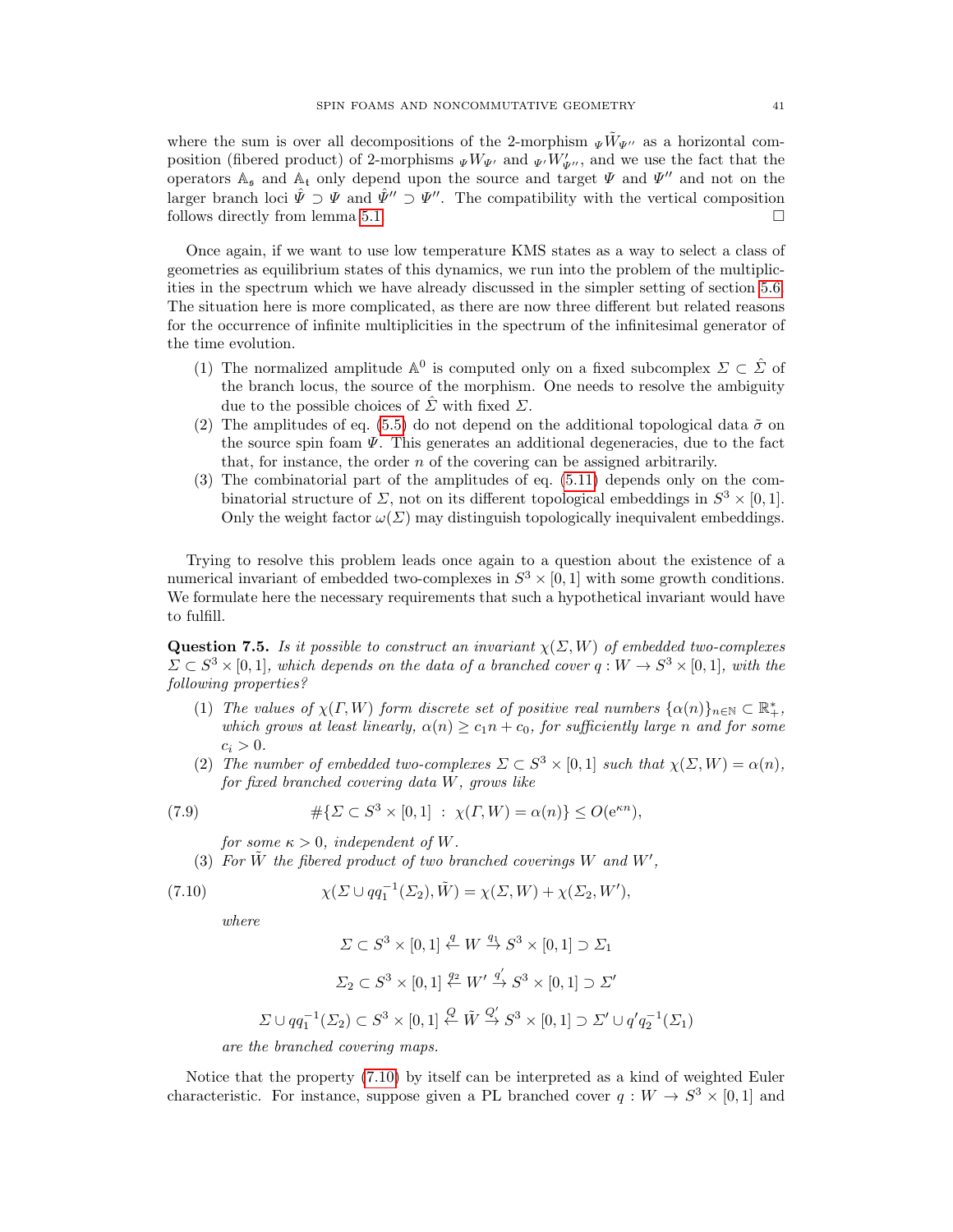an embedded two-complex  $\Sigma \subset S^3 \times [0,1]$ . Assume that, if  $\Sigma$  intersect the branch locus, it does so on a subcomplex. Set

(7.11) 
$$
\tilde{\chi}(\Sigma, W) := \sum_{f \in \Sigma^{(2)}} n_f - \sum_{e \in \Sigma^{(1)}} n_e + \sum_{v \in \Sigma^{(0)}} n_v,
$$

where the  $n_f$ ,  $n_e$ ,  $n_v$  are the order of the covering map over the faces, edges, and vertices of  $\Sigma$ . This computes an Euler characteristic weighted by the multiplicities of the covering. By the inclusion-exclusion property of the Euler characteristic and its multiplicativity under covering maps, one sees that  $\tilde{\chi}(\Sigma, W) = \chi(q^{-1}(\Sigma))$  is in fact the Euler characteristic of the preimage of  $\Sigma$  under the covering map. If  $\Sigma$  does not intersect the branched locus, then  $\tilde{\chi}(\Sigma, W) = n\chi(\Sigma)$ , where *n* is the order of the covering  $q: W \to S^3 \times [0, 1]$ . When taking the fibered product  $\tilde{W}$  of W and W', the multiplicities of the covering map  $Q: \tilde{W} \to S^3 \times [0,1]$ are the product of the multiplicities of the map q and of the first projection  $W \times W' \rightarrow W$ restricted to  $\tilde{W} \subset W \times W'$ . The latter is the same as the multiplicity  $n'(x)$  of the map  $q_2: W' \to S^3 \times [0,1],$  on each point of the fiber  $q_1^{-1}(x)$ . Thus, we have

$$
\tilde{\chi}(\Sigma, \tilde{W}) = \sum_{f \in \Sigma^{(2)}} n'_{q_1 q^{-1}(f)} n_f - \sum_{e \in \Sigma^{(1)}} n'_{q_1 q^{-1}(e)} n_e + \sum_{v \in \Sigma^{(0)}} n'_{q_1 q^{-1}(v)} n_v.
$$

Similarly, we have

$$
\tilde{\chi}(qq_1^{-1}(\varSigma_2), \tilde{W}) = \sum_{f \in \varSigma_2^{(2)}} n_{qq_1^{-1}(f)} n_f' - \sum_{e \in \varSigma_2^{(1)}} n_{qq_1^{-1}(e)} n_e' + \sum_{v \in \varSigma_2^{(0)}} n_{qq_1^{-1}(v)} n_v'.
$$

In the generic case where  $\Sigma \cap qq_1^{-1}(\Sigma_2) = \emptyset$ , we have  $n_{qq_1^{-1}(f)} = n_{qq_1^{-1}(e)} = n_{qq_1^{-1}(v)} = n$ and  $n'_{q_1q^{-1}(f)} = n'_{q_1q^{-1}(e)} = n'_{q_1q^{-1}(v)} = n'$ , so that we get

$$
\tilde{\chi}(\Sigma \cup qq_1^{-1}(\Sigma_2), \tilde{W}) = n'\tilde{\chi}(\Sigma, W) + n\tilde{\chi}(\Sigma_2, W').
$$

One then sets  $\chi(\Sigma, W) = \tilde{\chi}(\Sigma, W)/n$  and one obtains

$$
\chi(\Sigma \cup qq_1^{-1}(\Sigma_2), \tilde{W}) = \tilde{\chi}(\Sigma \cup qq_1^{-1}(\Sigma_2), \tilde{W})/(nn') = \tilde{\chi}(\Sigma, W)/n + \tilde{\chi}(\Sigma_2, W')/n'.
$$

This invariant does not suffice to satisfy the properties listed in question [7.5,](#page-40-1) but it helps to illustrate the meaning of condition [\(7.10\)](#page-40-0).

<span id="page-41-0"></span>7.3. Multiplicities in the spectrum and type II geometry. The problem of infinite multiplicities in the spectrum, that we encountered in our construction of time evolutions on the convolution algebras of topspin foams and topspin networks, may in fact be related to the occurrence of type II spectral triples associated to spin networks in the work [\[38,](#page-48-4) [39\]](#page-48-5). Type II spectral triples also typically occur in the presence of infinite multiplicities in the spectrum, and passing to a construction where regular traces are replaced by von Neumann traces provides a way to resolve these multiplicities. A similar occurrence also arises in the context of Q-lattices in [\[32\]](#page-47-32), where one considers the determinant part of the quantum statistical mechanical system of 2-dimensional Q-lattices. In that case, again, the partition function of the system is computed with respect to a von Neumann trace instead of the ordinary trace. A similar occurrence of infinite multiplicities and partition function computed with respect to a von Neumann trace also occurs in the quantum statistical mechanical systems considered in [\[29\]](#page-47-29). Thus, a different way to approach the problem of infinite multiplicities and of obtaining a well defined and finite partition function for the system at low temperature may be through passing to a type II setting, instead of attempting to construct invariants of embedded two-complexes with the prescribed growth conditions. We do not pursue this line of investigation in the present paper.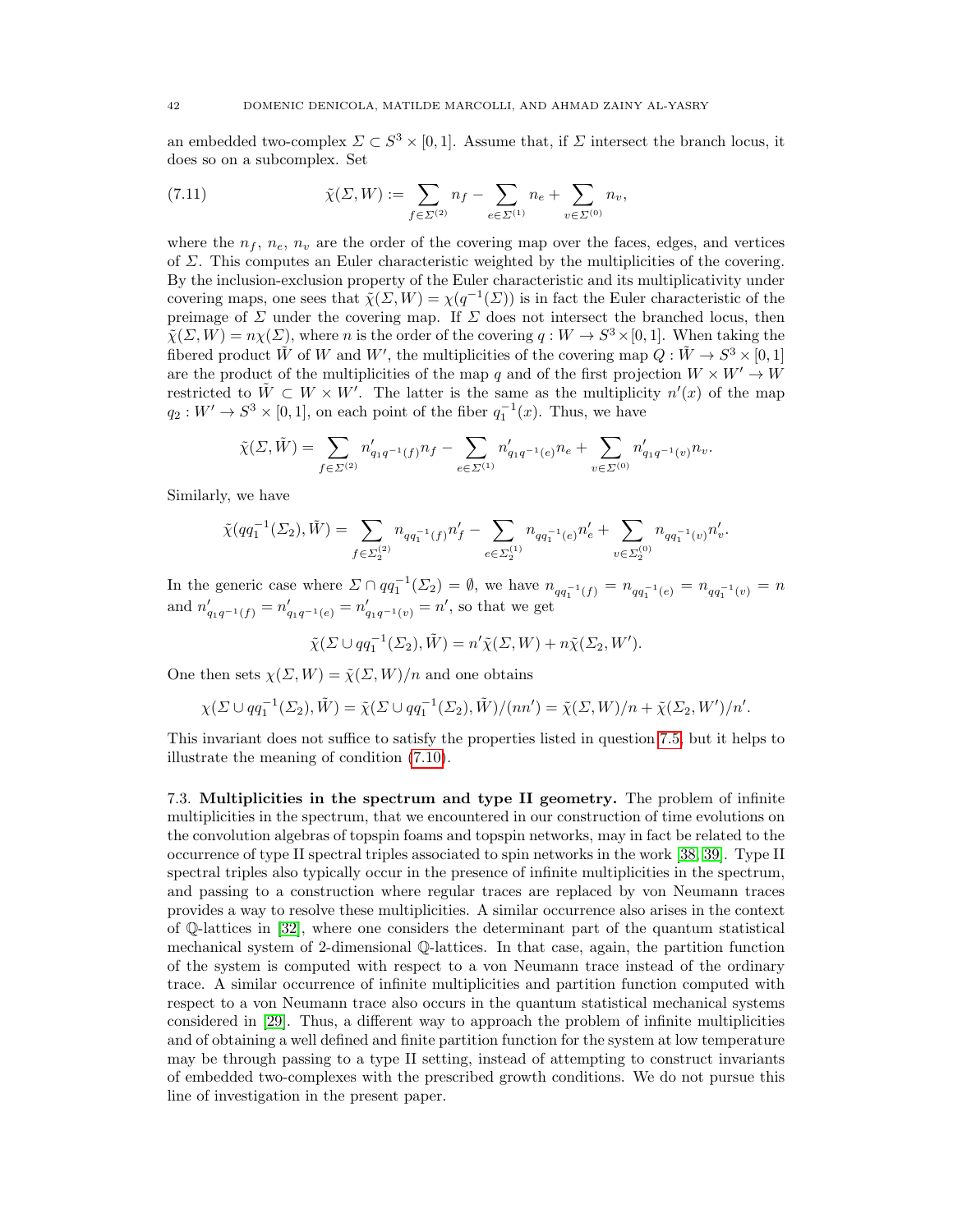### 8. Spin foams with matter: almost-commutative geometries

<span id="page-42-0"></span>One of the most appealing features of general relativity is its geometric nature. That is, in general relativity the gravitational force manifests as the evolution of the metric structure of spacetime itself. In contrast, quantum field theories are generally non-geometric, with their dynamical variables being located in an abstract Hilbert space and interacting according to various representation-theoretic data that specify "particles." An exception should be made for the case of gauge theories, which are indeed much more geometric. Yang–Mills theory, in fact, brought quantum field theory in contact with sophisticated geometric ideas, generating a beautiful interplay of high-energy physics and differential geometry, and naturally leading to more serious efforts to achieve a geometrization of quantum physics.

Even in the richer case of gauge theories, however, one typically places quantum field theories on a background spacetime  $M$  by postulating the existence of a bundle structure over M. In this way, one creates an a priori distinction between the base manifold and fibers over it. The former is a geometric object, invariant under diffeomorphisms, while the latter are quantum field-theoretic, and invariant under gauge transformations. While this is more or less the most straightforward way of combining these two theories into one with the desired symmetry group  $C^{\infty}(M, G) \rtimes \text{Diff}(M)$ , in the end what we have is a rather unmotivated and inelegant fusion.

The idea that noncommutative geometry could provide a purely geometric interpretation for quantum field theories goes back to the beginnings of the former subject. Since noncommutative geometry gives us access to more general spaces beyond our ordinary "commutative manifolds," the hope is that we could find some noncommutative space X such that our quantum field theory is given by the evolution of the geometry on this space, just as general relativity is a theory of the evolution of the geometry of a commutative manifold M.

Quickly summarizing the current state of the art on this approach, we will simply say that this hope was indeed born out. In [\[34\]](#page-48-0), Chamseddine, Connes, and Marcolli were able to reproduce the Standard Model minimally coupled to gravity and with neutrino mixing in a fully geometric manner—that is, as a theory of pure gravity on a suitable noncommutative space. This space is a product of an ordinary four-dimensional spacetime manifold with a small noncommutative space, which is metrically zero-dimensional but K-theoretically six-dimensional, and which accounts for the matter content of the particle physics model. In particular, the analogue of the diffeomorphism group for the noncommutative space in question reproduces the desired symmetry structure  $C^{\infty}(M, G) \rtimes \text{Diff}(M)$ , with  $G = \text{SU}(3) \times$  $SU(2) \times U(1)$  as desired.

The elegant success of noncommutative-geometry techniques in coupling quantum fieldtheoretic matter to *classical* spacetime geometry then suggests a possible approach for doing the same with the quantum spacetime geometry of loop quantum gravity. In what follows, we give a brief flavor of how gauge theories on a classical manifold are constructed in the framework of noncommutative geometry, before surveying existing work on incorporating the spin networks and foams of loop quantum gravity into this same framework. Once we have an idea of how quantum spacetime and matter are separately accounted for by noncommutative geometry, we suggest an approach to combining them, thus adding matter to loop quantum gravity and achieving a unified theory of quantum matter on quantum spacetime.

<span id="page-42-1"></span>8.1. The noncommutative geometry approach to the Standard Model. The basic primitive of noncommutative differential geometry is known as a spectral triple:

**Definition 8.1.** A spectral triple is a tuple  $(A, H, D)$  consisting of an involutive unital algebra A represented as operators on a Hilbert space H, along with a self-adjoint operator D on H with compact resolvent such that the commutators  $[D, a]$  are bounded for all  $a \in \mathcal{A}$ .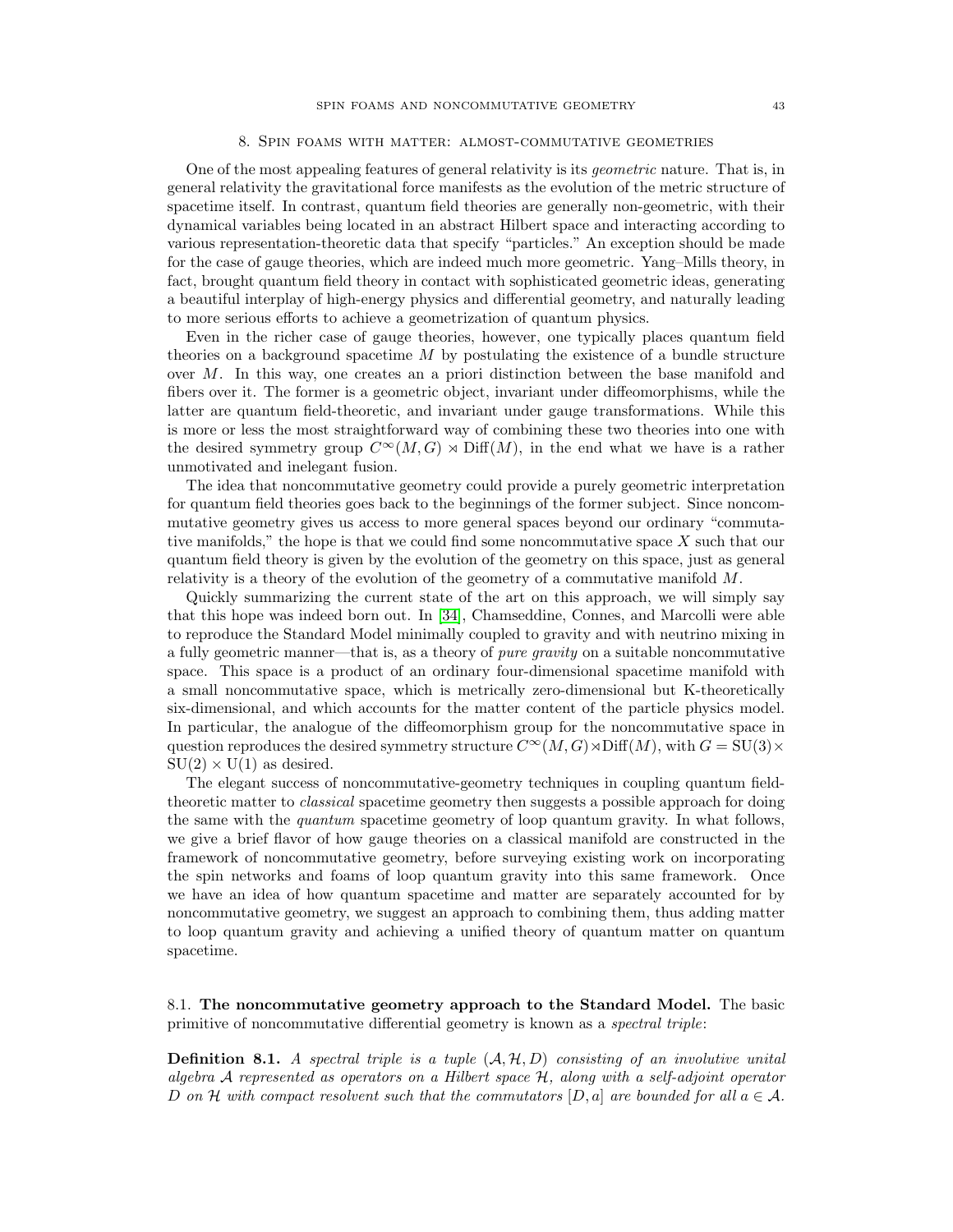Intuitively,  $\mathcal A$  gives the algebra of observables over our space, while  $\mathcal H$  describes the (fermionic) matter fields on it. The so-called Dirac operator D contains both metric information about the space and interaction information for the matter fields on it. It also determines all the boson fields via inner fluctuations, as illustrated below.

The spectral triple formalism is very powerful. We first note that it entirely reproduces the "commutative case" of a spin manifold  $M$  as the corresponding *Dirac spectral triple*. This is defined by taking as A the algebra  $C^{\infty}(M)$  of scalar fields, as H the Hilbert space  $L^2(M, S)$ of square-integrable spinor fields, and as D the Dirac operator  $\partial_M \equiv i\gamma^\mu \nabla_\mu^S$  derived from the spin connection over M.

We then turn to the case of an *almost-commutative geometry*, described as a product  $M \times F$  of a commutative spin manifold and a finite noncommutative space. Here F is finite in the sense that it is given by a spectral triple  $(A_F, H_F, D_F)$ , where the algebra  $A_F$  is finite dimensional. The product geometry is then described by the cup product of the two spectral triples

$$
(\mathcal{A}, \mathcal{H}, D) = (C^{\infty}(M), L^{2}(M, S), \mathcal{J}_{M}) \cup (\mathcal{A}_{F}, \mathcal{H}_{F}, D_{F}),
$$

where

$$
\mathcal{A} = C^{\infty}(M) \otimes \mathcal{A}_F = C^{\infty}(M, \mathcal{A}_F), \mathcal{H} = L^2(M, S) \otimes \mathcal{H}_F = L^2(M, S \otimes \mathcal{H}_F), D = \mathcal{A}_M \otimes 1 + \gamma_5 \otimes D_F.
$$

The simplest example of an almost-commutative spectral triple is given by

$$
(\mathcal{A}_F, \mathcal{H}_F, D_F) = (M_N(\mathbb{C}), M_N(\mathbb{C}), 0),
$$

i.e. with  $A_F$  the algebra of  $N \times N$  matrices acting on the Hilbert space of these same matrices, endowed with the Hilbert–Schmidt norm, and with trivial Dirac operator. (To avoid overly complicating the discussion, we omit mention of certain important additional data related to these spectral triples, namely their *real structure* and *grading*; for more details on these, and on the overall construction of these spaces, see §1.10 of [\[19\]](#page-47-19).)

Remarkably, if one takes the tensor product of these spectral triples, obtaining the almostcommutative geometry given by

$$
\mathcal{A} = C^{\infty}(M, M_N(\mathbb{C})),
$$
  
\n
$$
\mathcal{H} = L^2(M, S) \otimes M_N(\mathbb{C}),
$$
  
\n
$$
D = \mathcal{J}_M \otimes 1,
$$

one can show that the natural field theory arising from the resulting spectral triple is in fact gravity coupled to a  $SU(N)$  Yang–Mills field over M.

This, of course, raises the question of how one determines the "natural field theory" arising from a given spectral triple. Such a field theory is realized in two parts.

First, one obtains the gauge bosons of the theory from *inner fluctuations of the Dirac* operator. These are generated by the natural notion of isomorphism for noncommutative spaces, which is Morita equivalence of the algebras. When the noncommutative spaces are endowed with the structure of spectral triples, given an algebra  $\mathcal{A}'$  Morita-equivalent to  $\mathcal{A}$ , there is a natural choice of Hilbert space  $\mathcal{H}'$ , derived from  $\mathcal{H}$  by tensoring with the bimodule  $\mathcal E$  that realizes the Morita equivalence, on which  $\mathcal A'$  therefore acts; however, in order to obtain a new Dirac operator  $D'$ , one needs the additional datum of a connection on  $\mathcal{E}$ . As a particular case of this procedure, one has the inner fluctuation, which correspond to the trivial Morita equivalence that leaves the algebra and the Hilbert space unchanged, but modifies the Dirac operator  $D' = D + A$  by adding a self-adjoint perturbation of the form  $A = \sum_i a_i [D, b_i]$ , with elements  $a_i, b_i \in A$ . These are called the *inner fluctuations* of the Dirac operator  $D$ , and are related to the inner automorphisms of  $A$  that recover the gauge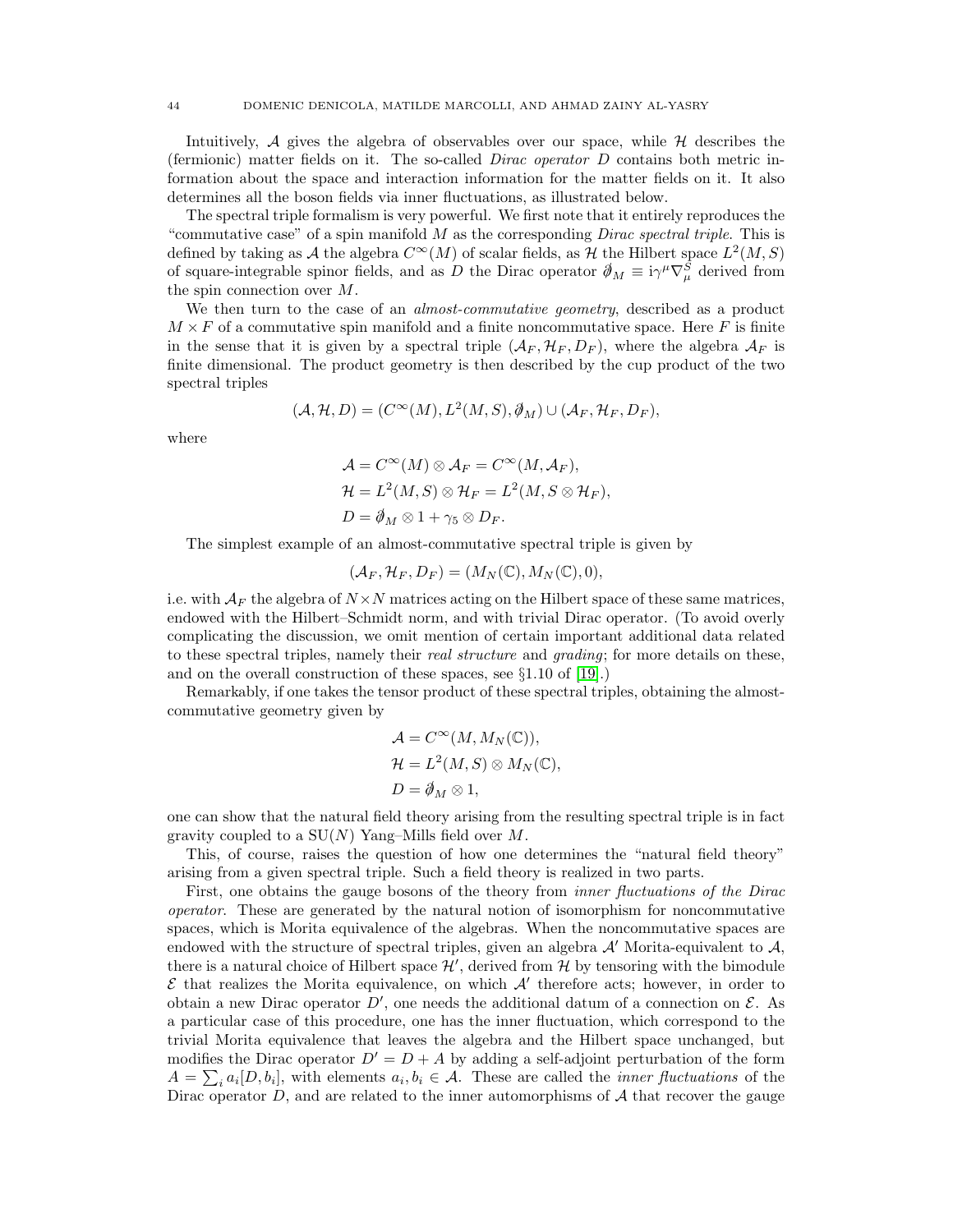symmetries. In the example of the product geometry with  $\mathcal{A}_F = M_N(\mathbb{C})$ , one finds that this class is given by operators of the form  $A = A_{\mu} \gamma^{\mu}$ , for  $A_{\mu} \in C^{\infty}(M, M_N(\mathbb{C}))$  and  $\gamma^{\mu}$ the usual Dirac matrices. We can thus see that, in the same way that gauge symmetries of a Yang–Mills system give rise to bosonic fields, the "symmetry" of Morita equivalence gives rise to a field  $A_\mu$  that we can indeed identify as a gauge boson. In the Standard Model case, one recovers in this way both the gauge boson and the Higgs.

Secondly, one introduces the *Spectral Action Principle*, which is essential a strengthening of the requirement of diffeomorphism invariance, suitably generalized to noncommutative spaces [\[40\]](#page-48-6). It requires that any physical action over our noncommutative space only depend on the spectrum of our Dirac operator D. Letting  $D_A = D + A$  be a fluctuated version of the Dirac operator, the most general possibility is then

(8.1) 
$$
S_D[A,\psi] = \text{Tr}(f(D_A/A)) + \langle \psi, D_A\psi \rangle,
$$

with some possible variants on the fermionic term  $\langle \psi, D_A \psi \rangle$  involving the real structure J in cases where the metric and K-theoretic dimensions of the noncommutative space  $F$  do not agree. Here  $\Lambda$  is an energy scale that we eventually take to infinity, and  $f$  is a smooth cutoff function whose exact form does not matter, but whose moments determine certain parameters of the model.

The remarkable result is then that, when applied to the example of the product geometry with  $\mathcal{A}_F = M_N(\mathbb{C})$ , the first ("bosonic") term reproduces both the Einstein–Hilbert action (along with additional gravitational terms), plus the gauge field action term for  $A_\mu$  in terms of its curvature  $F_{\mu\nu}$ :

<span id="page-44-0"></span>
$$
(8.2) \quad \text{Tr}(f(D_A/A)) = \int \left(\frac{1}{16\pi G}R + a_0 C_{\mu\nu\rho\sigma}C^{\mu\nu\rho\sigma} + \frac{1}{4e^2}\text{Tr}(F_{\mu\nu}F^{\mu\nu})\right)\sqrt{g}\,d^4x + O(A^{-2}).
$$

And as one would expect, the fermionic term gives the rest of the QED Lagrangian:

(8.3) 
$$
\langle \psi, D_A \psi \rangle = i \bar{\psi} \gamma^{\mu} (\partial_{\mu} - i A_{\mu}) \psi - m \bar{\psi} \psi.
$$

From here, we are only a short conceptual step away from the Noncommutative Standard Model. Indeed, all we need to do is modify the finite part of the product spectral triple to something a bit more complicated. We start by considering the left-right symmetric algebra

$$
\mathcal{A}_{LR}=\mathbb{C}\oplus\mathbb{H}_L\oplus\mathbb{H}_R\oplus M_3(\mathbb{C}),
$$

where  $\mathbb{H}_L$  and  $\mathbb{H}_R$  are two copies of the real algebra of quaternions. The natural Hilbert space to represent this algebra on is the sum of all inequivalent irreducible odd spin representations of  $\mathcal{A}_{LR}$ , which we denote by M. The Hilbert space of our model is then simply three copies one for each particle generation—of this natural Hilbert space:

$$
\mathcal{H}_F=\oplus^3\mathcal{M}.
$$

As detailed further in Chapter 13 of [\[19\]](#page-47-19), all fermions of the Standard Model are found as basis elements of this Hilbert space. The gauge bosons and the Higgs are obtained from the inner fluctuations of the Dirac operator, with the gauge bosons coming, as in the previous example, from fluctuations along the direction of the Dirac operator  $\mathcal{J}_M$  on the four-dimensional spacetime manifold, and the Higgs coming from the fluctuations in the direction of the Dirac operator  $D_F$  on the finite space F. The Dirac operator  $D_F$  that we choose to act on this space is essentially a large matrix giving all of the coupling constants and masses of our model. The demand that  $D_F$  have off-diagonal terms, i.e. that there is nontrivial interaction between particles and antiparticles, together with the "order one condition" for Dirac operators of spectral triples, breaks the left–right symmetry, by selecting as our spectral triple's algebra a subalgebra  $\mathcal{A}_F = \mathbb{C} \oplus \mathbb{H} \oplus M_3(\mathbb{C})$ , where the first two terms embed diagonally in  $A_{LR}$ .

Although the preceding paragraph was somewhat of a haphazard introduction to the Noncommutative Standard Model, the upshot is that when we apply the Spectral Action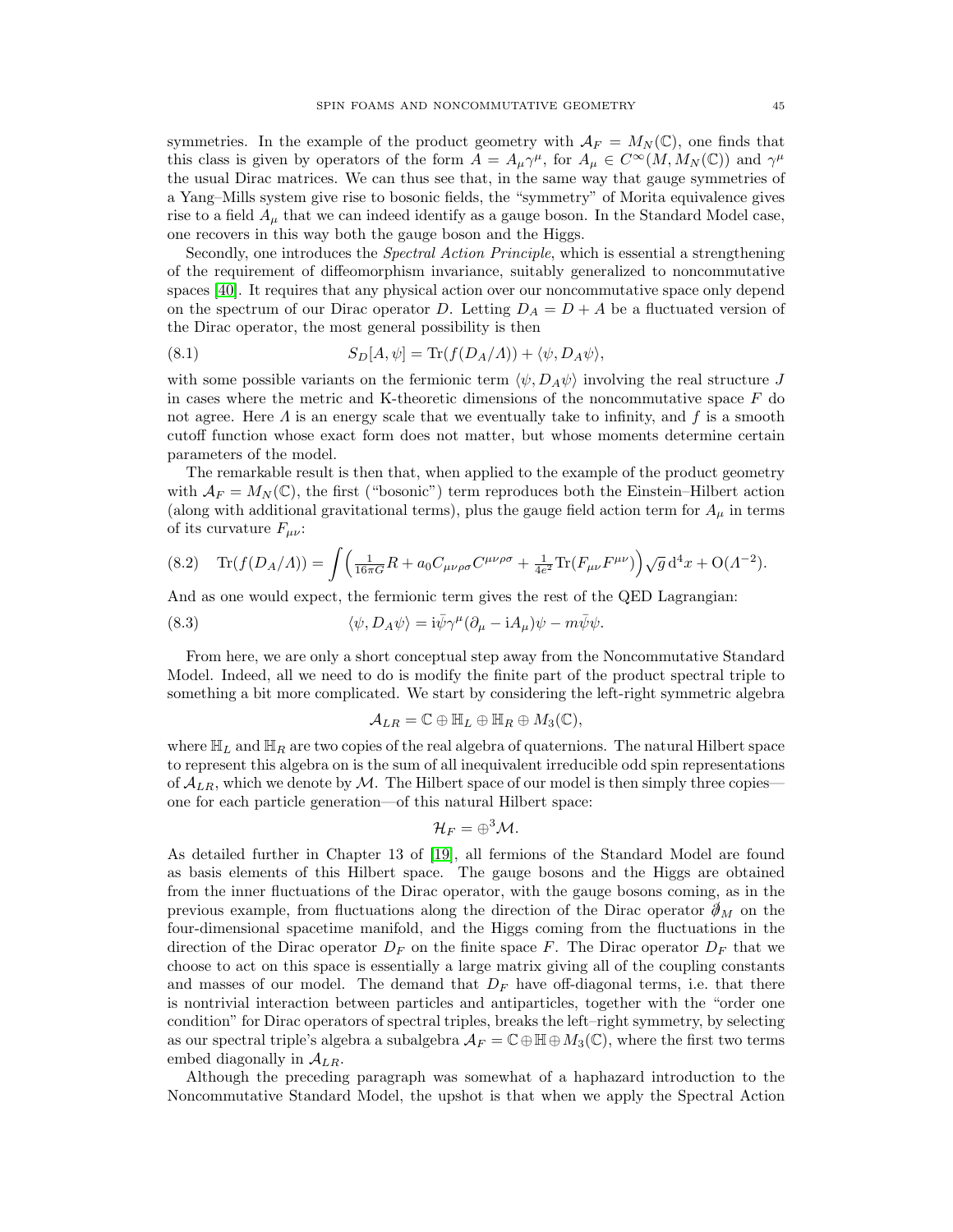Principle to the product of the Dirac spectral triple with our finite  $(A_F, \mathcal{H}_F, D_F)$ , we indeed obtain the complete Standard Model Lagrangian, for an extension of the Minimal Standard Model that includes right handed neutrinos with Majorana mass terms. The bosonic term  $Tr(f(D_A/A))$  gives us, analogously to the simpler case above, the bosonic and gravitational parts of the action—including the coupling of spin-one bosons to the Higgs as well as the Higgs term itself. And the fermionic term gives us the coupling of both spin-one and Higgs bosons to the fermion sector and all the terms in the Lagrangian involving only the fermions.

Thus, one can interpret the result in the following way: the spectral action functional can be thought of as an action functional for (modified) gravity on noncommutative spaces, which in the commutative case provides a combination of the Einstein–Hilbert action with cosmological term and conformal gravity, through the presence of a Weyl curvature term. When computed on an almost-commutative geometry, this gravity action functional delivers additional terms that provide the other bosonic fields. In particular, the manner in which the Higgs is incorporated gives it a natural interpretation as being part of the gravitational field on our noncommutative space.

In this way, our original hope of realizing particle physics as an entirely geometric phenomenon is borne out: the Standard Model Lagrangian has been reproduced as a natural spectral action over the specified noncommutative space.

<span id="page-45-0"></span>8.2. Spectral triples and loop quantum gravity. The Noncommutative Standard Model, despite its success, still produces an essentially classical conception of gravity, as seen by the Einstein–Hilbert action embedded in eq. [\(8.2\)](#page-44-0). Indeed, the authors of [\[40\]](#page-48-6) comment on this directly in the context of their discussion of the mass scale  $\Lambda$ , noting that they do not worry about the presence of a tachyon pole near the Planck mass since, in their view, "at the Planck energy the manifold structure of spacetime will break down and one must have a completely finite theory."

Such a view is precisely that embodied by theories of quantum gravity, including of course loop quantum gravity—a setting in which spin networks and spin foams find their home. The hope would be to incorporate such existing work toward quantizing gravity into the spectral triple formalism by replacing the "commutative part" of our theory's spectral triple with something representing discretized spacetime. Seen from another point of view, if we can find a way of phrasing loop quantum gravity in the language of noncommutative geometry, then the spectral triple formalism provides a promising approach toward naturally integrating gravity and matter into one unified theory.

This idea of expressing LQG in terms of noncommutative geometry has been investigated recently in a series of papers by Aastrup, Grimstrup, Nest, and Paschke [\[41,](#page-48-7) [42,](#page-48-8) [38,](#page-48-4) [39,](#page-48-5) [43,](#page-48-9) [44,](#page-48-10) [45,](#page-48-11) [46,](#page-48-12) [47,](#page-48-13) [48\]](#page-48-14). Their starting point is to construct a spectral triple from the algebra of holonomy loops. The interaction between this algebra and the spectral triple's Dirac operator reproduces the Poisson bracket of both Yang–Mills theory and of the Ashtekar formulation of general relativity upon which LQG is based. Later papers illuminate the situation by making contact with the semiclassical limit, where they retrieve the Dirac Hamiltonian for fermions coupled to gravity in [\[48\]](#page-48-14). Their approach also resolves a longstanding obstruction to naïve transference of the LQG Hilbert space into a spectral triple: namely, that the Hilbert space in question is nonseparable, which creates problems for the spectral triple construction.

<span id="page-45-1"></span>8.3. Spectral correspondences. In section 12 of [\[15\]](#page-47-15), the 2-category of low dimensional topologies, which we used here as the basis for the 2-semigroupoid algebra of topspin foams, was enriched by passing to almost-commutative geometries, where the three-manifolds and four-manifolds are described as commutative spectral triples and one takes then a product with a finite noncommutative space, as in the particle physics models described above. The branched cover and branched cover cobordism structure can still be encoded in this almostcommutative framework and so are the composition products by fibered product along the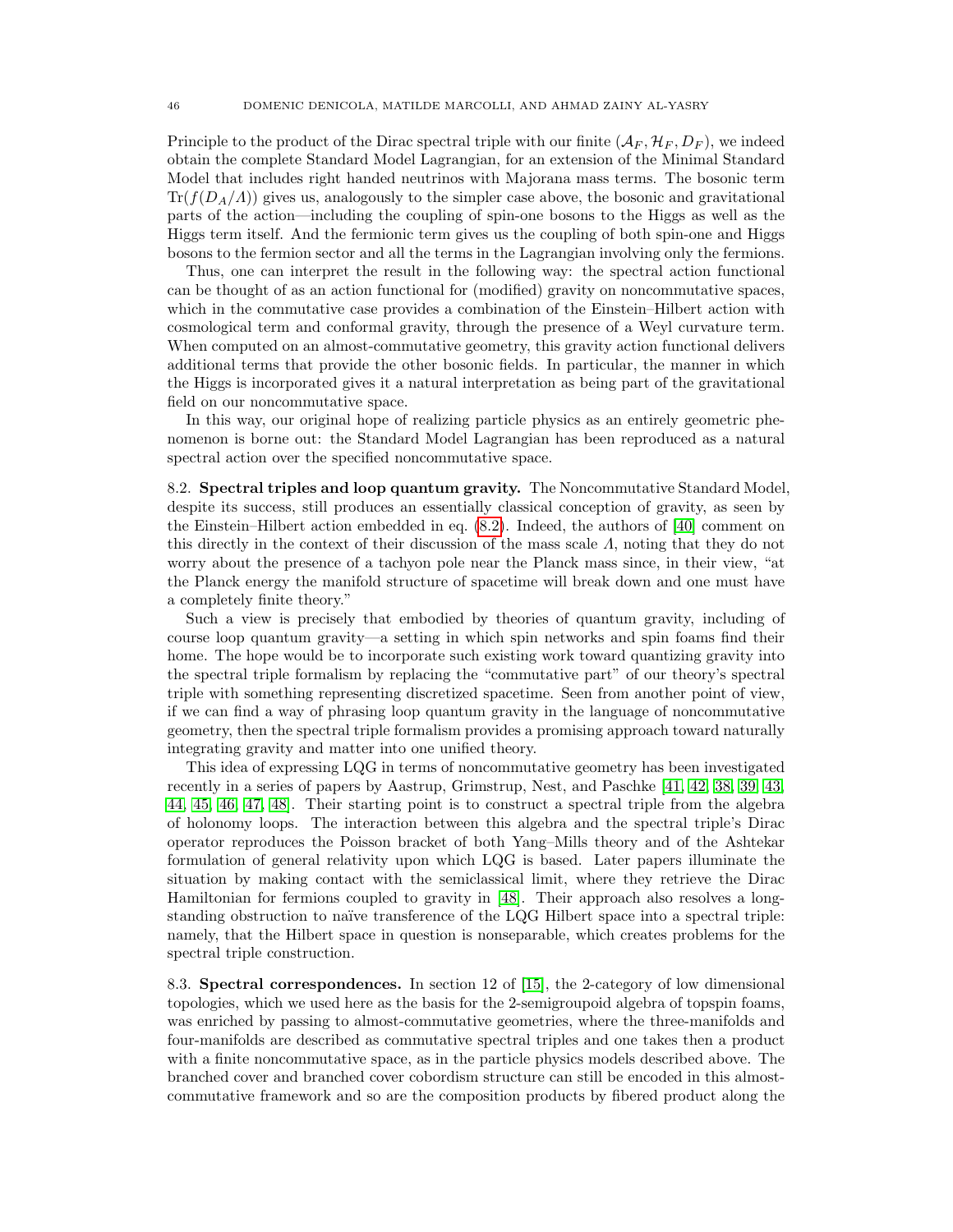branched covering maps and by composition of cobordisms, using a suitable notion of spectral triple with boundary proposed by Chamseddine and Connes. This suggests that, if we think in a similar way of spin foams with matter as products of a spectral triple associated to the spin foam and of a finite noncommutative space, then the convolution algebras of spin networks and spin foams considered here will extend to these spectral correspondences with the additional finite noncommutative spectral triples.

One important technical aspect involved in following a similar approach is the fact that the constructions of spectral triples associated to spin networks yield type II spectral geometries. Type II geometries are typically arising in connection to the problem of infinite multiplicities in the spectrum of the Dirac operator, of which we saw an aspect in this paper as well. Thus, one needs to adapt also the spectral action formalism to extend to this case. Roughly, instead of considering a functional of the form  $\text{Tr}(f(D_A/A))$ , one needs to replace the ordinary trace by a type II von Neumann trace  $\tau$ . We do not enter into these aspects in the present paper and reserve them for future investigations.

<span id="page-46-0"></span>8.4. Future work. The work described above on spectral triples over the algebra of holonomy loops suggests a few further lines of inquiry with regard to spectral triples for quantum gravity.

One of the more pressing questions is the relation between the kinematical Hilbert space of LQG, and that constructed in the above theory. The fact that the spectral triple encodes the Poisson bracket of general relativity implies that it carries information on the kinematical sector of quantum gravity. However, due to differences in construction, it is clear that despite similar starting points with regards to the importance of holonomy variables, in the end the Hilbert space produced is not the same as that of LQG.

Since spin networks arise naturally as the basis for the LQG kinematical Hilbert space, elucidating this relationship might allow us to incorporate the additional background independence provided by topspin networks into the existing spectral triple theory. It would also help clarify the relation between their construction and the covariant formulation of LQG in terms of spin foams, or the obvious extension to the topspin foams discussed in this paper. This could also provide a hint on how to extend the spectral triple theory to evolving spacetimes; in its existing form, it only contains states that live on static four-manifolds.

Another natural line of inquiry would be to determine the spectral action for this quantum gravity spectral triple. The existing work manages to extract the kinematics via consideration of other aspects of the Dirac operator; namely, its interaction with the algebra to produce the appropriate Poisson bracket structure, or its semiclassical expectation value in order to retrieve the Dirac Hamiltonian. But computation of the spectral action would give a firmer grasp of what type of physical theory arises from this spectral triple. It would also be the first step toward integrating it with a Standard Model–like matter sector in the manner envisioned above, by using it as a replacement for the Dirac spectral triple of classical gravity.

### <span id="page-46-1"></span>**ACKNOWLEDGMENTS**

This work was inspired by and partially carried out during the workshop "Noncommutative Geometry and Loop Quantum Gravity" at the Mathematisches Forschungsinstitut Oberwolfach, which the first two authors thank for the hospitality and support. The second author is partially supported by NSF grants DMS-0651925, DMS-0901221, and DMS-1007207. The first author was partially supported by a Richter Memorial Fund Summer Undergraduate Research Fellowship from Caltech.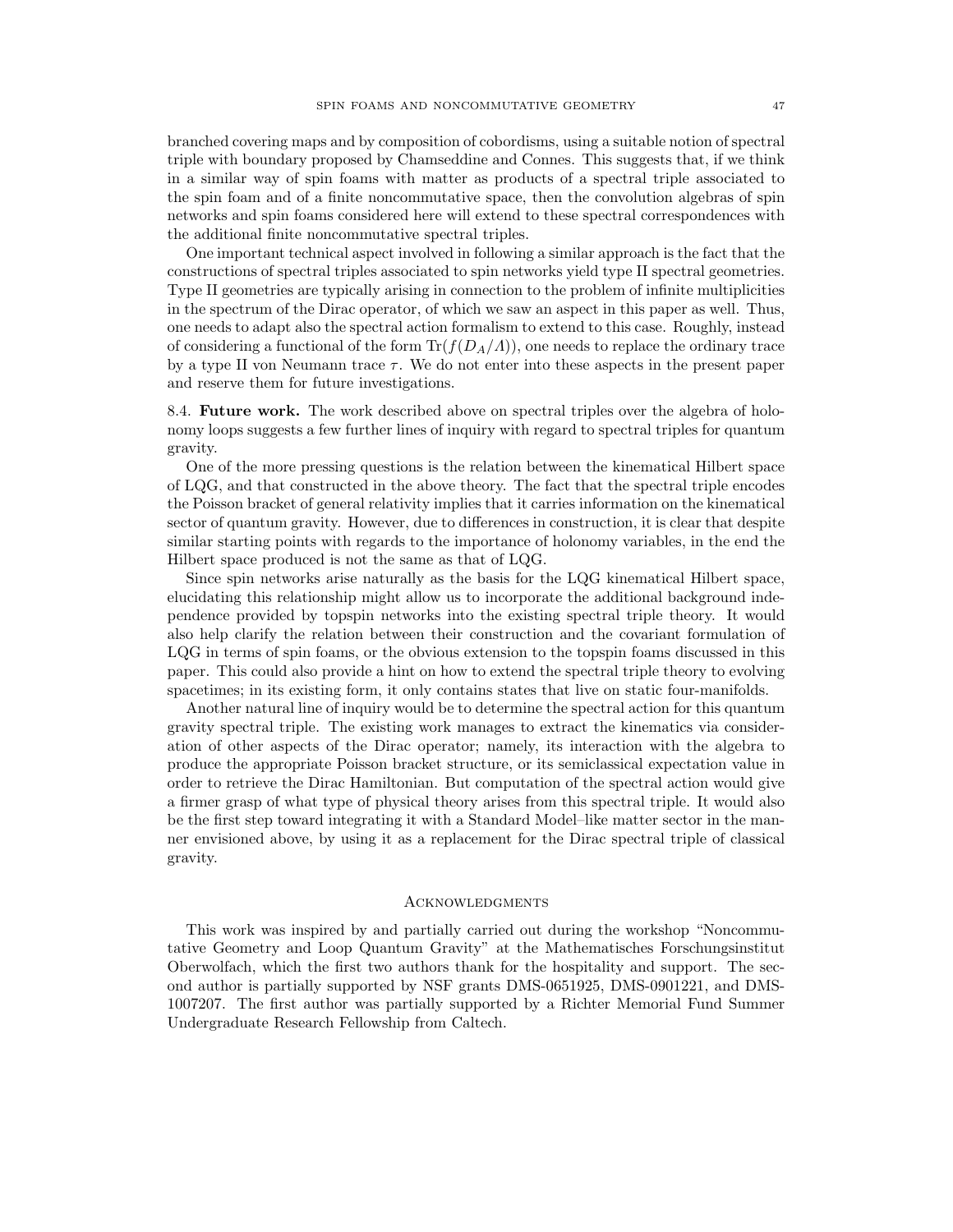#### <span id="page-47-0"></span>**REFERENCES**

- <span id="page-47-1"></span>[1] R. Penrose, "Angular momentum: an approach to combinatorial space-time," in Quantum Theory and Beyond. Cambridge University Press, Cambridge, 1971.
- <span id="page-47-2"></span>[2] G. Ponzano and T. Regge, "Semiclassical limit of racah coefficients," in Spectroscopic and Group Theoretical Methods in Physics. North-Holland, New York, 1968.
- <span id="page-47-3"></span>[3] J. C. Baez, "Spin foam models," [Class. Quant. Grav.](http://dx.doi.org/10.1088/0264-9381/15/7/004) 15 (1998) 1827–1858, [arXiv:gr-qc/9709052](http://arxiv.org/abs/gr-qc/9709052).
- <span id="page-47-4"></span>[4] C. Rovelli, Quantum Gravity. Cambridge UP, 2007.
- <span id="page-47-5"></span>[5] L. H. Kauffman, "Invariants of graphs in three-space," Trans. Amer. Math. Soc. 311 (1989) no. 2, 697–710. <http://www.jstor.org/stable/2001147>.
- <span id="page-47-6"></span>[6] D. N. Yetter, "Category theoretic representations of knotted graphs in  $S^3$ ," Advances in Math. 77 (1989) 137–155.
- <span id="page-47-7"></span>[7] J. W. Alexander, "Note on Riemann spaces," Bull. Amer. Math. Soc. 26 (1920) 370–372.
- <span id="page-47-8"></span>[8] R. H. Fox, "A quick trip through knot theory," in Topology of 3-manifolds, J. Fort, M. K., ed., pp. 120–167. Prentice-Hall, Englewood Cliffs, NJ, 1962. <http://www.math.uic.edu/~kauffman/QuickTrip.pdf>.
- <span id="page-47-9"></span>[9] V. V. Prasolov and A. B. Sossinsky, Knots, Links, Braids and 3-Manifolds: an Introduction to the New Invariants in Low-Dimensional Topology. Amer. Math. Soc., 1996.
- <span id="page-47-10"></span>[10] H. M. Hilden, "Three-fold branched coverings of  $S^3$ ," Amer. J. Math. 98 (1976) no. 4, 989–997. <http://www.jstor.org/stable/2374037>.
- <span id="page-47-11"></span>[11] J. M. Montesinos, "Three-manifolds as 3-fold branched covers of  $S^3$ ," Q. J. Math. 27 [\(1976\) no. 1,](http://dx.doi.org/10.1093/qmath/27.1.85) [85–94.](http://dx.doi.org/10.1093/qmath/27.1.85)
- <span id="page-47-12"></span>[12] R. Piergallini, "Four-manifolds as 4-fold branched covers of  $S<sup>4</sup>$ ," Topology 34 (1995) no. 3, 497–508.
- <span id="page-47-13"></span>[13] J. Zapata, "A combinatorial approach to diffeomorphism invariant quantum gauge theories," J. Math. Phys. .
- <span id="page-47-14"></span>[14] J. Engle, "Piecewise linear loop quantum gravity," Class. Quant. Grav. 27 no. 3, 035003.
- <span id="page-47-15"></span>[15] M. Marcolli and A. Z. al Yasry, "Coverings, correspondences, and noncommutative geometry," [Journal of Geometry and Physics](http://dx.doi.org/10.1016/j.geomphys.2008.07.007) 58 (2008) no. 12, 1639–1661, [arXiv:0807.2924 \[math-ph\]](http://arxiv.org/abs/0807.2924).
- <span id="page-47-16"></span>[16] J. Stillwell, Classical Topology and Combinatorial Group Theory. Springer, 2 ed., 1993.
- <span id="page-47-17"></span>[17] S. Kinoshita, "Alexander polynomials as isotopy invariants. I," Osaka Math. J. 10 (1958) no. 1, 263–271. <http://projecteuclid.org/euclid.ojm/1200689436>.
- <span id="page-47-18"></span>[18] I. Bobtcheva and R. Piergallini, "Covering moves and Kirby calculus," [arXiv:arXiv:math/0407032](http://arxiv.org/abs/arXiv:math/0407032).
- <span id="page-47-19"></span>[19] A. Connes and M. Marcolli, Noncommutative Geometry, Quantum Fields and Motives. AMS, Providence, RI, 2007. <http://www.its.caltech.edu/~matilde/coll-55.pdf>.
- <span id="page-47-20"></span>[20] T. Fleming, "Milnor invariants for spatial graphs," Topology Appl. 155 (2008) no. 12, 1297–1305, [arXiv:0704.3286 \[math.GT\]](http://arxiv.org/abs/0704.3286).
- <span id="page-47-21"></span>[21] A. Z. al-Yasry, "Khovanov homology and embedded graphs," [arXiv:0911.2608 \[math.AT\]](http://arxiv.org/abs/0911.2608).
- <span id="page-47-22"></span>[22] F. Hosokawa, "A concept of cobordism between links," Ann. Math. 86 (1967) no. 2, 362–373. <http://www.jstor.org/stable/1970693>.
- <span id="page-47-23"></span>[23] H. W. Hamber, Quantum Gravitation: The Feynman Path Integral Approach. Springer, 2008.
- <span id="page-47-24"></span>[24] J. B. Hartle and S. W. Hawking, ["Wave function of the universe,"](http://dx.doi.org/10.1103/PhysRevD.28.2960)Phys. Rev. D 28 (Dec, 1983) [2960–2975.](http://dx.doi.org/10.1103/PhysRevD.28.2960)
- <span id="page-47-25"></span>[25] C. Duston, "Exotic smoothness in 4 dimensions and semiclassical Euclidean quantum gravity," [arXiv:0911.4068 \[gr-qc\]](http://arxiv.org/abs/0911.4068).
- <span id="page-47-26"></span>[26] K. Schleich and D. Witt, "Exotic spaces in quantum gravity. I: Euclidean quantum gravity in seven dimensions," [Class. Quant. Grav.](http://dx.doi.org/10.1088/0264-9381/16/7/319) 16 (1999) 2447-2469, arXiv: gr-qc/9903086.
- <span id="page-47-27"></span>[27] T. Asselmeyer-Maluga and C. H. Brans, Exotic Smoothness and Physics: Differential Topology and Spacetime Models. World Scientific, 2007. <http://www.worldscibooks.com/physics/4323.html>.
- <span id="page-47-28"></span>[28] M. M. Kapranov, ["Eisenstein series and quantum affine algebras,"](http://dx.doi.org/10.1007/BF02399194)J. Math. Sci. 84 (May, 1997) [1311–1360,](http://dx.doi.org/10.1007/BF02399194) [arXiv:alg-geom/9604018](http://arxiv.org/abs/alg-geom/9604018).
- <span id="page-47-29"></span>[29] M. Marcolli, "Cyclotomy and endomotives,"[P-Adic Numbers, Ultrametric Analysis, and Applications](http://dx.doi.org/10.1134/S2070046609030042) 1 [\(September, 2009\) 217–263,](http://dx.doi.org/10.1134/S2070046609030042) [arXiv:0901.3167 \[math.QA\]](http://arxiv.org/abs/0901.3167).
- <span id="page-47-30"></span>[30] O. Bratteli and D. W. Robinson, Operator Algebras and Quantum Statistical Mechanics, vol. 1. Springer, 2 ed., 1987.
- <span id="page-47-31"></span>[31] O. Bratteli and D. W. Robinson, Operator Algebras and Quantum Statistical Mechanics, vol. 2. Springer, 2 ed., 1997.
- <span id="page-47-32"></span>[32] A. Connes and M. Marcolli, "From physics to number theory via noncommutative geometry. part i: Quantum statistical mechanics of Q-lattices," in Frontiers in Number Theory, Physics, and Geometry, P. Cartier, B. Julia, P. Moussa, and P. Vanhove, eds., vol. 1, pp. 269–347. Springer, Berlin, 2005. [arXiv:math/0404128](http://arxiv.org/abs/arXiv:math/0404128).
- <span id="page-47-33"></span>[33] J. B. Bost and A. Connes, ["Hecke algebras, type III factors and phase transitions with spontaneous](http://dx.doi.org/10.1007/BF01589495) [symmetry breaking in number theory,"](http://dx.doi.org/10.1007/BF01589495) Selecta Mathematica, New Series 1 (December, 1995) 411–457.